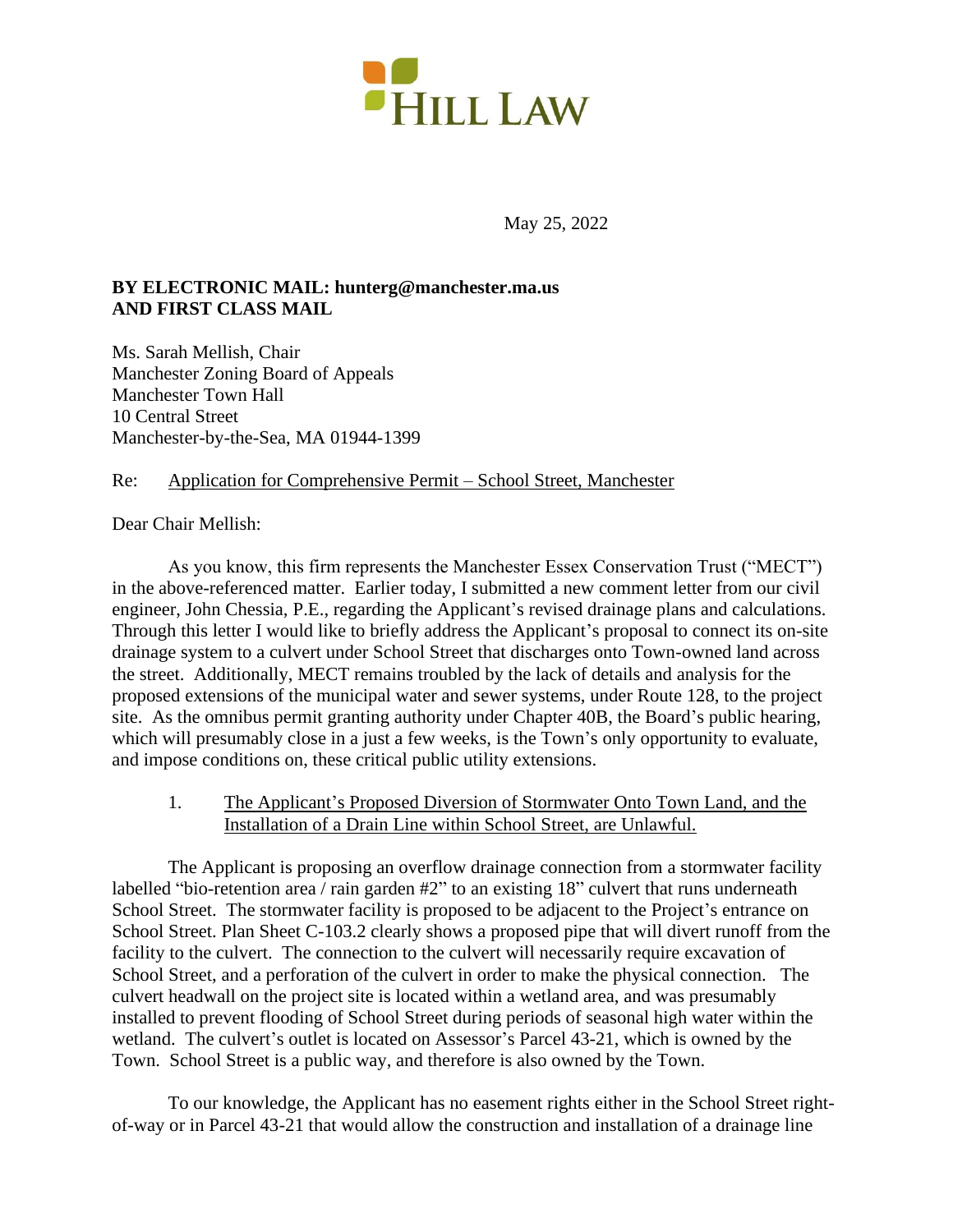Manchester Zoning Board of Appeals May 25, 2022 Page 2 of 4

and manhole and the artificial channeling of runoff onto town land. It is well established that the extraordinary powers under Chapter 40B do not extend to forcing municipalities to relinquish real property interests, or to convey easements to developers. See, [Zoning Bd. of Appeals of](https://plus.lexis.com/api/document?collection=cases&id=urn:contentItem:4S68-D790-TX4N-G039-00000-00&context=)  [Groton](https://plus.lexis.com/api/document?collection=cases&id=urn:contentItem:4S68-D790-TX4N-G039-00000-00&context=) [v. Housing Appeals Comm., 451 Mass. 35](https://plus.lexis.com/api/document?collection=cases&id=urn:contentItem:4S68-D790-TX4N-G039-00000-00&context=) (2008); 135 Wells Avenue, LLC v. HAC, 478 Mass. 346 (2017). We are not aware of any prescriptive rights the Applicant could claim either. Certainly, there would be no such right to install a pipe in School Street, since a pipe does not exist there today, and the artificial discharge of stormwater into the culvert would exceed the scope of the culvert's utility under existing conditions, which is likely to prevent the adjacent wetland from overtopping onto School Street. In any event, the Applicant has provided no legal foundation to support such an unprecedent intrusion into the Town's real property interests.

# 2. The Adequacy of Municipal Sewer and Water Capacity Must be Reviewed Now, Not After the Permit is Issued.

Your civil engineering peer reviewer, Beals and Thomas, appropriately commented that given the unique circumstances including a 3,700-foot water line extension across Route 128 and a 75' elevation change from the School Street entrance to the proposed building, the Applicant should demonstrate that there will be adequate water pressure for domestic and fire flow needs. The Applicant responded as follows:

Due to schematic nature of the building and absence of required water/fire demands it is not possible to complete the design of the booster pump currently. The applicant is agreeable to a comprehensive permit condition which would require that adequate water pressures could be produced as a condition to receipt of a building permit.

Beals and Thomas stated that it did not "take exception to this approach."<sup>1</sup>

Deferring review of the adequacy of necessary infrastructure until after a zoning permit is issued may be acceptable for conventional zoning projects, but it does not work under Chapter 40B. The law is clear under Chapter 40B that zoning boards cannot subject a developer to a post-permit review and approval process, the reasoning being that it would frustrate the "comprehensive" permitting function of the statute. Specifically, the state Housing Appeals Committee ("HAC"), which hears developer appeals from local comprehensive permit decisions, has consistently held that conditions that expose the applicant to future discretionary decisions by other boards and officials are prohibited. *HD/MW Randolph, LLC v. Milton ZBA*, HAC No. 2015-03, 2018 MA Housing App. LEXIS 4, \*116-117, citing, *LeBlanc v. Amesbury*, HAC No. 2006-08, at p. 23 (Sept. 27, 2017 Ruling) ("improper conditions subsequent are 'conditions that reserve for subsequent review matters that should have been resolved by the Board during the comprehensive permit proceeding. Such conditions include, for example, those requiring new test results or submissions for peer review, and those which may lead to disapproval of an aspect of a development project.'"). The HAC has been particularly vigilant lately in scrubbing such

<sup>1</sup> Beals and Thomas also concurred with the Applicant's suggestion that a comprehensive Construction Management Plan ("CMP") could be reviewed after the permit is issued. The Applicant has specifically declined to provide a CMP for Beals and Thomas' review, just as it is refusing to extend the public hearing deadline to accommodate the Town's review of the water and sewer extensions.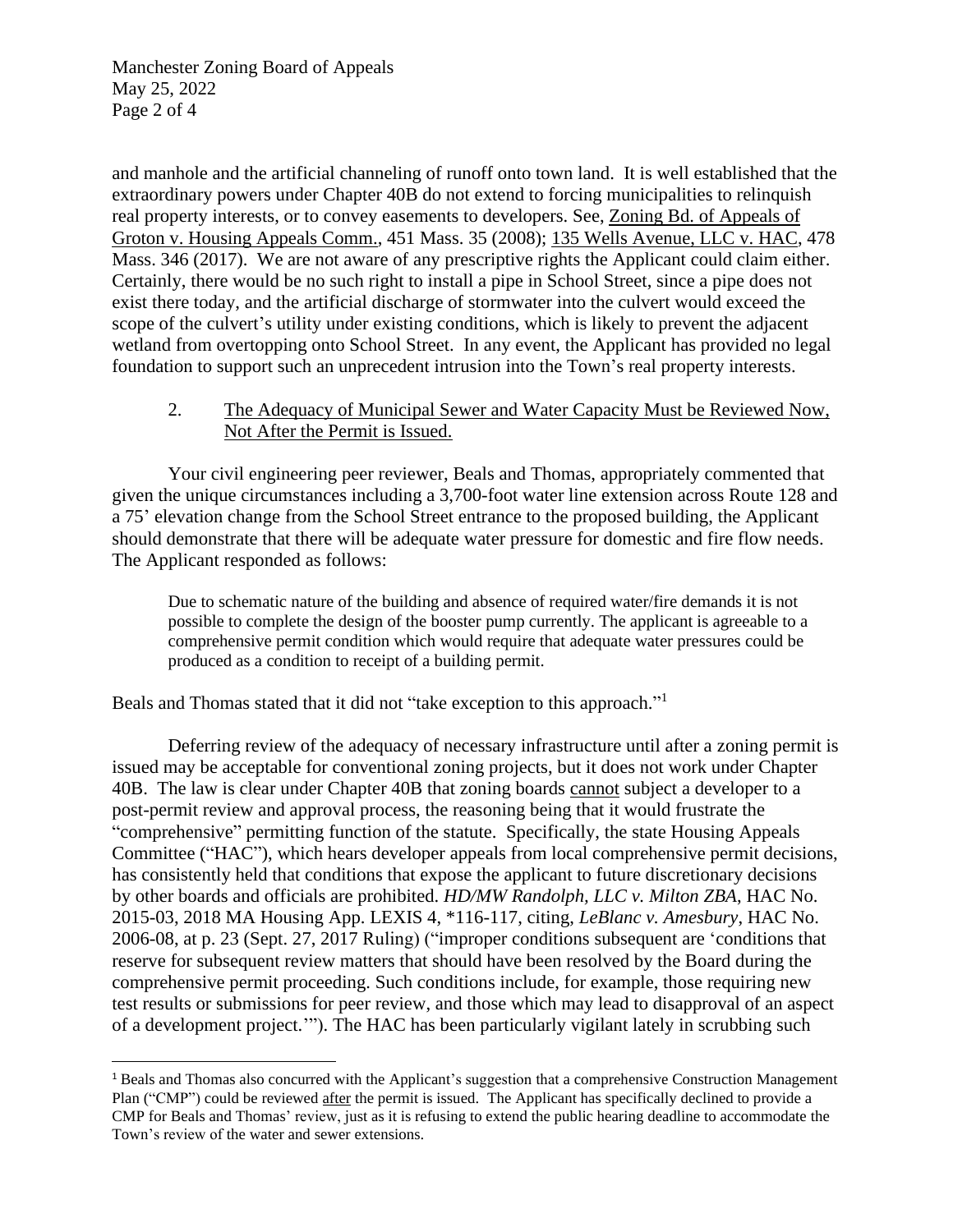Manchester Zoning Board of Appeals May 25, 2022 Page 3 of 4

conditions from locally-approved comprehensive permits. See, e.g., *Weiss Farm Apartments, LLC v. Stoneham ZBA*, HAC No. 2014-10, p. 76, 2021 MA HOUSING APP. LEXIS 5 (Mar. 15, 2021) ("this condition also constitutes an improper condition subsequent, as it allows the Board to make a subsequent decision regarding whether the parcel is suitable for development. *See Milton*, No. 2015-13, slip op. at 56, n.33").

The Board should not assume that the Applicant will consent to conditions imposed on the permit that give the Board or other municipal officials the authority to deny approvals that would have the effect of stalling or blocking the Project. In the event of an appeal from the Board's permit (which seems likely), the Applicant will almost certainly challenge such conditions, and the HAC will almost certainly strike those conditions.

# 3. Zoning Board Review of Water and Sewer Extensions is Customary Under Chapter 40B.

The Applicant has also stated that its water and sewer infrastructure will be reviewed by the state Department of Environmental Protection, seeming to suggest that no local approvals are required and therefore there is nothing for the Board to consider during this hearing. The fact, however, is that water and sewer connections and extensions are regulated by the Town of Manchester, through the application of state laws and local regulations and policies. The water and sewer distribution systems are owned and maintained by the Town, through its Department of Public Works. Thus, the Board can, and should, scrutinize the feasibility and propriety of extending these utilities to the project site, and consider what impacts these extensions will have, financial or otherwise, on the Town.

The HAC, which is normally protective of developer interests, has recognized that zoning boards can require developers to provide mitigation for problems associated with their proposed projects, particularly in the context of off-site water and sewer extensions. In the seminal case of *Hilltop Preserve L.P. v. Walpole ZBA*, HAC No. 00-11 (April 10, 2002), the HAC stated "sorting out what mitigation is required because of the proposed development and what is necessitated by existing problems requires detailed factual analysis." Here, it will be impossible for the Board to "sort out" what mitigation would be appropriate until the Applicant provides the capacity analyses and construction details that we advised the Board should require in our April 27, 2022 comment letter.

Any further discussion of this issue is probably academic, because (i) the deadline to close the public hearing is quickly approaching, (ii) the Applicant is unwilling to consent to an extension of that deadline to accommodate further review of its plans, and (iii) the Applicant has refused to prepare and submit the capacity studies for water and sewer that are needed to evaluate the feasibility of the proposed extensions and service connections. Thus, our recommendation is for the Board to consider the Applicant's unfortunate position on these critical design issues as it weighs conditions and waiver denials that could address the concerns with capacity and construction feasibility.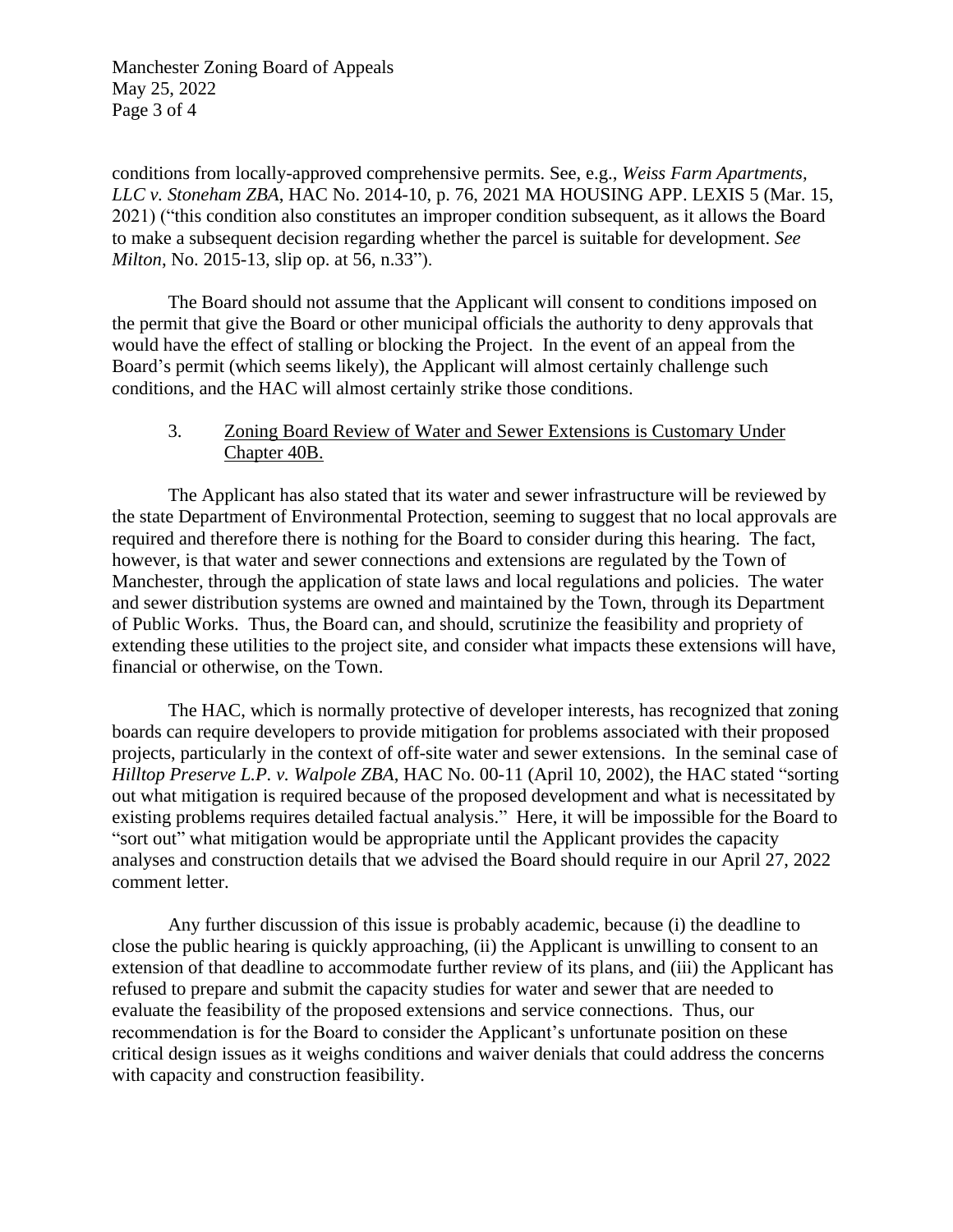Thank you for your attention to these matters.

Very truly yours,

/s/ *Daniel C. Hill*

Daniel C. Hill

Enc.

cc: Client Town Counsel Manchester Board of Selectmen Manchester Department of Public Works Beals and Thomas Applicant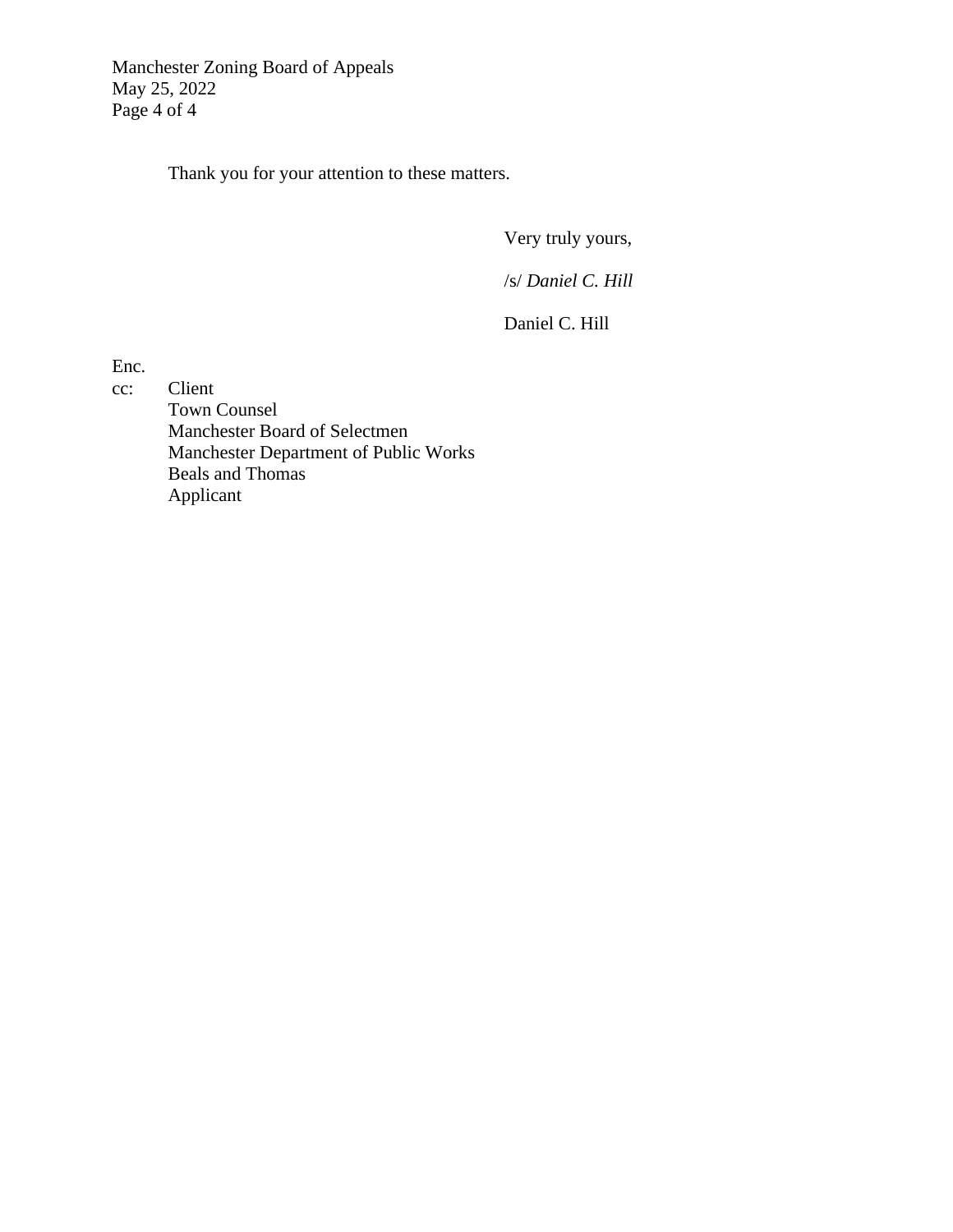# *[2018 MA Housing App. LEXIS 4](https://plus.lexis.com/api/document?collection=administrative-materials&id=urn:contentItem:5V37-V0S0-01S0-C056-00000-00&context=1530671)*

December 20, 2018 No. 2015-03

# *MA Housing Appeals Committee*

**Reporter** 2018 MA Housing App. LEXIS 4 \*

# **HD/MW RANDOLPH AVENUE, LLCÂ ; v.Â ; MILTON BOARD OF APPEALS**

# **Core Terms**

wetland, site, has, was, foot, zoning, driveway, slip opinion, local concern, stormwater, parking area, modify, traffic, space, cost, fire chief, buffer, uneconomic, bylaw, loop, roadway, snow, site plan, sidewalk, proposed project, parking space, subsidize, setback, municipal, vegetate

**Panel:** Shelagh A. Ellman-Pearl, Chair; Joseph P. Henefield; Marc Laplante; Rosemary Connelly Smedile; James G. Stockard, Jr.

# **Opinion**

#### **DECISION**

**Appellant's Counsel**

Andrew E. Goloboy, Esq.

Dunbar Law, P.C.

197 Portland Street, 5th Floor

Boston MA 02114

# **Counsel to Interveners Jacob and Christina Carlin**

Robert W. Galvin, Esq. Galvin & Galvin, SP 10 Enterprise Street, Suite 3 Duxbury, MA 02332

#### **Appellant's Witnesses**

Paul Holland Lynne Sweet Robert Engler James Burke, PE Daniel Dulaski, PhD, PE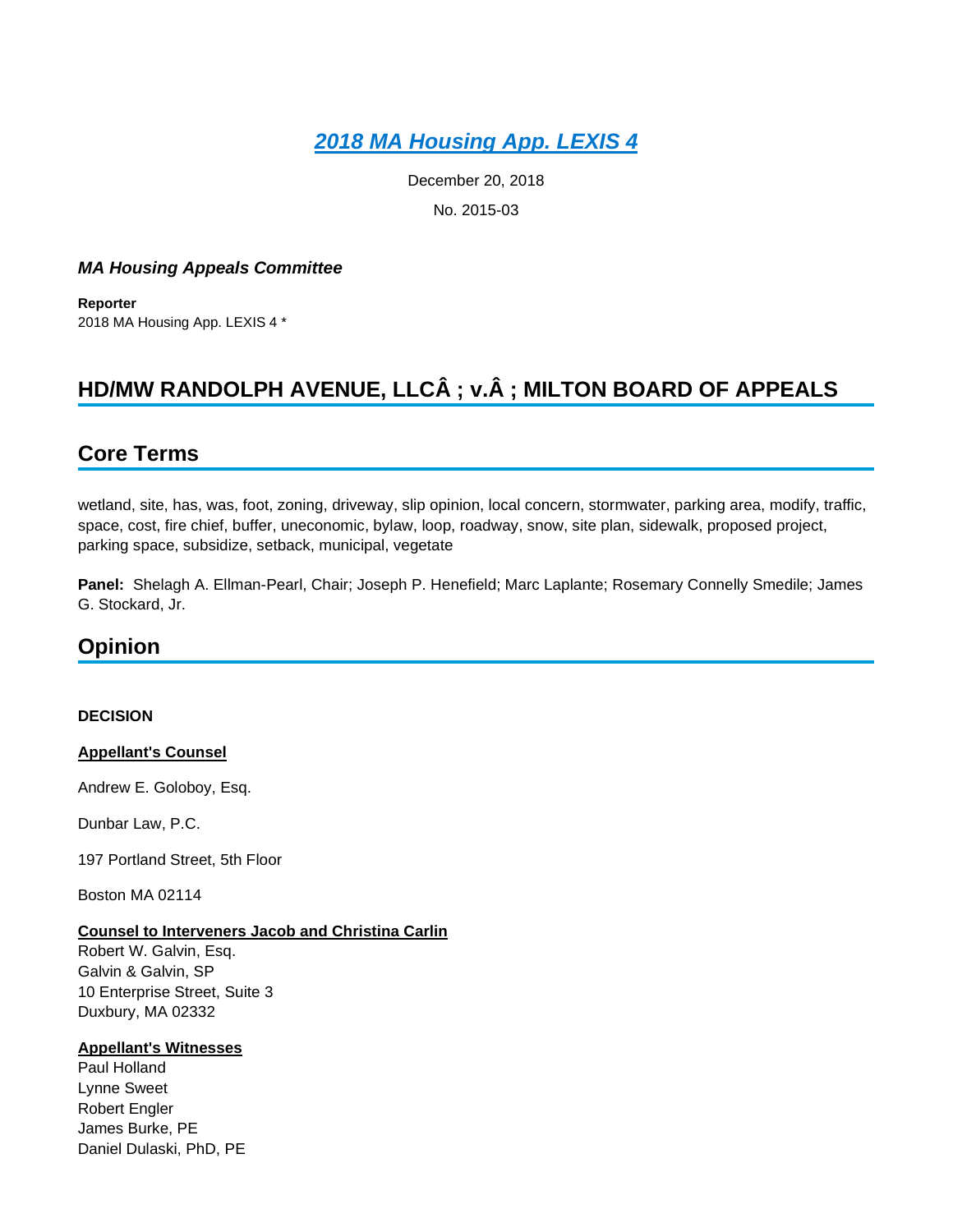Scott Morrison, PWS, RPSS, SE Kevin Hastings, PE, LEED AP

# **Interveners' Witnesses (Carlini)**

Jacob W. Carlin Janet Carter Bernardo, PE

# **Board's Counsel**

John P. Flynn, Esq.

Doris A. MacKenzie Ehrens, Esq.

Murphy, Hesse, Toomey & Lehane, LLP

300 Crown Colony Drive, Suite 410

P. O. Box 9126

Quincy, MA 02169

# **Counsel to Interveners Joseph R Mullins and Charlene Mullins**

Dennis E. McKenna, Esq.

Robert C. Buckley, Esq.

Riemer & Braunstein, LLP

Three Center Plaza

Boston, MA 02108

# **Board's Witnesses**

Jeffrey S. Dirk, PE, PTOE, FITE,

Scott D. Turner, PE, AICP, LEED AP ND

Cheryl Tougias, AIA, LEED AP

Maurice M. Pilette, PE, FSPE, CFPS, CET-IV

John J. Grant, Jr.

Joseph **[\*2]** Prondak

John E. King

Joseph W. Lynch

John A. Kiernan, Esq.

Glenn Pavlicek

Joseph R. Mullins

# **I. INTRODUCTION AND PROCEDURAL BACKGROUND**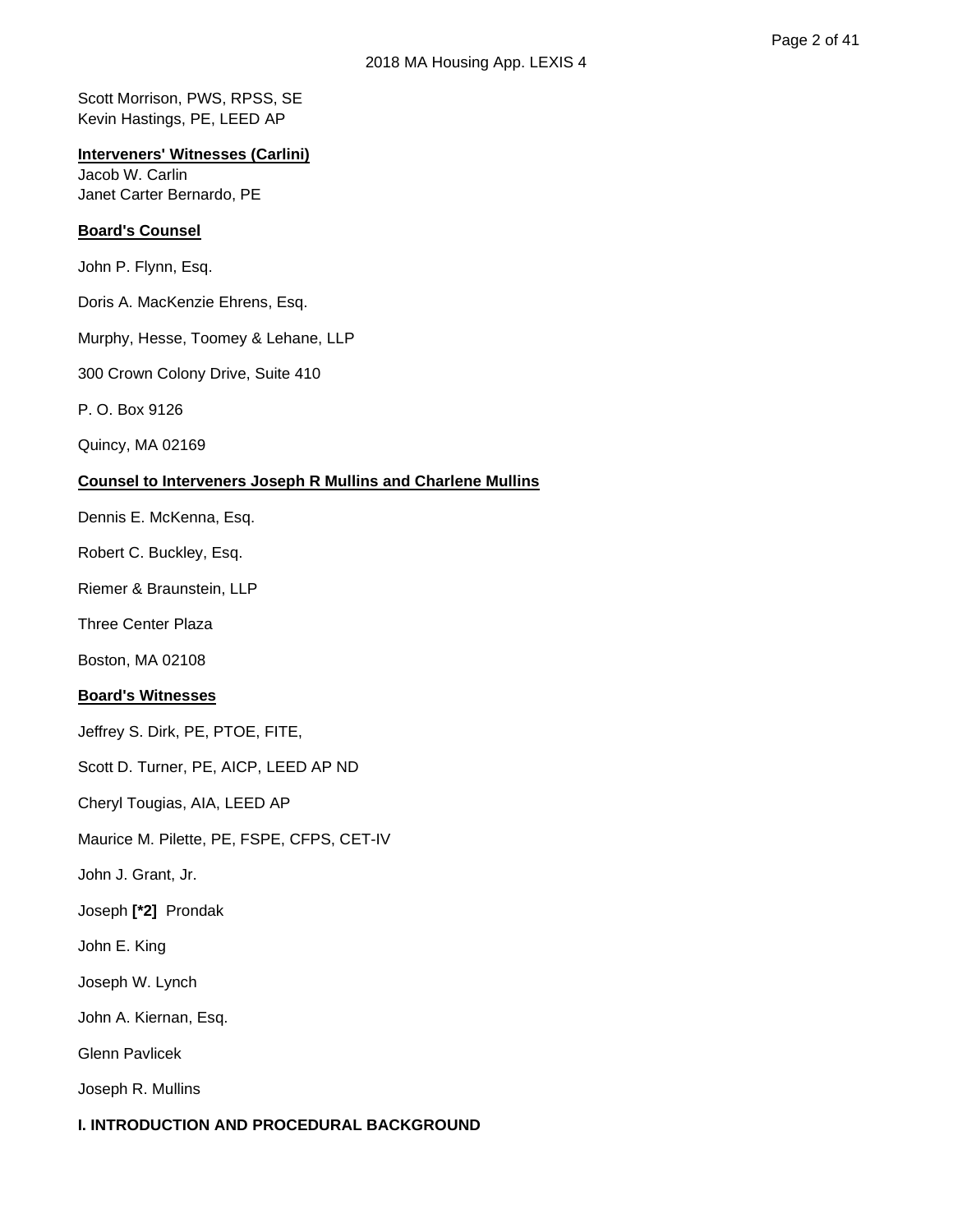This is an appeal pursuant to G.L. c. 40B,  $\overline{AS}$  22 of a decision by the Milton Board of Appeals granting a comprehensive permit with conditions to the Appellant HD/MW Randolph Avenue, LLC (HD/MW). On or about November 6, 2014, HD/MW applied to the Board for a comprehensive permit to build a development consisting of 90 residential rental units in two buildings on land at 693-711 Randolph Avenue in Milton. The Board held hearings on 11 days between December 2, 2014 and June 17, 2015. By decision filed with the town clerk on July 30, 2015, the Board granted a comprehensive permit for the construction of 35 units subject to numerous conditions. Exh. 76.

On August 18, 2015, HD/MW filed an appeal with the Housing Appeals Committee. A conference of counsel was held on September 8, 2015. With encouragement from the presiding officer, the parties engaged in mediation, but later reported that mediation was not successful. The presiding officer thereafter granted in part the motion of Jacob and Christina Carlin to intervene to "participate with regard to: 1) **[\*3]** the issue of storm water and snow melt runoff as it may specifically affect their property only, including location of the proposed snow storage area near the boundary of their land; 2) the 50-foot buffer and grading issues with respect to erosion, infiltration, runoff, and light and noise impacts on their property; and 3) other direct impacts of light and noise from the Project on their property." *HD/MW Randolph Ave., LLC v. Milton*, No. 2015-03, slip op at 11 (Mass. Housing Appeals Committee Dec. 9, 2015 Ruling on Motions to Intervene ...). In the same ruling, the presiding officer granted in part the motion to intervene of abutters Joseph Mullins and Charlene Mullins "with regard to the direct impacts of the hillside excavation and construction of the retaining walls on their properties."  $\hat{A}$ <sup>[1](#page-6-0)</sup> *Id.* 

Pursuant to *760 CMR 56.06(7)(d)(3)*, the parties negotiated a pre-hearing order, which the presiding officer issued on December 6, 2016. Thereafter, the developer and the Board each filed motions for summary decision. The Board's motion was denied. The developer's motion was granted with respect to Condition **[\*4]** 17, which was struck, and was denied with respect to Conditions 18 and 19, and regarding whether the conditions rendered the project uneconomic as a matter of law. We concur with the presiding officer's ruling on the summary decision motions. In preparation for hearing, the parties submitted pre-filed direct testimony of 20 witnesses. In April 2017, the Committee conducted a site visit and four days of hearing to permit cross-examination of witnesses. A total of 121 exhibits was entered into evidence. Following the presentation of evidence, the parties submitted post-hearing briefs and reply briefs.

# **II. FACTUAL BACKGROUND**

HD/MW received a determination of project eligibility under the New England Fund Program of the Federal Home Loan Bank of Boston (NEF), dated May 27, 2014 and reaffirmed on November 3, 2014, from the Massachusetts Housing Finance Agency (MassHousing) pursuant to 760 CMR 56.04. Pre-Hearing Order,  $\tilde{A}\$  11,1 5. The developer has satisfied the project eligibility requirements of *760 CMR 56.04(1)(b)*-(c) and has agreed to become a limited dividend organization, thus satisfying 760 CMR 56. **[\*5]** 04((1)(a). Pre-Hearing Order, § II, P 16.

HD/MW proposes to build 90 rental units, of which 23 units will be low or moderate income units. Exhs. 24-4; 76, p. 5. The development will consist of two buildings on a 7.81 acre site on the westerly side of Randolph Avenue, a four-lane state highway (Route 28). The property is located in both Residence A and Residence C zoning districts. Pre-Hearing Order, A§ II, PP 14, 15. The neighborhood is predominantly residential, with a convenience store and church located within walking distance. Milton Hospital, the Milton Library and Town Hall are slightly less than a mile from the proposed development. Public bus transportation on Route 28 provides access to the MBTA red line. Exhs. 24-4; 29; Tr. III, 85-86.

Residential properties owned by the Carlins and property owners named Bautista abut the project site on the southerly side. The residential properties owned by the Mullinses and other property owners named Shea, Kingston and Lombardi abut the site to the west. The Town Department of Public Works (DPW) and the homes of several residents abut the property to the north. A bordering vegetated wetland resource area, identified by a Massachusetts **[\*6]** Department of Environmental Protection (DEP) Superseding Order of Resource Area Delineation (SORAD), lies on the project site behind the houses fronting on Randolph Avenue from the DPW

<span id="page-6-0"></span><sup>1</sup> The Mullins, however, chose not to participate in the evidentiary hearing or briefing of this appeal. The Board submitted testimony of Mr. Mullins as part of its case.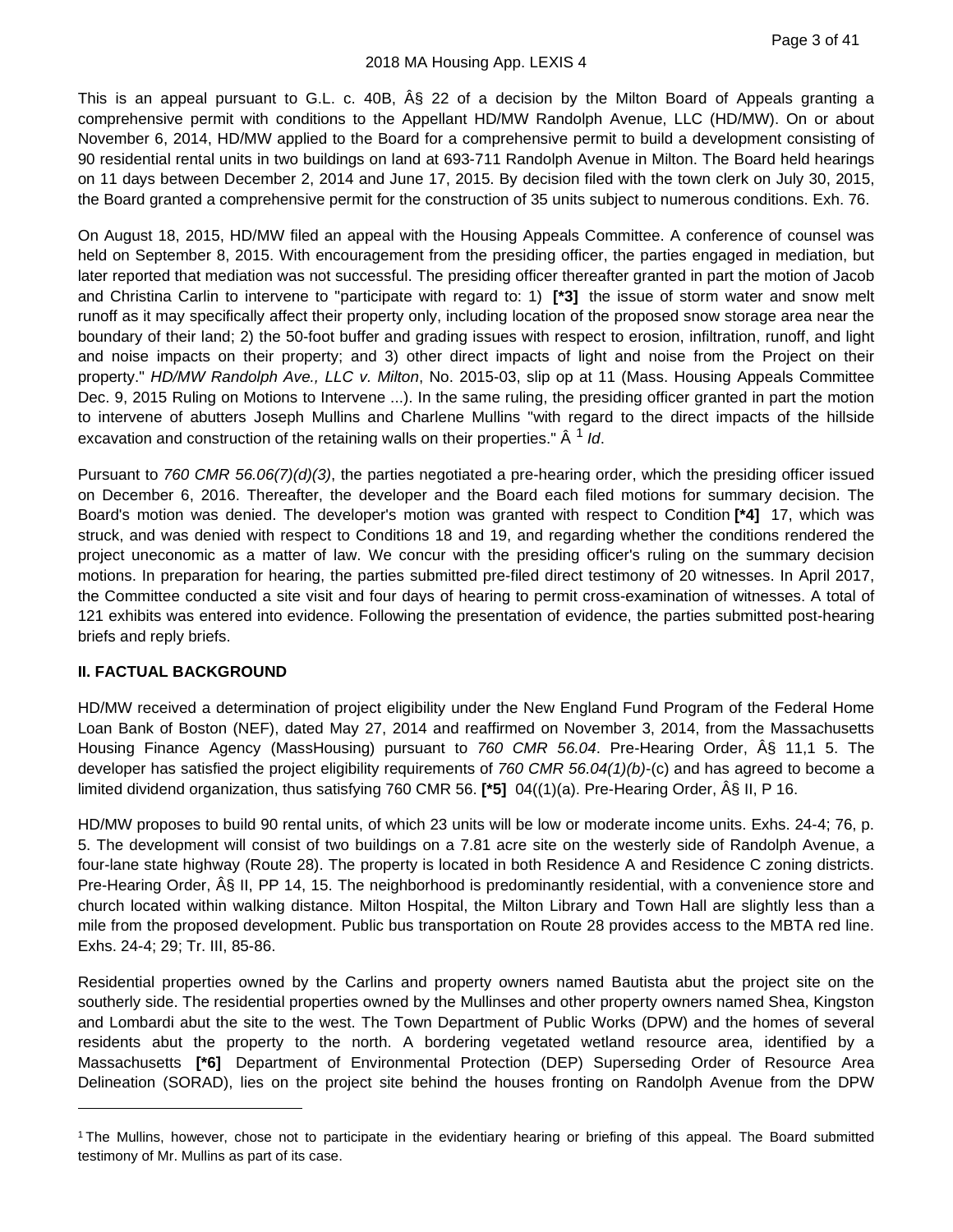property to the Carlin property. Other wetland resources are located in the north corner of the lot and in isolated pockets elsewhere. Exhs. 17; 18; 24-4; 56; 59; 83, P 31; 101, P 3. The wetlands comprise 1.93 acres of the property, leaving 5.88 acres of buildable land. According to James Burke, PE, the project engineer, the project is designed so that 75 percent of the site area will remain open space. The only frontage for the development is on Randolph Avenue. Exhs. 24-6; 24-13(C); 55; 56; 79; 83, P 2; 86, P 5; Pre-Hearing Order § II, P 18.

The project proposes a 24-foot wide access driveway from Randolph Avenue to cross the wetlands extending in an upward slope to the two apartment buildings and the exterior parking areas in the upland portion of the site. A culvert under the wetland crossing is proposed to address the impact of the access driveway over the wetland area. The wetland area will be disturbed, both on a temporary and permanent basis; the developer proposes wetland replication that will **[\*7]** exceed the area of permanent disturbance. Exhs. 24-4; 86, P 6. HD/MW's engineering report described the site topography as ranging "from a high elevation of 160 located along the westerly rear property line to a low elevation of 108 located to the south… The properties on Randolph Avenue are at elevation 120 and slope to the west toward a wetland that is partially located on the property." Exh. 17, Project Narrative, p.1.

The proposed project consists of two buildings: Building 1 (13,600 square feet, 200 feet long and 62 feet wide), will contain 30 units and 30 garage parking spaces. Building 2 (23,500 square feet, 300 feet long and 70 feet wide), will contain 60 units and 54 garage parking spaces. Total parking of 156 spaces, or 1.7 spaces per unit, will also include exterior parking areas, one of which is a five-car parking area near the property line with the Carlin property. The development will include one-, two- and three-bedroom units. The buildings are proposed to have a height of 45 feet. Exterior lighting for the parking and building is planned to be dark sky compliant. The project includes a small recreation area. The developer proposes a stormwater management system **[\*8]** intended to comply with the DEP Stormwater Management Handbook. Exhs. 10; 17; 24-4; 59; 86, PP 9-11, 15, 19; Tr. IV, 113. The design of the buildings provides for breaking the exterior appearance of the buildings into sections defined by varying roof lines and projecting building elements to reduce the appearance of the overall length of the buildings. Exh. 24-4.

# **III. ECONOMIC EFFECT OF THE BOARD'S DECISION**

When a developer appeals a board's grant of a comprehensive permit with conditions, the ultimate question before the Committee is whether the decision of the Board is consistent with local needs. Pursuant to the Committee's procedures, however, there is a shifting burden of proof. The appellant must first prove that the conditions in the aggregate make construction of the housing uneconomic. *See 760 CMR 56.07(2)(a)*3.; *[Board of Appeals of Woburn](https://plus.lexis.com/api/document?collection=cases&id=urn:contentItem:4SR4-K850-TX4N-G1N2-00000-00&context=1530671)  [v. Housing Appeals Comm., 451 Mass. 581, 594 \(2008\)](https://plus.lexis.com/api/document?collection=cases&id=urn:contentItem:4SR4-K850-TX4N-G1N2-00000-00&context=1530671)*; *Haskins Way, LLC v. Middleborough*, No. 2009-08, slip op. at 13 (Mass. Housing Appeals Comm. Mar. 28, 2011). HD/MW argues, relying on testimony of its experts and documentary evidence, that it has provided sufficient **[\*9]** evidence that the Board's conditions and denials of waivers in the decision render the project uneconomic. The Board contends that the developer has failed to make its *prima facie* showing.

# **A. Return on Total Cost Analysis**

# **1. The Developer's Presentation**

HD/MW alleges that numerous conditions and denials of waivers cumulatively render the project uneconomic because it cannot achieve a reasonable return on this project. Under 760 CMR 56.00 and the DHCD *Guidelines, G.L. c. 40B Comprehensive Permit Projects, Subsidizing Housing Inventory* (Dec. 2014) (*Guidelines*), HD/MW must prove that:

any condition imposed by [the] Board in its approval of a Comprehensive Permit, brought about by a single factor or a combination of factors, … makes it impossible … for [HD/MW] to proceed and still realize a reasonable return in building or operating such Project within the limitations set by the Subsidizing Agency on the size or character of the Project, or on the amount or nature of the Subsidy or on the tenants, rentals, and income permissible, and without substantially changing the rent levels and unit sizes proposed by the Applicant.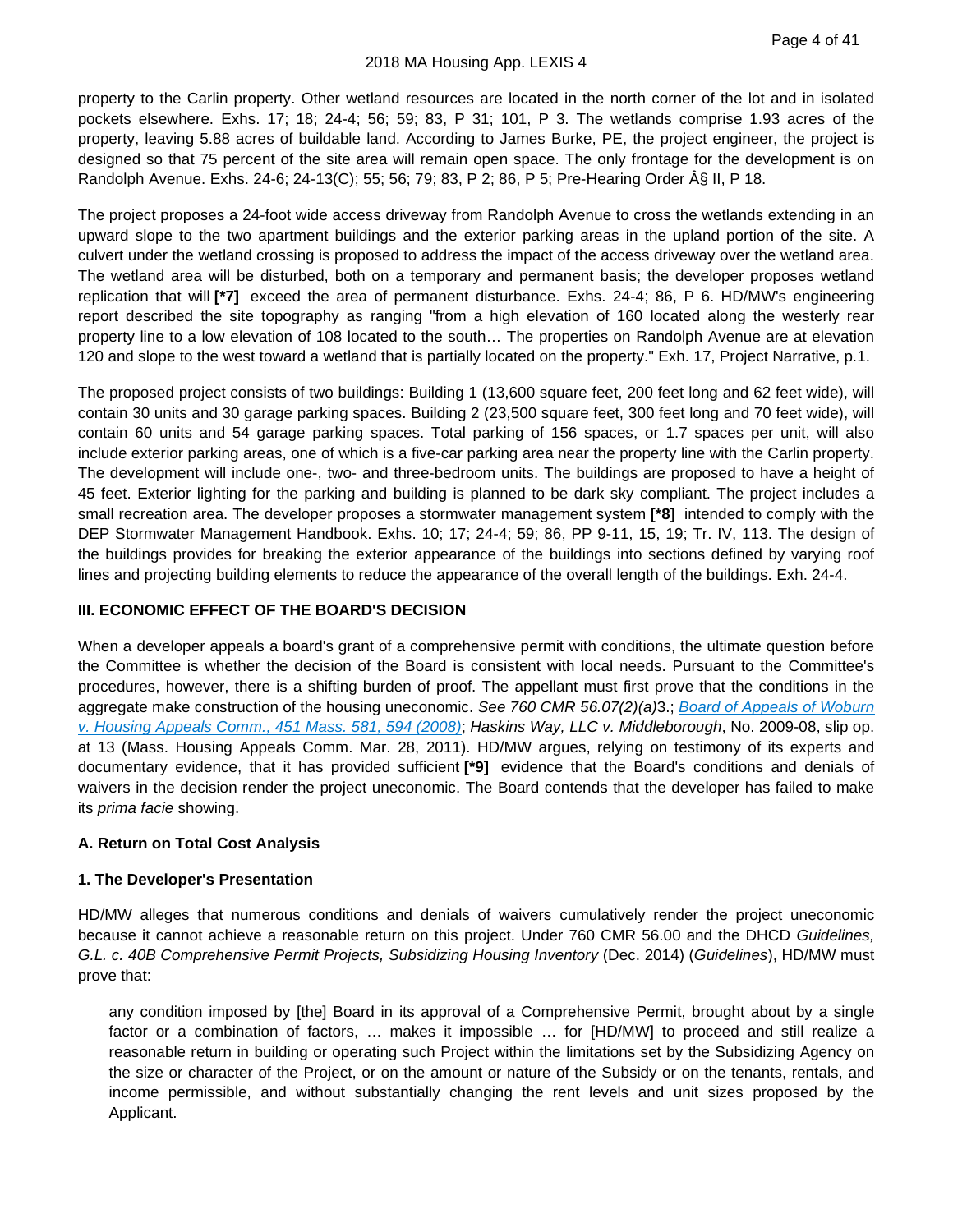760 CMR 56. **[\*10]** 02: *Uneconomic*; Exh. 1 (*Guidelines*), p. 1-5. *See* G. L. c. 40B, § 20. We apply the *Guidelines*' methodology for analyzing "reasonable return" for a rental housing project, a Return on Total Cost (ROTC) analysis.  $\hat{A}^2$  $\hat{A}^2$  Exh. 1, pp. 1-5, 7. The ultimate question is whether the projected ROTC for the project as conditioned by the Board's decision fall shorts of the minimum reasonable return in the *Guidelines* (the economic threshold). *See Autumnwood, LLC v. Sandwich*, No. 2005-06, slip op. at 3 (Mass Housing Appeals Comm. Decision on Remand Mar. 8, 2010); *511 Washington Street, LLC v. Hanover*, No. 2006-05, slip op. at 9, 12-14 (Mass. Housing Appeals Comm. Jan. 22, 2008).

If the ROTC of the development as proposed is below the ROTC economic threshold, as is the case here, the developer must also show that the Board's conditions render the project significantly more uneconomic than the project proposed in the developer's application for a comprehensive permit. *See Cirsan Realty Trust v. Woburn*, No. 2001-22, slip op. at 3 (Mass. Housing Appeals Comm. Apr. 23, 2015); *Haskins Way, supra*, No. 2009-08, slip op. at 18; **[\*11]** *Avalon Cohasset, Inc. v. Cohasset*, No. 2005-09, slip op. at 13 (Mass. Housing Appeals Comm. Sept. 18, 2007).

In contending that many of the Board numerous conditions contribute to rendering the project uneconomic, HD/MW relied on testimony of three witnesses. Paul Holland, the manager of HD/MW, testified that he is an engineer and experienced builder in the development and construction of residential real estate as well as the financing and operation of rental properties, although this is his first project to build a development under Chapter 40B. Exh. 83, P 1; Tr. II, 108-09. He stated that the project approved by the Board was both uneconomic and significantly more uneconomic than the proposed 90-unit project. He provided *pro forma* analyses of the economics of the developer's proposed 90-unit development and the Board's approved 35-unit development. The *pro forma* for the 35-unit development took into account the design changes required by the Board's decision, including, most significantly, reduction in the number of units, reduction in buildable area, change in number and design of buildings, looped roadway, sidewalk and parking requirements, and requirement to contribute **[\*12]** additional land and tear down a single family house to achieve adequate frontage on Randolph Avenue, but did not include costs associated with MEPA review, if that is required by the Board's conditions. Exhs. 83, PP 8; 42-47; 83-2; 83-3.

HD/MW also proffered the testimony of Lynne Sweet, a housing consultant, who testified regarding the rental market analysis and expected rents she had prepared for the proposed development and the project as conditioned by the Board's decision. Her market analysis evaluated comparable rental developments in and near Milton and included details explaining the comparison of the subject property and the comparable properties she identified. Exh. 84-3. She provided an opinion regarding the appropriate rental rate for one-, two- and three-bedroom units for the proposed 90-unit project and for one- and two-bedroom units for the approved 35-unit development. Exh. 84, P 3; Tr. III, 60. During the hearing, she also addressed rents for a 35-unit project as conditioned if it included threebedroom units. Tr. III, 83, 86-88.

Robert Engler, the developer's economic expert with experience in the permitting and development of affordable housing, relied on the evidence **[\*13]** of Mr. Holland and Ms. Sweet to conduct his ROTC analysis. He calculated the ROTC for the 90-unit proposed project to be 5.93% and for the 35-unit project as conditioned to be 4.13%. In his rebuttal, he acknowledged minor corrections based on testimony of the Board's witness, Joseph Mullins, but stated that the modifications adjusted the difference between the proposed and conditioned project by less than one basis point, resulting in a ROTC of 5.88% for the proposed project and 4.10% for the project as conditioned. Exhs. 85, PP 5-9, 22; 104, P 5; 104A, p. 5; 104-B, p. 5. He stated that the minimum economic threshold for the project would be 6.84%, based on the *Guidelines*' requirement to add 450 basis points to the applicable 10-year Treasury rate. Exhs. 1, pp. I-5, 7; 85, P 13; 104-A, B. He stated that the return for the approved project would be 2.74 basis points (2.74%) below the minimum economic threshold, and would be 178 basis points (1.78%) below the return for the proposed project. He concluded that such a reduction in ROTC was significantly more

<span id="page-8-0"></span><sup>&</sup>lt;sup>2</sup> We have previously stated that that while "DHCD Guidance does not have the force of law because it was not promulgated as a regulation," in considering statutory and regulatory provisions, we generally give "deference to policy statements issued by DCHD, the state's lead housing agency." *Matter of Waltham and Alliance Reality Partners*, No. 2016-01, slip op. at 22 n.22 (Mass. Housing Appeals Comm. Feb. 13, 2018), and cases cited.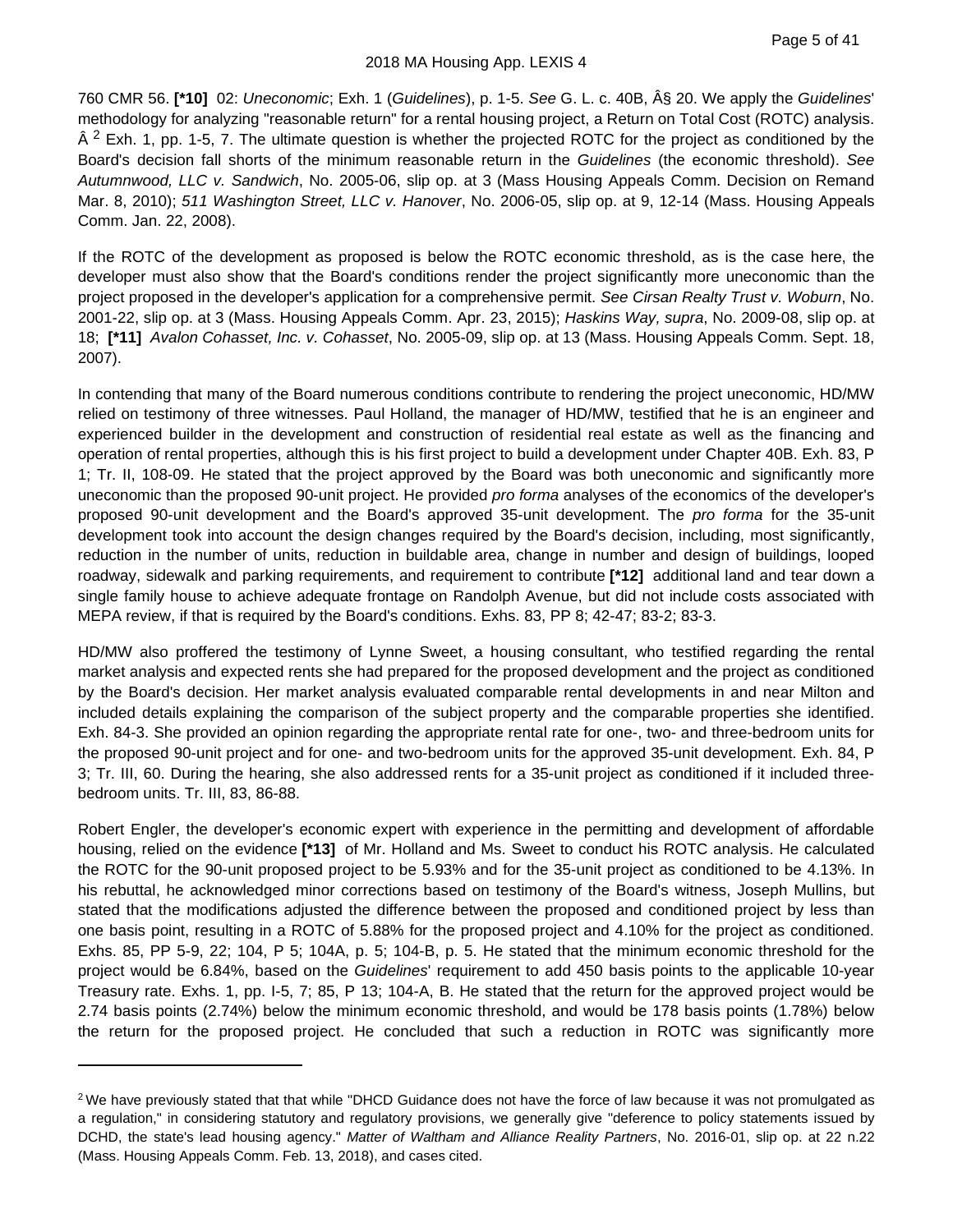uneconomic than the ROTC for the proposed project. Exhs. 104-A, B. He also testified that if the Board's decision had allowed [\*14] for three-bedroom units (four units), the ROTC for the project would increase from 4.10% to 4.15%, but this would not change his opinion that the approved project is significantly more uneconomic than the proposed project, as it would result in a change in the differential from 274 to 269 basis points, only 5 basis points. Tr. III, 103-04.

HD/MW argues that finding the approved project uneconomic with these ROTC results is consistent with *Cirsan Realty Trust, supra*, No. 2001-22, slip op. at 15 (ROTC of 1.66% lower is significantly more uneconomic); *Haskins Way, supra*, No. 2009-08, slip op. at 17-18 (reduction of profits by 275 basis points (2.75%) renders the project significantly more uneconomic). By contrast, in *Avalon Cohasset, supra*, No. 2005-09, slip op. at 22, the Committee found a reduction of profits by only .11% (11 basis points) did not render the proposed project "significantly more uneconomic."

# **2. Board's Challenge to HD/MW's ROTC Analysis**

**Site Acquisition Costs**. The Board did not submit a contrasting ROTC analysis, but presented the testimony of Mr. Mullins, an abutter to the site who is a real estate developer. **[\*15]** Â [3](#page-9-0) The Board argues that the developer's costs to construct the project as conditioned by the Board are too high. It objects to the \$ 450,000 acquisition cost for 711 Randolph Avenue, which HD/MW would have to acquire to attain the lot frontage required by Condition 9 of the Board's decision. Mr. Holland stated that \$ 450,000 represented a conservative estimate of the value of the parcel. The Board argues, that since MassHousing appraised the proposed project site as \$ 800,000, a valuation of \$ 450,000 for 711 Randolph Avenue is excessive. It argues that Mr. Holland, who gave the opinion, lacks expertise as an appraiser to determine the value, and that the opinion was unsupported by fact. It also questions whether the original MassHousing appraisal included the entire site at 711 Randolph Avenue, therefore precluding adding additional site acquisition costs for that parcel. Exhs. 83, P 45; 100-B; Tr. II, 21.

With regard to the value for 711 Randolph Avenue, we agree with the developer that a value for that property, which must be acquired, is a necessary cost of the condition for lot frontage. We find credible Mr. Holland's testimony **[\*16]** that only a portion of the 711 Randolph Avenue lot was included in the original acquisition price of \$ 800,000. Although we recognize that some acquisition cost is a part of the developer's expenses, Mr. Holland offered insufficient explanation of his method of determining his figure of \$ 450,000, and we do not find it credibly supported on this record. We exclude it from the site acquisition costs.

**Site Development and Construction Costs**. The Board argues that Mr. Holland's site development and construction cost estimates for the 90-unit and 35-unit versions of the project are not credible, relying on testimony of Mr. Mullins that construction of the 35-unit project would be "cheaper and easier because of reduced site construction costs." Exh. 100, P 4. Mr. Holland testified that the site construction costs for the 35-unit development exceed those for the 90-unit development by \$ 168,236 because of increased costs for looping and widening the access driveway and sidewalks, increasing the size of the culvert, increasing water main and gas connections, constructing additional retaining walls and demolishing the house on 711 Randolph Avenue. Exhs. 83-2; 83-3; 83, PP 39-47; 100, **[\*17]** P 4; 103, PP 5-7.

Mr. Engler responded that the specific charges objected to by the Board's witness address only minor aspects of the construction costs, and do not change the result that the Board's conditions render the project significantly more uneconomic. He testified that "fiddling with numbers here and there" does not add up; "in order to make them equally economic, you would have to take \$ 3 1/2 million out of the \$ 12.6 million budget to give you the same rate of return you get" with 90 units. Tr. III, 105-06.

We accept the testimony of Mr. Holland and Mr. Engler as more credible than that of Mr. Mullins. We also find that the Board's challenges to the project development costs, even if accurate, would represent an insignificant portion

<span id="page-9-0"></span><sup>&</sup>lt;sup>3</sup> Although granted intervener status, Mr. Mullins' testimony was proffered by the Board. He did not participate in the preparation of the Pre-Hearing Order, nor did he submit other evidence or argument as a Party.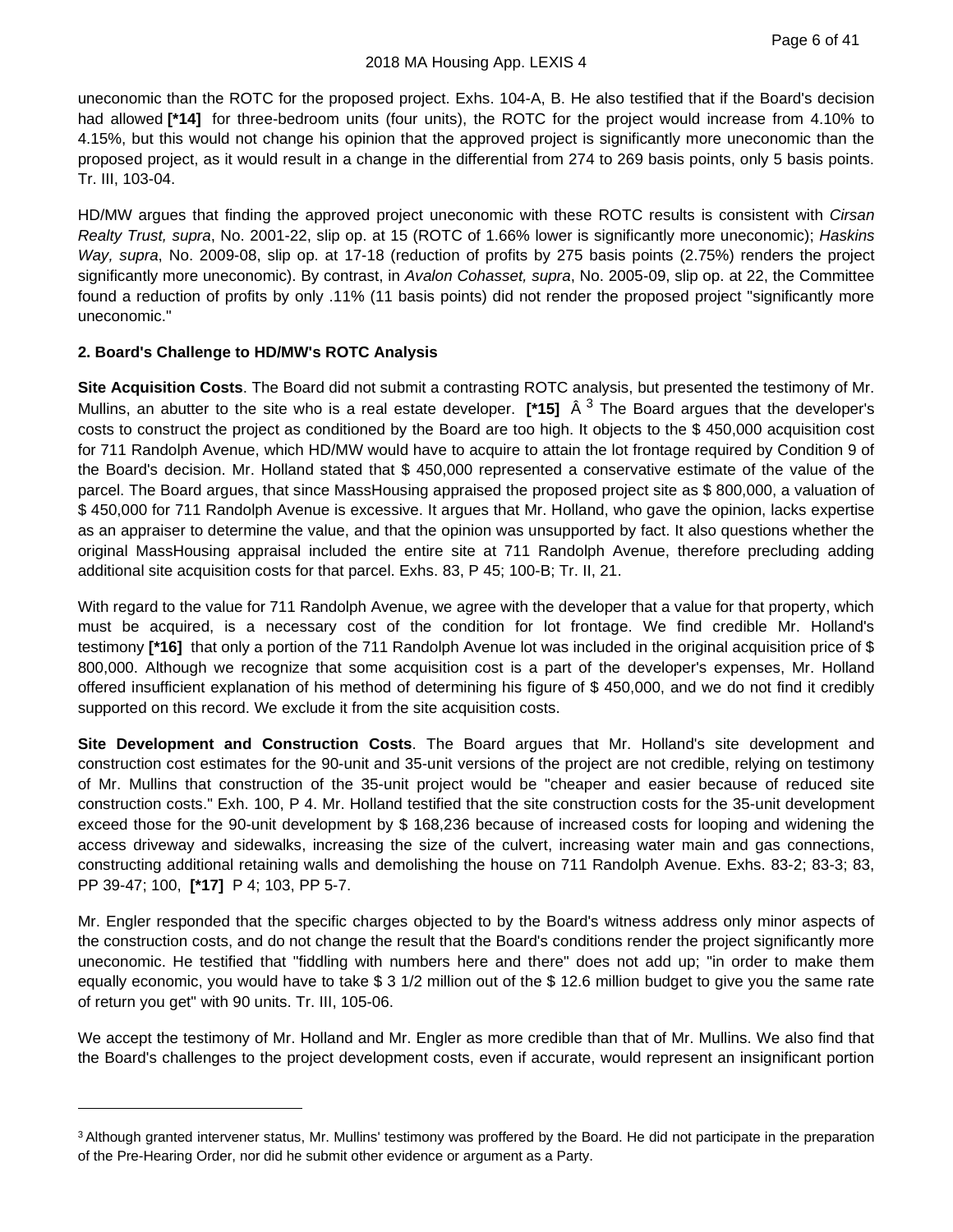of the development costs and do not materially affect the outcome of whether the conditions render the project uneconomic.

**Rental Revenues**. The Board challenges the testimony of the developer's consultant, Ms. Sweet, with respect to the anticipated rents attributable to the project as approved by the Board. It argues Ms. Sweet underestimated rental income for the approved project because she used only comparables with two bedrooms rather **[\*18]** than three and said "I don't know" when asked if she would have chosen different sites for comparison if she had included three-bedroom units.  $\hat{A}^4$  $\hat{A}^4$  Tr. III, 83. On redirect, Ms. Sweet offered rental figures if two-bedroom units would be converted to three-bedroom. Tr. III, 86-88. Even if the Board's decision had permitted three bedroom units, as noted above in § III.A.1, Mr. Engler gave his opinion that in that circumstance, the change in his calculation would be "minuscule." Tr. III, 103-04.

The Board focused on Ms. Sweet's comparison of the proposed project with properties identified as Sunset Lake and 50 Eliot Street. The report prepared by Ms. Sweet compared unit amenities between the subject property and comparable small developments. Ms. Sweet's list comparing amenities between the HD/MW 35-unit configuration and the comparables, indicated 19 unit amenities for the HD/MW property and 50 Eliot Street, but only 13 for Sunset Lake. Exh. 84-3; Tr. III, 81. Ms. Sweet also compared common area amenities for smaller developments, noting that the subject property and Eliot Street each had five and Sunset Lake had four. Her report identified **[\*19]** Sunset Lake as most comparable based on location, proximity to amenities and transportation, as well as facility amenities, although she noted that Sunset Lake is located south of Interstate 93/Route 1, and further from Boston than the project site. Exh. 84-3.

The Board also criticized Ms. Sweet's assumption there would be no added or community amenities in the 35-unit development, such as a passive recreation area or dog washing area. When she acknowledged the developer did not tell her to assume there would be no such amenities, she noted that only one of her comparable properties included these amenities. Tr. III, 71-72. Ms. Sweet also stated that smaller rental projects tend to have one building with minimal amenities, and that with "multiple buildings on a small lot ...you have smaller buildings, there tends not to be … room for amenities ..." Tr. III, 72. The Board argues she excluded amenities because they would have added value and resulted in higher rates. We do not give credence to this argument. The Board offered no evidence that amenities would produce higher rental rates for a project this size that would outweigh the costs of such amenities.

The Board argues that Sunset **[\*20]** Lake, the property which Ms. Sweet said she determined to be the most comparable, was not comparable. It points out that Ms. Sweet acknowledged that Sunset Lake was a renovated nursing home, rather than new construction built in 2014 as she had earlier testified, and that pictures of the project show a dated building, and she acknowledged that this difference could be a descriptor affecting rents. Tr. III, 70- 71, 78, 84. Although both the project site and Sunset Lake are suburban, the Board contends that substantial differences exist between Sunset Lake, a single building directly on the street with no landscape, and the HD/MW approved 35-unit project, which is 300 or 400 feet set back from the street. Tr. III, 79-80; IV, 26-28; Exhs. 83-4; 115. Ms. Sweet testified that 50 Eliot Street had a far superior location, located in downtown Milton, next to the trolley line and in walking distance to the supermarket and walking trails. She stated she felt "Sunset Lake was priced a bit low and [50 Eliot] a little high and we picked between those two." Tr. III, 82; Exh. 84-3. Based on the evidence, we find Ms. Sweet's evidence explaining her choice of comparable rents was credible. Accordingly, **[\*21]** we accept her rental figures for the ROTC calculation.

**Alternative Revenue Resources**. Mr. Mullins challenged Mr. Engler's determination that the project was uneconomic as conditioned, because, he stated, he would consider the 35-unit project with the 4.13% return originally projected by Mr. Engler in his direct testimony to be "a viable development opportunity," stating that the developer could obtain financial support from numerous federal and state government resources that boost returns

<span id="page-10-0"></span><sup>4</sup> The Board claims that Ms. Sweet admitted the decision did not prohibit three-bedroom units. Even if true, Ms. Sweet's opinion on this issue carries no weight. As we discuss in § IILB, *infra*, we find that the Board's decision did not allow three bedroom units. Therefore, appropriate comparable rents would be those for developments without three-bedroom units.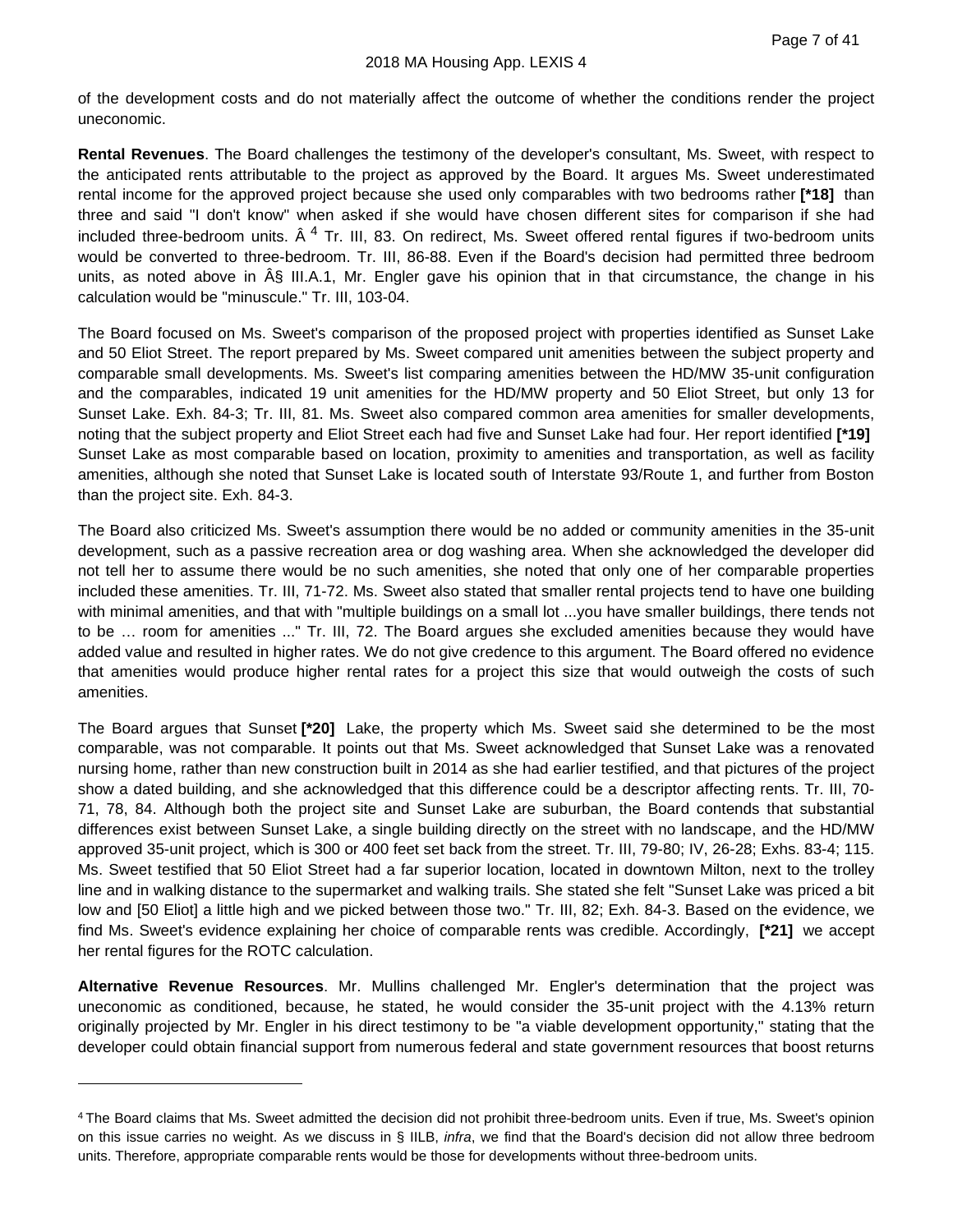on affordable housing "well above what would be an economic return." Exhs. 85, P 22; 100, PP 2-3. However, he provided no other specific factual evidence to support this assertion; therefore we do not credit Mr. Mullins' testimony on this point. Nor does it assist our analysis, as the standard for determining whether a project is uneconomic is the ROTC methodology established by our regulations and the *Guidelines*. Moreover, our regulations and the *Guidelines* do not require a developer to seek out such funding to determine whether a project is uneconomic. *See* Exh. 104, P 3.

# **3. The Committee's Findings**

With regard to the disputed aspects of the developer's economic analysis, we **[\*22]** accept its construction costs figures, but do not accept Mr. Holland's site acquisition cost for 711 Randolph Avenue. We accept Ms. Sweet's recommended rental costs. These findings require a slight adjustment to the ROTC calculation made by Mr. Engler based on the testimony of the developer's witnesses.  $\hat{A}^5$  $\hat{A}^5$  Accordingly, below is our modification of the ROTC analysis for the 35-unit project as conditioned by the Board:

#### **35-Unit Project**

| Category                             | Developer's Pro Forma | <b>Committee Finding</b> |
|--------------------------------------|-----------------------|--------------------------|
| Development Costs                    |                       |                          |
| <b>Acquisition Costs</b>             | \$1,250,000           | \$800,000                |
| <b>Total Development Costs (TDC)</b> | \$12,602,531          | 12,152,531               |
| Net Operating Income (N01)           | \$517.185             | \$517,185                |
| ROTC (=NOI/TDC)                      | 0.410                 | 0.426                    |

Exh. 105-B. ROTC (Return on Total Cost) is calculated by dividing NOI (Net Operating Income) by TDC (Total Development Cost). Thus, ROTC is: \$ 517,185 / \$ 12,152,531 = 4.26%.

As noted above, both the 5.88% ROTC for the proposed project and this figure of 4.26% are below the ROTC threshold of 6.84%. The ROTC for the approved project is 1.62% below that for the proposed project, comparable to *Cirsan, supra*, No. 2001-22, slip op. at 15. Thus, we find **[\*23]** the ROTC for the approved project is both uneconomic and significantly more uneconomic than the ROTC for the developer's proposal.

# **B. Three-Bedroom Requirement**

HD/MW argues that, apart from the ROTC analysis, the Board's decision prohibits three-bedroom units in violation of the January 17, 2014 Interagency Agreement that requires affordable housing projects to contain at least 10 percent three-bedroom units. *See* Exh. 13. Condition 2 of the Board's decision provides: "[t]he Project shall include no more than thirty-five (35) units of rental housing. The Applicant shall indicate the mix of one and two bedroom units on its Site Plans. Four of the units shall be fully handicapped accessible." The developer argues that this language, by excluding a reference to three-bedroom units, prohibits them, and therefore precludes HD/MW from obtaining final approval from MassHousing, thus rendering the projected as approved uneconomic.

MassHousing, the Department of Housing and Community Development (DHCD), and two other state housing agencies have executed an Interagency Agreement that provides that "it is the intention of the State Housing Agencies that at least ten percent (10%) of the **[\*24]** units in Affordable Production Developments funded, assisted or approved by a State Housing Agency shall have three (3) or more bedrooms except as provided herein." Exh. 13, Bedroom Mix Policy,  $\hat{A}\hat{S}$  1. The Bedroom Mix Policy also provides in  $\hat{A}\hat{S}$  5, that:

The bedroom mix policy shall be applicable to all Production Developments provided a Subsidy as defined under *760 CMR 56.02* or otherwise subsidized, financed, and/or overseen by a State Housing Agency under the M.G.L. Chapter 40B comprehensive permit rules for which a Chapter 40B Project Eligibility letter is issued

<span id="page-11-0"></span><sup>5</sup> Since the developer did not provide any cost projections for complying with MEPA, even if we had found that compliance with MEPA is necessarily a cost resulting from the Board's conditions, we would include no amount as a projected expense for compliance with MEPA requirements and concomitant delays attributed to that process. See  $\hat{A}$ § VI, *infra*.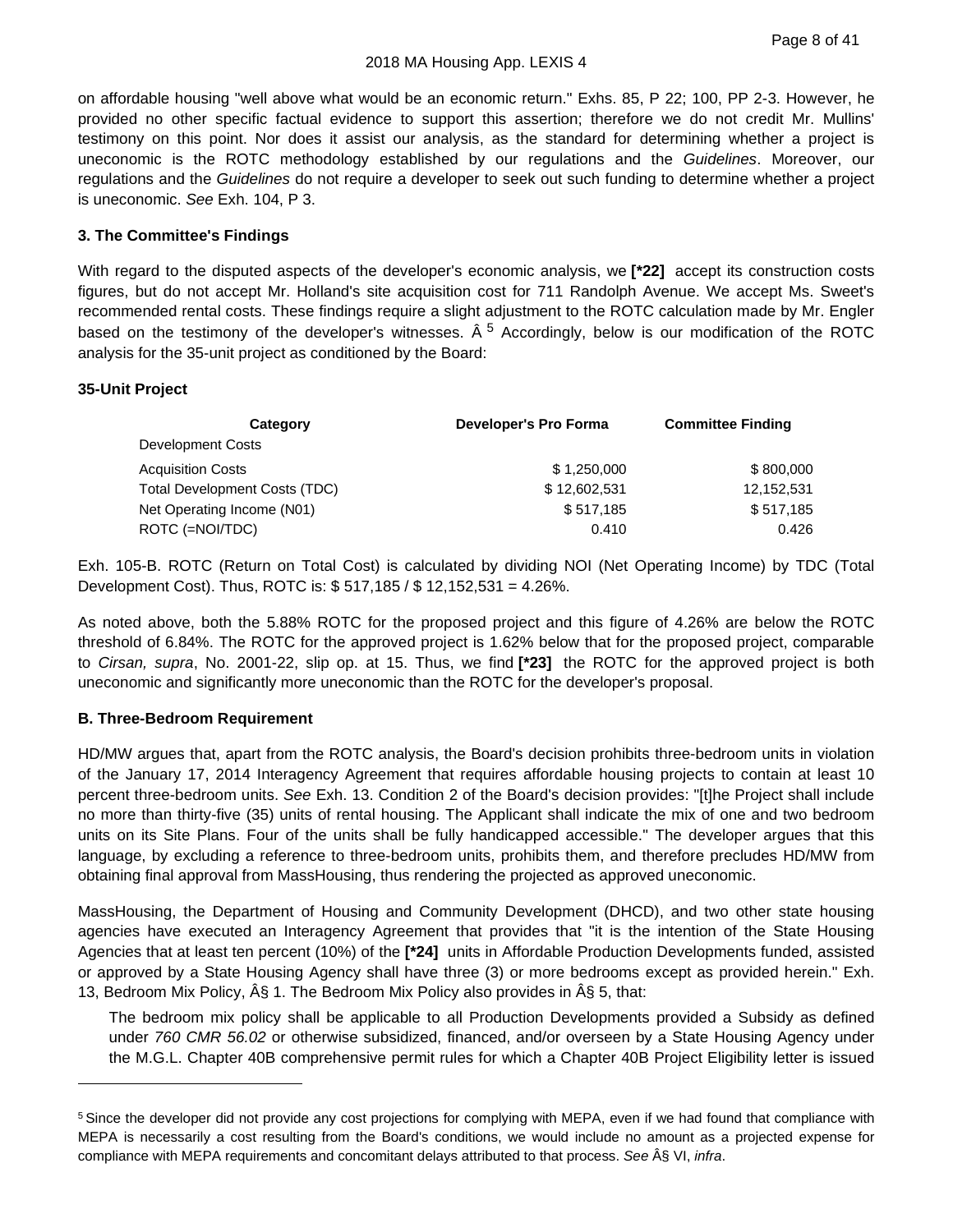on or after March 1, 2014. The policy shall be applicable to all other Affordable Production Developments funded, assisted, or approved by a State Housing Agency on or after May 1, 2014.

Exh.13. See also *Guidelines, Exh.* 1, p. 11-3, § 2.1.f. HD/MW argues that the project eligibility letter from MassHousing requires that the development comply with this requirement. Exhs. 14, pp. 3, 8; 78; 83, PP 12-17.

HD/MW argues that Condition 2 unambiguously precludes three-bedroom units. Pointing to language of a proposed decision drafted by the Town's attorney that expressly prohibited three-bedroom **[\*25]** units, the developer argues that her participation influenced the Board's decision. Mr. Holland testified that during the Board's deliberations, the Town's attorney sat at the deliberation table with the Board members, and her proposed decision was described as a draft decision during the deliberations. The developer points out that it was required to identify the number of dwelling units and the number of bedrooms for each unit as part of its comprehensive permit application, and its architectural plans depict the number. Exhs. 24-3; 24-12B; 83, P 22; 111, p. 6; Tr. II, 109-11.

The Board members were aware of the Interagency Agreement and its requirements. The developer cannot obtain a waiver of this requirement. After inquiring with MassHousing regarding the necessity of compliance with the Interagency Agreement to obtain final approval and financing from that agency, HDMW obtained a letter in response stating it must comply with the Interagency Agreement, and that MassHousing will not grant a waiver. Mr. Engler testified, that since this prohibition precludes the developer from obtaining final approval, it renders the project uneconomic. Exhs. 24-13A, p. 8; 24-13B, p. 2; 83, P **[\*26]** 19; 85, P 23.

The Board claims that the decision does not prohibit three-bedroom units, claiming that the Town attorney's draft decision was not the Board's draft, and cannot be evidence of the Board's intent to prohibit three bedrooms. Tr. I, 149. It also argues that because the hearing before the Committee is *de novo*, the thinking behind the Board's action is not relevant. Â <sup>[6](#page-12-0)</sup> The Board argues also that even if the Town attorney prepared a draft decision, the fact that the condition she had written eliminating three-bedroom units was excluded from the final decision is evidence there was no intent to prohibit three-bedroom units.

The Board argues that this provision must be read to effectuate the purpose of the Legislature, rather than to frustrate it, and therefore it must be read to allow three bedrooms, even though they are omitted from the listing of permitted unit types. It suggests that by showing the mix of one and two- bedroom units, the site plans will also show three-bedroom units. Otherwise, it argues, the Board's decision would be meaningless. It suggests that the omission of a specific reference to three-bedroom units **[\*27]** can be addressed by modification.

We do not consider the Town attorney's draft to be an act of the Board. However, the Board's suggestion that we must not assume it would have omitted the subsidizing agency's requirement, even by mistake, belies the fact that the decision explicitly referenced the specific types of units that should be identified on the site plans. The Board received an application to develop an affordable housing project with a mix of unit types including three-bedrooms. Its decision states that there shall be a mix of one- and two-bedroom units but omits three-bedrooms. Given that the application requested three-bedrooms, we read the language of the condition to not grant the request to construct three-bedroom units, consistent with the rule of construction that "to express or include one thing implies the exclusion of the other." *[Kitras v. Town of Aquinnah, 474 Mass. 132, 143-44 \(2016\)](https://plus.lexis.com/api/document?collection=cases&id=urn:contentItem:5JJ5-N791-F04G-P1BW-00000-00&context=1530671)*. We do not find it credible that the Board meant to include three-bedroom units when its condition deliberately omits mention of them despite the developer's inclusion of three-bedroom units in its proposal.

We conclude this condition prohibiting three-bedroom **[\*28]** units in the project renders the project uneconomic as it prohibits final approval from the subsidizing agency. *See Delphic Associates v. Hudson*, No. 2002-11, slip op. at 4 (Mass. Housing Appeals Comm. Dec. 23, 2002) (condition which causes subsidizing agency to not fund project renders project uneconomic); *Atwater Investors, Inc. v. Ludlow*, No. 2001-09, slip op. at 10-11 (Mass. Housing

<span id="page-12-0"></span><sup>6</sup> HD/MW asks us to ignore the Board's reference to Board chairman John S. Leonard's affidavit which was submitted in connection with the parties' summary decision motions. We agree that since that affidavit was not entered into evidence and the affiant was not subject to cross examination, it may not be considered.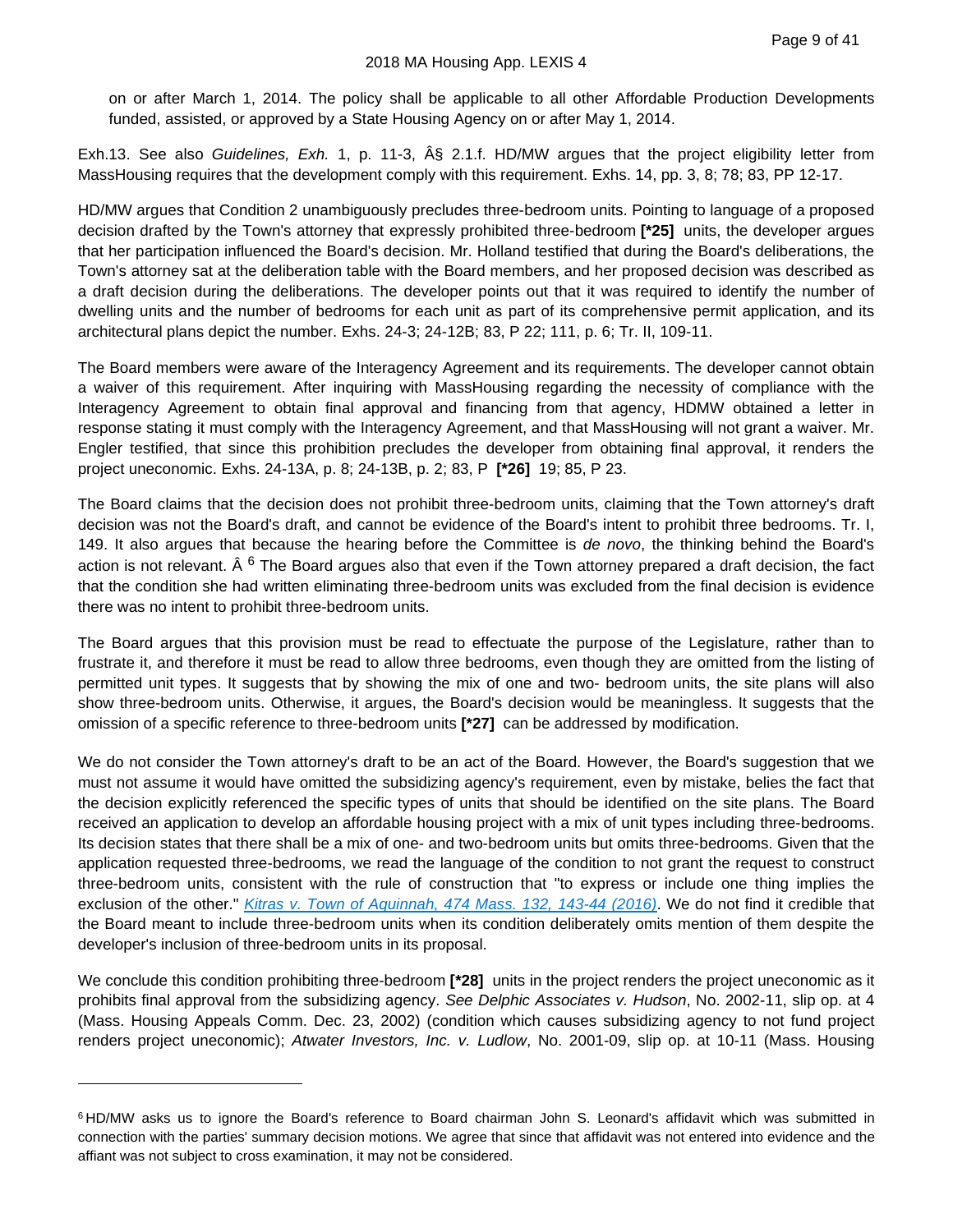Appeals Comm. Jan. 26, 2004) (developer met burden of demonstrating Board's conditions rendered project uneconomic based on bank letter stating that Board's conditions precluded financing under NEF program).

# **C. Nonwaiver of Wetlands Bylaw**

The final basis on which HD/MW argues that the project as approved is uneconomic is its assertion that the Board refused to waive necessary local wetlands bylaws. It argues that the denial of its requested waivers of Chapter 15 of the Wetlands-Bylaw and § IV.B of the Zoning Bylaw prevents HD/MW from constructing the access driveway across the wetlands, as the wetlands bylaw prohibits activity within the wetlands, and the zoning bylaw requires a special permit before performing construction in a wetland area. Exhs. 3, § IV.B; 4, § XI(b); 76, PP 22-23; Tr. **[\*29]** I, 17.

The waiver denial would require the developer to construct the project without performing any work within the wetlands plus an additional 25-foot no disturb zone. The developer argues that, since work within the wetlands is required to construct the only means of access to the buildings on the site from Randolph Avenue, the prohibition on constructing the access driveway over the wetlands precludes construction of the project. The Board argues that since its decision provides conditions for the width of the access roadway over the wetlands, there is no denial of construction in the wetlands. Tr. I, 17; Exhs. 18; 83, PP 32-36; 86, PP 4-7.

Here unlike the three-bedroom condition, the Board's decision contains provisions that expressly conflict with the blanket denial of a waiver to construct in the wetlands and in the 25-foot no disturb zone. Therefore, it is appropriate to read the denial of the wetlands waiver and the special permit provision to be consistent with the more specific provisions regarding work in the wetlands. Even though the Board did not use the language, "except as otherwise provided in this decision" for this provision as it did elsewhere in its decision, **[\*30]** we will read the language of the waiver denial to incorporate that language. Therefore, the developer has not demonstrated that it is prohibited from constructing an access driveway in the wetlands and it cannot demonstrate the project as approved is uneconomic on this basis.

# **IV. LOCAL CONCERNS**

Since the developer has sustained its initial burden to demonstrate that conditions and denials of waivers in the Board's decision would, in the aggregate, render the project uneconomic, the burden then shifts to the Board to prove, with respect to those conditions and requirements challenged on economic grounds, first, that there is a valid health, safety, environmental, design, open space or other local concern that supports each of the conditions and requirements imposed, and then, that such concern outweighs the regional need for low and moderate income housing. *760 CMR 56.07(1)(c)*, 56.07(2)(b)3. *See also* Pre-Hearing Order, § IV, PP 3, 5. The burden on the Board is significant: the fact that Milton does not meet the statutory minima regarding affordable housing establishes a rebuttable presumption that a substantial regional housing need outweighs the **[\*31]** local concerns in this instance. *760 CMR 56.07(3)(a)*; Pre-Hearing Order, § II, P 19; G.L. c. 40B, §§ 20, 23. *See [Zoning Bd. of](https://plus.lexis.com/api/document?collection=cases&id=urn:contentItem:57FR-VBK1-F04G-P1VT-00000-00&context=1530671)  [Appeals of Lunenburg v. Housing Appeals Comm., 464 Mass. 38, 42 \(2013\)](https://plus.lexis.com/api/document?collection=cases&id=urn:contentItem:57FR-VBK1-F04G-P1VT-00000-00&context=1530671)* ("there is a rebuttable presumption that there is a substantial Housing Need which outweighs Local Concerns" if statutory minima are not met), quoting *[Boothroyd v. Zoning Bd. of Appeals of Amherst, 449 Mass. 333, 340 \(2007\)](https://plus.lexis.com/api/document?collection=cases&id=urn:contentItem:4NYT-K7B0-TXFT-831J-00000-00&context=1530671)*, quoting *[Board of Appeals of Hanover](https://plus.lexis.com/api/document?collection=cases&id=urn:contentItem:3RRJ-7GR0-003C-T219-00000-00&context=1530671)  [v. Housing Appeals Comm., 363 Mass. 339, 346, 365, 367 \(1973\)](https://plus.lexis.com/api/document?collection=cases&id=urn:contentItem:3RRJ-7GR0-003C-T219-00000-00&context=1530671)* ("municipality's failure to meet its minimum [affordable] housing obligations defined in  $\hat{A}\hat{S}$  20 will provide compelling evidence that the regional need for housing does in fact outweigh the objections to the proposal").

# **A. Overview - Density, Intensity and Project Redesign**

HD/MW argues that the Board has improperly redesigned the project, and that its changes are not supported by valid local concerns. Most significantly, it argues that the Board requires the developer to redesign the entire project including requirements to 1) reduce the number of units **[\*32]** to no more than 35 (Condition 2); break two residential buildings into several smaller buildings (Condition 6); construct the internal driveway as a looped roadway (Conditions 7, 28); locate all dwelling units within 100 feet of an elevator (Condition 22); redesign the architectural style of buildings (Condition 23); add an additional right hand turning lane to the access driveway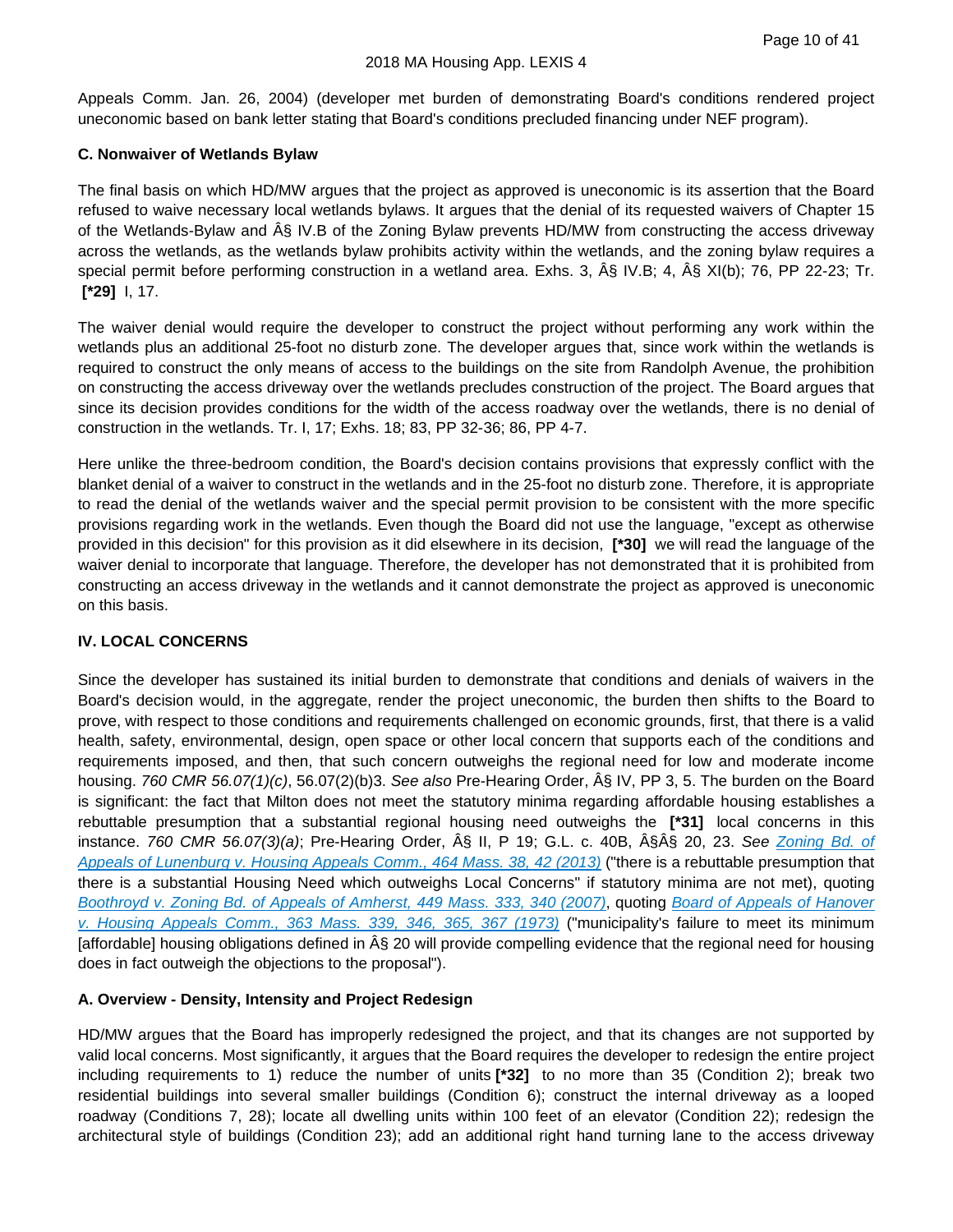(Condition 29); add additional and wider sidewalks to the access driveway (Condition 30); and requirements regarding parking (Conditions 13, 14). The Board also denied waivers from the zoning bylaw with regard to the following matters: disturbance of wetlands ( $\hat{A}\hat{s}$  IV B, wetlands regulations, and Wetlands Bylaw, Chapter 15); building height over 2 1/2 stories or 35 feet ( $\hat{A}\hat{S}$  V.A.1); reduction in lot frontage to less than required 150 feet ( $\hat{A}\hat{S}$ VI.A.1); rear yard setbacks (§ VI.D.3); parking (§Â§ VII.B.2, VII.G, and VII.H.10); sidewalks in parking areas (§ VII.F.4); and site plan approval  $(\hat{A}\hat{S}$  VELD). Exhs. 3; 4; 76.

Viewing the above conditions as a group, it is clear that the Board was concerned with the density and intensity of the proposed project. The Board dramatically reduced the size of the project from 90 to **[\*33]** a maximum of 35 units, and presented several witnesses who testified that the density of the project was excessive and expressed concerns regarding the environment, open space, density and intensity of use of the site.

We have previously emphasized that a "board must review the proposal submitted to it, and may not redesign the project from scratch." *Pyburn Really Trust v. Lynnfield*, No. 2002-23, slip op. at 14 (Mass. Housing Appeals Comm. Mar. 22, 2004), quoting from *CMA, Inc. v. Westborough*, No. 1989-25, slip op. at 24 (Mass. Housing Appeals Comm. June 25, 1992). *See* also *Peppercorn Village Realty Trust v. Hopkinton*, No. 2002-02, slip op. at 6 n.4 (Mass. Housing Appeals Comm. Jan. 26, 2004). However, a board is permitted to deny requests for waivers and to impose conditions even if such action would require a developer to modify its project, if the action is supported by valid local concerns that outweigh the need for affordable housing. *See [Hanover, supra, 363 Mass. 339, 346](https://plus.lexis.com/api/document?collection=cases&id=urn:contentItem:3RRJ-7GR0-003C-T219-00000-00&context=1530671)*; *CMA, supra*, at 24 n.13; *See also 760 CMR 56.05(8)(d)*. Â [7](#page-14-0) One of the important **[\*34]** distinctions is that the Board may not itself order a specific design. For example, in *Pyburn*, the board's condition requiring "flipping of the buildings to the opposite side of the property" in addition to requiring a reduction in the number of buildings, was struck by the Committee. *Id.*

The question to be addressed here is whether the Board's conditions appropriately address valid local concerns that outweigh the need for low and moderate income housing, or whether they go beyond properly addressing local concerns and constitute improper redesign of the project. Even when a board demonstrates a valid local concern, we examine the conditions imposed to ensure that they are supported by that local concern, and may modify a condition that is not properly tailored to the local concern. For the reasons set out below, we find that several of the conditions are not credibly supported and constitute improper redesign of the project and must therefore be struck or modified.

The Board argues that the 90-unit project is too dense, not consistent with the residential character of the neighborhood, damaging to the environment, and will interfere with the privacy of abutters. It relies **[\*35]** on testimony of its engineers, planner, architect and traffic witnesses, as well as its fire and police chiefs. For example, Cheryl Tougias, AIA, LEED AP, the architect witness for the Board, also stated that a 90-unit development is not consistent with the residential character of the neighborhood. Tr. III, 158. She believed limiting the development to 35 units would likely alleviate most if not all of the local concerns, including vehicle access, protection of the environment, providing a design that is appropriate for the neighborhood and preserving open space.  $\hat{A}^8$  $\hat{A}^8$  Exh. 92, P 3. Police Chief John King testified generally that the density of the project "raises significant safety concerns

<span id="page-14-0"></span><sup>7</sup> *760 CMR 56.05(8)(d)* states, "[t]he Board shall not issue any order or impose any condition that would cause the building or operation of the Project to be Uneconomic, including a requirement imposed by the Board on the Applicant … 2. to reduce the number of units for reasons other than evidence of Local Concerns within the purview of the Board (*see 760 CMR 56.05(4)(e)*...."

<span id="page-14-1"></span><sup>&</sup>lt;sup>8</sup> HD/MW objected to the admission of Ms. Tougias' testimony on the ground that she lacked expertise for her opinions. Tr. III, 88. The presiding officer admitted her testimony *de bene*. In its brief, the developer renewed its argument that she had no expertise outside of architecture and argued that her testimony should be given no weight HD/MW brief, p. 24n.l0. In addition to her experience as an architect, Ms. Tougias is a member of the Milton Planning Board. She testified that as an architect, she would coordinate the team for a project, including deciding on the consultants to include on the team, such as the civil engineer, landscape architect and others. Although we will not strike her testimony, we accord little or no weight to her opinions on technical issues within the expertise of the civil engineers, traffic engineers and wetlands specialists, which are outside her identified expertise as an architect. *See* Tr. III, 108-18.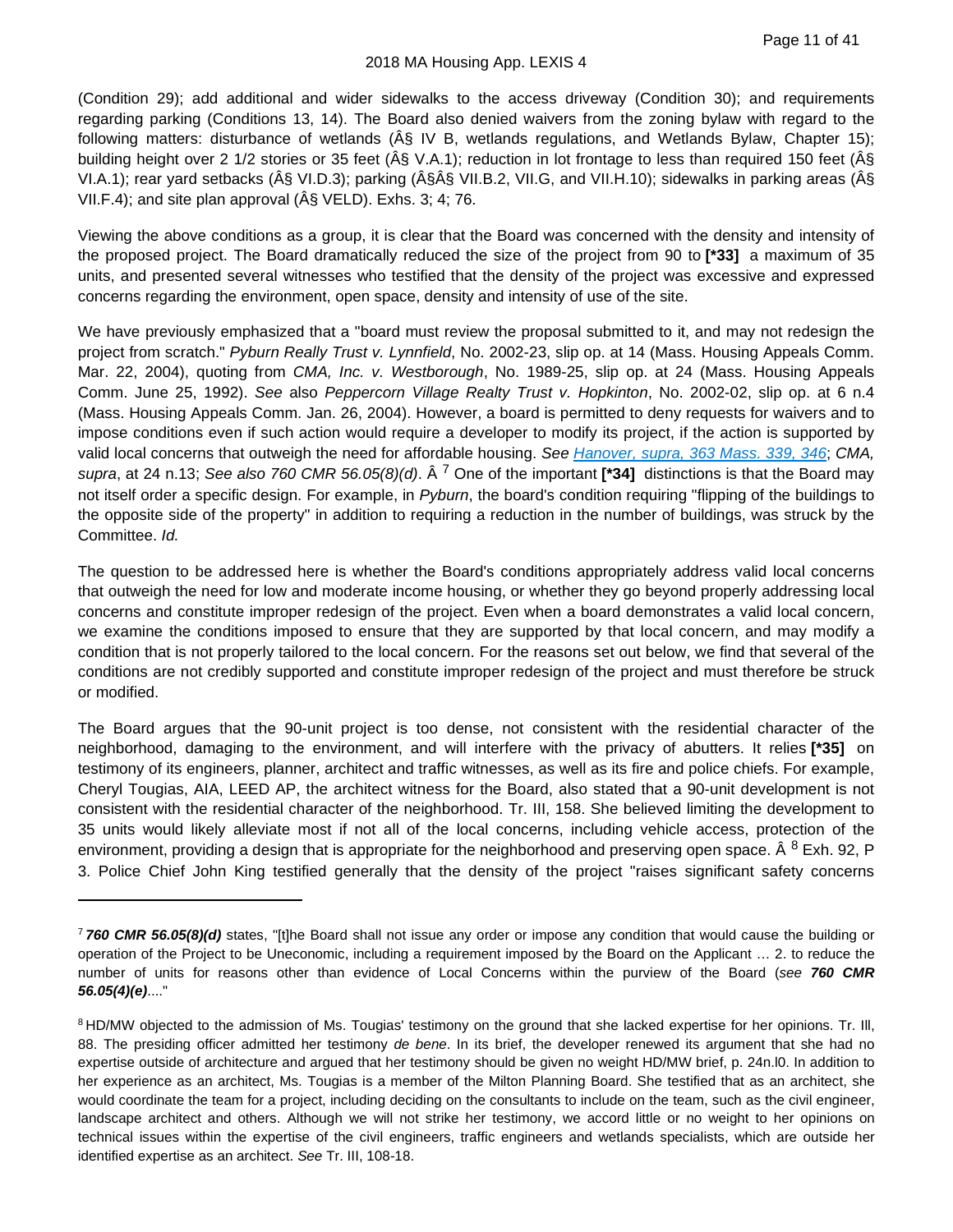regarding the ability of first responders and emergency personnel to quickly and expediently address issues concerning the health and safety of the residents and guests of the proposed development, and with respect to motor vehicle traffic circulation and pedestrian use." Exh. 96, P 7.

HD/MW argues that its proposed development is not too dense and is safe. As it points out, the project site comprises 7.81 acres, including 1.93 acres of wetlands. **[\*36]** Mr. Burke, the project engineer, testified that project density is 11.5 units per acre, or 15.2 units per buildable acre.  $\hat{A}^9$  $\hat{A}^9$  Exhs. 86, PP 5, 8; 55; 56. The developer argues that this is over five times the amount of open space required by the Milton Zoning Bylaw, and the density is significantly less than at other, unsubsidized housing developments in Milton. Exhs. 3, § VI.F.2; 59, p. 4. Mr. Burke testified that Milton Landing has a density of 26.5 units per acre (73 units on approximately 2.75 acres). Exhs. 86, PP 5, 8, 11; 82, p. 1.

HD/MW also argues that the Board has failed to meet its burden with respect to the unit reduction and associated conditions that address the design of the proposed project. Mr. Burke stated that the developer's proposal was designed to conform to accepted engineering practices and is safe for future residents and the general community. Exh. 86, P 2. Kevin Hastings, PE, LEED AP, the developer's fire safety expert, testified that the project fully complies with the National Fire Safety Code. Exhs. 89, PP 3, 6-9; 108, PP 2, 11. Scott Morrison, PWS, RPSS, SE, an environmental and wetlands scientist, stated **[\*37]** on behalf of the developer that the project design has been sited and includes measures to prevent negative impact on the wetland resource areas on the project site. Exhs. 88, P 6; 107, PP 2, 7. Daniel Dulaski, PhD., PE, a civil engineer and associate professor at Northeastern, testified with respect to traffic safety that construction of the proposed project would not "significantly adversely impact the future inhabitants of the development or the general community." Exh. 87, P 4. Therefore, HD/MW argues that the Board has not met its burden with regard to these conditions and the denial of requested waivers.

General or vague arguments alone regarding density and intensity are insufficient to warrant a reduction in a project size. *Webster Street Green, LLC v. Needham*, No. 2005-20, slip op. at 12 (Mass. Housing Appeals Comm. Sept. 18, 2007); *Princeton Development, Lnc. v. Bedford*, No. 2001-19, slip op. at 6 (Mass. Housing Appeals Comm. Sept. 20, 2005), and cases cited. Our decision have discussed the difference between issues of density and intensity: "Density involves determining the impact of the development on factors ranging from municipal services and traffic to aesthetics **[\*38]** and overall livability of the surrounding neighborhood." *Hastings Village, Inc. v. Wellesley*, No. 1995-05, slip op. at 20 (Mass. Housing Appeals Comm. Jan. 8, 1998), *aff'd,* Zoning Bd. of Appeals of Wellesley v. Housing Appeals Committee, 54 Mass. 1113 (2002). "Density usually refers to a large area or neighborhood. It may be used to compare a proposed development to the neighborhood, often in the context of the impact of a large development on municipal services or overall aesthetics." *Page Place Apartments, LLC v. Stoughton*, No. 2004-08, slip op. at 13 (Mass. Housing Appeals Comm. Feb. 1, 2005), citing *Canton Housing Authority v. Canton*, No. 1991-12, slip op. at 4 n.2 (Mass. Housing Appeals Comm. July 28, 1993). In this context, the dispute primarily addresses the impact of the project on neighboring and abutting properties.

By contrast, intensity focuses within the site:

Intensity involves the functioning of the housing on the particular site, which includes questions such as the adequacy of open space and recreational space, the functionality of common areas, the provisions made for the privacy of the tenants, the accessibility of the **[\*39]** site to and from other parts of the neighborhood, and related factors which look to whether the number of units are too large not for the surrounding area but for the particular parcel of land.

*Id.* at 15, citing *Hastings Village, supra*, No. 1995-05, slip op. at 26. "Intensity is used in discussing the adequacy of the proportion of unbuilt to built space … on a particular site." *Id.*, citing *Canton, supra*, No. 1991-12, slip op. at 4 n.2.

Thus, our discussion of the alleged specific impacts of the proposed project on emergency and general vehicle access, pedestrian safety, stormwater management and wetlands protection, will address issues of the intensity of

<span id="page-15-0"></span><sup>9</sup> The Board's engineer, Mr. Turner, stated that the wetlands comprised 84,146 square feet. Exh. 91, P 8.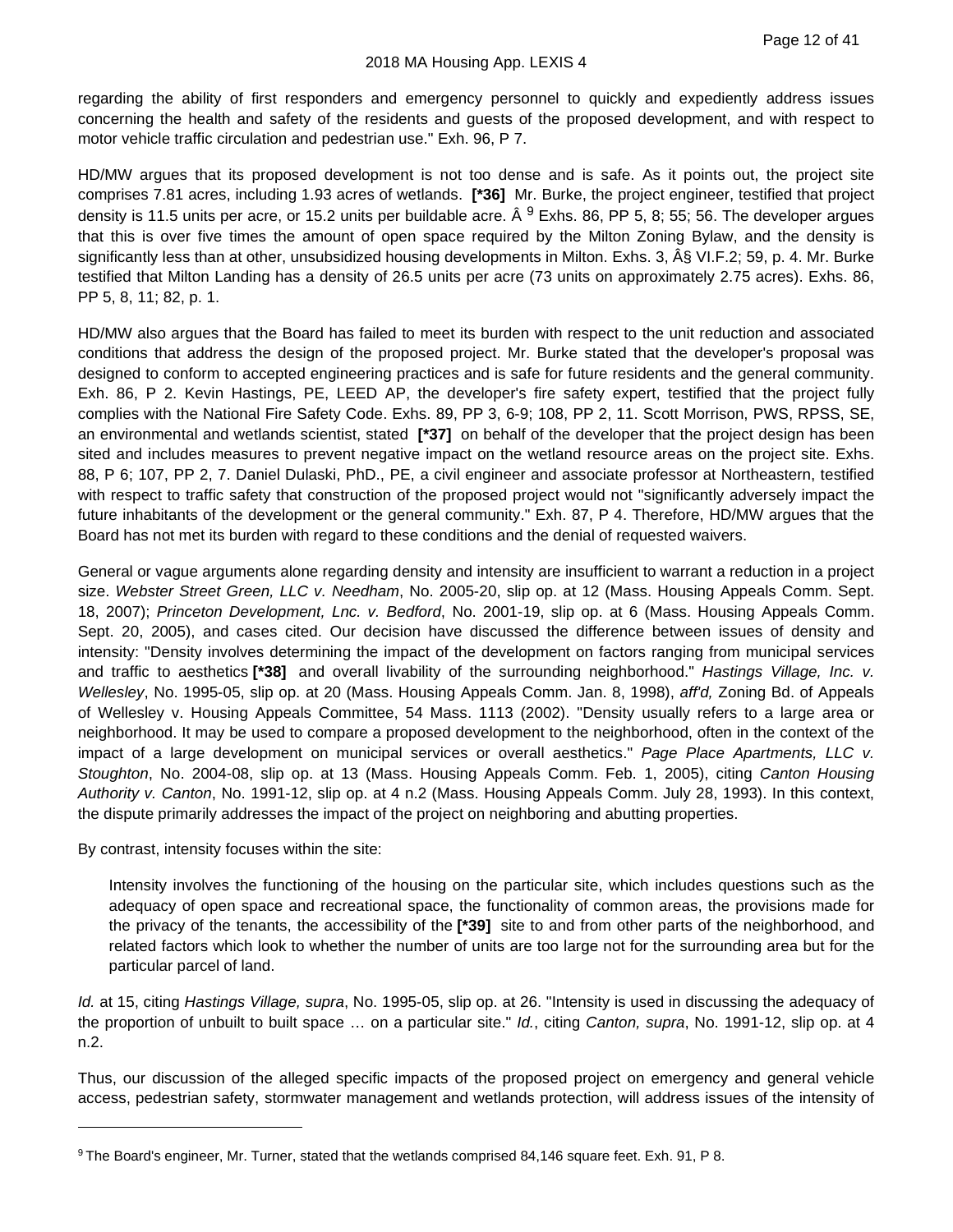the proposed use of the project site. However, general declarations of degradation of the environment, without more, cannot demonstrate a valid local concern. In addition to stating general concerns, the Board is obligated to show how local requirements and regulations support those concerns with respect to the project site, and how those concerns require either denials of waivers of local requirements or the imposition of conditions. *Herring Brook Meadow, LLC v. Scituate*, No. 2007-15, slip op. at 26 (Mass. **[\*40]** Housing Appeals Coram. May 26, 2010), *aff'd, Zoning Bd. of Appeals of Scituate v. Herring Brook Meadow, LLC, 84 Mass. App. Ct. 1132 (2014)*.

#### **B. Emergency Access and Fire Safety**

The Board imposed several conditions relating to fire safety and emergency access, which HD/MW has challenged: 1) 24-foot wide looped access driveway; 2) emergency access to buildings from access driveway; 3) location of elevators; and 4) fire hydrants.

#### **1. Looped Roadway**

Condition 28. Vehicular circulation shall be looped through the Site to facilitate the movement of emergency vehicles and trucks and eliminate the necessity for back-up movements in the parking areas and driveway access.

The access driveway enters the site from Randolph Avenue, crosses the wetlands and extends to the buildings and parking areas within the site, for a total length of 350 feet. Exh. 71, p. 1. HD/MW challenges conditions dictating that the access driveway be looped through the site. Relying on several witnesses, the Board argues that emergency vehicles will not be able to maneuver and turn around in the parking lots proposed on the site but would have to back up to the entrance of **[\*41]** the access driveway, causing delays for emergency vehicles to respond to emergencies offsite. Jeffrey Dirk, PE, PTOE, FITE, a professional engineer with expertise in traffic engineering, transportation planning and highway and roadway design, testified for the Board that with only a single access to the development, a temporary road blockage could occur. Exh. 90, P 14. Fire Chief Grant testified that Milton requires all developers to comply with the most recent edition of the Code of the National Fire Prevention Association, as amended by the Massachusetts Comprehensive Fire Safety Code  $\hat{A}$  <sup>[10](#page-16-0)</sup> and to obtain written approval of the fire department to ensure compliance with federal law, the state fire code and local regulations. Exh. 94, P 21; Tr. I, 77-78.

Both Fire Chief Grant and Maurice Pilette, PE, FSPE, CFPS, CET, a fire protection engineer, testified for the Board that there is inadequate turnaround space for fire apparatus, which would hinder maneuvering in an emergency, potentially damage parked and fire vehicles in the area, and cause "significant delay" in responding to a call at a different location. Exhs. 94, P 17; 93, P 18. **[\*42]** Chief Grant stated that the "proposed [90] unit development would not provide sufficient turnaround area for fire apparatus to turn around and drive back down the access road in a forward direction. A ladder would need to back down the access road and back into Randolph Avenue… before making a turning movement." Exh. 94, P 20. He stated that if the fire department is on site, no one would be able to leave while fire apparatus is clogging the area. Tr. I, 90. He also testified that "...as far as the parking lot goes, some of -- especially in the upper end of it, you come into the lot, and you have to jog up to the left and then jog back. We are going to have significant egress problems." Tr. I, 66. When asked about the impact in an emergency if the rear parking lot is full, he further stated:

In an emergency up there, depending on what it is, an engine is going to have to back down and come around a compound curve to the site beyond the smaller of the two buildings before it can turn around… So for us to back out, we are going to have to come down, navigate two bends in that parking lot, back further down to the end of the smaller of the two buildings and turn around there. **[\*43]** I would go beyond that to say that if we

<span id="page-16-0"></span> $10$  During the hearing the witnesses frequently referred to the legal requirement as based upon the fire code issued by the National Fire Protection Association (NFPA-1). The Massachusetts Comprehensive Fire Safety Code, promulgated as 527 CMR 1.00, has modified the NFPA-1 and is the applicable fire safety code for the purposes here. This regulation specifically states, "NFPA-1 2015 edition is modified, on a Chapter by Chapter basis, as follows...." *527 CMR 1.05*. Exhs. 94, P 21; 93, P 7; Tr. I, 97-98.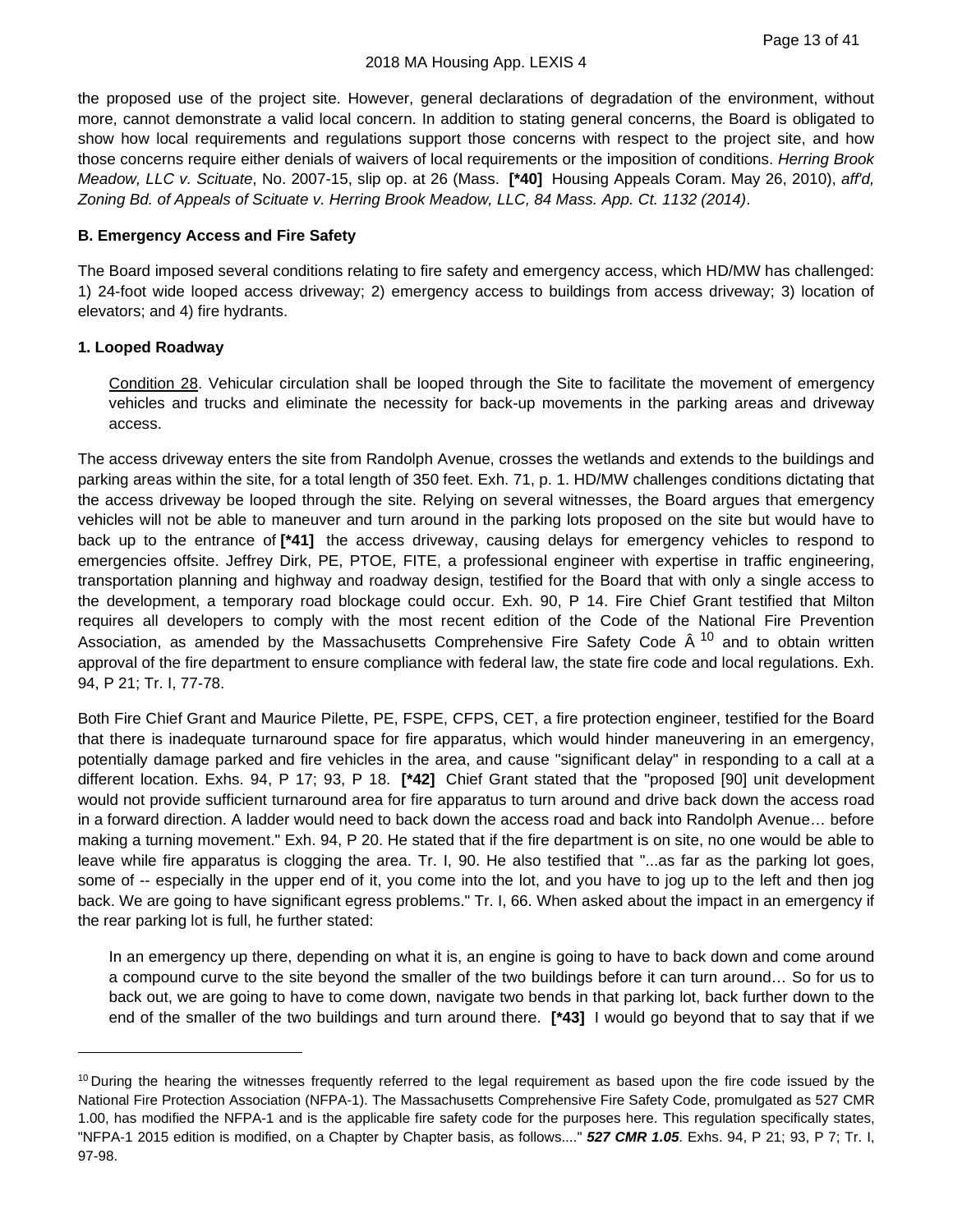have to put the ladder truck up into the site that the ladder truck is going to have to back all the way to the street.

#### Tr. I, 67-68.

The Board argues that this issue supports the reduction in project size, and that the looped road is necessitated by public safety concerns. Fire Chief Grant went on to state that a 35-unit development would allow all fire apparatus to execute a turnaround maneuver at the site of the project. Exh. 94, P 20. Mr. Dirk testified that a looped roadway is consistent with applicable standards since the development will have only one means of access and has challenging topography for the site layout. He stated that emergency vehicles risk being blocked by an accident, utility break, fallen tree or pole, or pavement repairs. He testified that a looped roadway will facilitate emergency movement throughout the site and is supported by the Institute of Transportation Engineers (ITE) Neighborhood Street Design Guidelines. Exhs. 90, PP 14-15; 112; 71. Scott Turner, PE, AICP, LEED AP ND, a professional engineer, testified on behalf of the Board in support of the looped roadway as reasonable to insure safe and efficient movement **[\*44]** of emergency vehicles through the development. He stated looped systems are required in many other municipalities and will "facilitate the health and safety of the Project's occupants while driving or walking within the site" and allow for easier access for emergency vehicles. Exh. 91, P 22. Police Chief King testified generally that the looped roadway would address the safety concerns he expressed regarding the ability of first responders and emergency personnel to quickly and expediently address issues of health and safety, and motor vehicle traffic circulation and pedestrian use. Exh. 96, P 7. The Board argues that the Committee has previously allowed a condition requiring an additional turnout on the ground that it was warranted by concerns raised by the fire chief. *See Cozy Hearth Community Corporation v. Edgartown*, No. 2006-09, slip op. at 18 (Mass. Housing Appeals Comm. Apr. 14, 2008).

The developer argues that the Board has not demonstrated a valid local concern supporting its contention that a looped roadway is necessary to facilitate movement of emergency vehicles throughout the site, arguing that the Board did not identify a local, state or federal requirement for one. **[\*45]** HD/MW points out that neither Fire Chief Grant nor Mr. Pilette testified in support of a looped access drive. Exhs. 93; 94. The developer also points out that neither Mr. Turner nor Mr. Pilette suggested during their peer review of the project that a looped roadway was necessary. Exhs. 57, 75.

Mr. Hastings, the developer's fire safety expert, testified that the access road complies with the Massachusetts Fire Comprehensive Fire Safety Code, 527 CMR 1.00, and that these regulations do not require a looped roadway. He also stated that the emergency access plans provide for emergency vehicles to safely access the site and turn around. Exhs. 89, PP 3-4, 7; 67. Mr. Burke testified that the access drive and traffic pattern have been designed in accordance with accepted engineering principles, and agreed with Mr. Hastings that a looped roadway is not required by the fire safety code. Exhs. 86, P 13; 60. Dr. Dulaski, the developer's traffic expert, testified that traffic impacts from construction of the proposed project would not "significantly adversely impact the future inhabitants of the development or the general community." Exh. 87, P 4. He also stated that **[\*46]** the developer's emergency access plans demonstrate compliance with the fire code requirement for provisions to allow fire vehicles to turn around on dead end roads more than 150 feet long. Exhs. 108, P 8; 60; 89, P 7; Tr. I, 82.

HD/MW argues that this evidence, and the lack of support for a looped road by the Fire Chief Grant and Mr. Pilette undercuts the police chiefs recommendation for a looped roadway because fire vehicles are larger than police vehicles. Exh. 96, PP 14, 16; Tr. I, 82, 112-13. Dr. Dulaski testified that a looped roadway was not needed for the project and has no relationship to site access. He stated that, regardless of the number of units, vehicles will travel over the same 24-foot wide driveway, even if there is a looped roadway. Exh. 106, PP 16-17; Tr. IV, 147. Mr. Hastings pointed out that Milton Landing, another property in Milton, has one point of access, no looped roadway and no fire truck access to two sides of the building. Exhs. 108, P 10, 108-A.

Under the state fire protection code, "[f]ire department access roads shall have an unobstructed width of not less than 20 ft. (6.1 m.)...." *527 CMR 1.05*, § 18.2.3.4.1.1. The regulation **[\*47]** also provides, "[t]he minimum inside turning radius of a fire department access road shall be 25 feet. The AHJ shall have the ability to increase the minimum inside turning radius to accommodate the AHJ's apparatus." *527 CMR 1.05*, § 18.2.3.4.3.1. The Milton fire chief is the "authority having jurisdiction" (AHJ) with the authority to determine whether the turning radius for the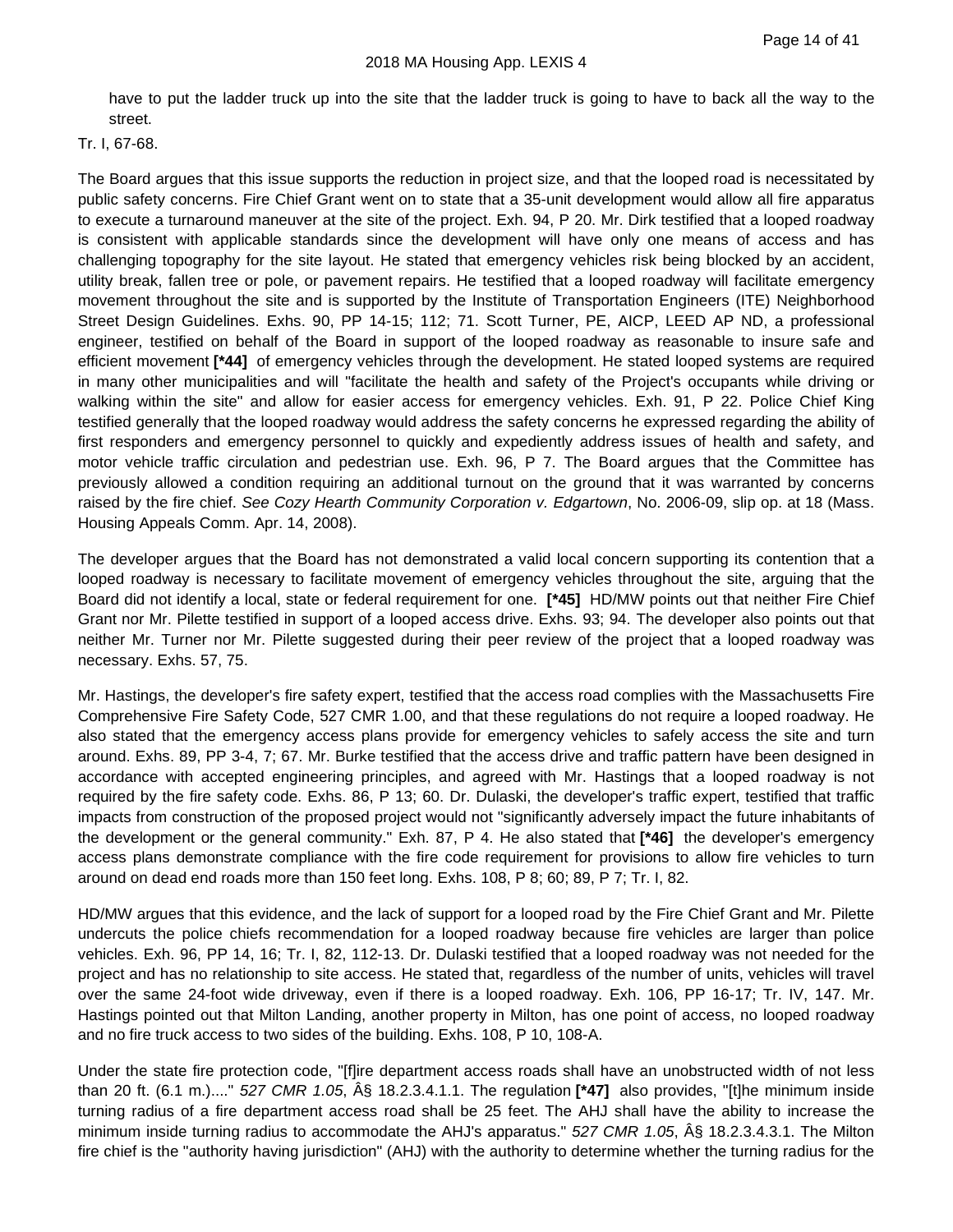#### 2018 MA Housing App. LEXIS 4

project will accommodate the fire vehicles. Â [11](#page-18-0) *See* Exh. 93, P 16; Tr. I, 73, 100. Although Mr. Dirk testified that the ITE and the NFPA-1 recommend two means of access for safety reasons in circumstances where there will be queuing of vehicles exiting a development, testimony shows vehicle queuing should not be significant. *See* note 14. Moreover, the Board has cited to no local or state requirement for a looped roadway. Exh. 90, P 13. We agree that it is a safety concern that emergency vehicles be able to maneuver within the development site. However, the Board has not satisfied its burden that a requirement of a looped roadway for this development is supported by a valid local concern, as long as the project provides a sufficient **[\*48]** turning radius for large emergency vehicles to turn around within the development, as required by the fire code. Its requirement for a looped roadway constitutes an improper redesign of the project. *See Pyburn, supra*, No. 2002-23, slip op. at 14. Condition 28 is struck and requirements for a looped roadway in other conditions are also struck.

The state tire code requires the developer to have a safe turning radius for emergency vehicles within the site. Since the Committee may not waive state requirements, the developer must comply with this requirement. However, although the state fire code gives the fire chief the authority to make determinations, we have previously noted in *Sugarbush Meadow, LLC v. Sunderland*, No. 2008-02, slip op. at. 9 (Mass. Housing Appeals Comm. June 21, 2010), that the determinations made by the fire chief are actions of a local official and hence subject to determination by the Board and the Committee:

[I]t is precisely because the State Building Code grants the fire chief broad discretion that his recommendation here is subject to review. The developer is not seeking waiver of any specific provision of the uniform state building code, Rather, **[\*49]** it challenges the j udgment of the fire chief, who is a local official … having supervision of the construction of buildings... G.L. c. 40B,  $\hat{A}$  20. As such, his approval, as one who would otherwise act with respect to [the comprehensive permit] application, is within the jurisdiction, initially, of the Board and, on appeal, of this Committee. G.L. c, 40B,  $\hat{A}\hat{S}$  21.

*Id.* (Internal quotations omitted). The Supreme Judicial Court affirmed this ruling in *[Sunderland Zoning Bd. of](https://plus.lexis.com/api/document?collection=cases&id=urn:contentItem:57H1-NDW1-F04G-P1WJ-00000-00&context=1530671)  [Appeals v. Sugarbush Meadow, LLC, 464 Mass. 166 \(2013\)](https://plus.lexis.com/api/document?collection=cases&id=urn:contentItem:57H1-NDW1-F04G-P1WJ-00000-00&context=1530671)* stating that "a fire chief does not have unbridled discretion effectively to deny a comprehensive permit by refusing to approve fire construction documents...." *[Id. at](https://plus.lexis.com/api/document?collection=cases&id=urn:contentItem:57H1-NDW1-F04G-P1WJ-00000-00&context=1530671)  [182](https://plus.lexis.com/api/document?collection=cases&id=urn:contentItem:57H1-NDW1-F04G-P1WJ-00000-00&context=1530671)*. It also noted that with respect to comprehensive permit applications, "the fire chief is a 'local board or official who would otherwise act with respect to such application,' and the board [or the Committee] in reviewing such application has the 'same power to issue ... approvals' as the fire chief. G.L. c. 40B,  $\hat{A}$  \$ 21." *[Id. at 183](https://plus.lexis.com/api/document?collection=cases&id=urn:contentItem:57H1-NDW1-F04G-P1WJ-00000-00&context=1530671)*.

Therefore, we shall require the developer to include in its project **[\*50]** and show on revised plans a vehicle turnaround location that meets the turning radius specifications for the Town's largest emergency vehicle when exterior parking spaces are completely occupied. This will allow the fire chief, in the exercise of reasonable judgment, to increase the minimum turning radius to accommodate the municipality's emergency vehicles consistent with the state requirements while addressing the local safety concern.

# **2. Emergency Access to Buildings**

The Board argues that the project does not comply with the state fire prevention requirement for emergency vehicle access to all sides of a building. The state regulation requires that where, as here, the buildings will have an automatic sprinkler system, fire department access roads shall be provided such that any portion of the facility or any portion of an exterior wall of the first story of the building is located not more than 250 feet from fire department access roads as measured by an approved route around the exterior of a building or facility. 527 CMR 1.05, AS 18.2.3.2.2.1; Exhs. 93-2; 94, PP 9-10; Tr. I, 100. Fire Chief Grant expressed concern that the 90-unit project did not **[\*51]** comply with this requirement of the state fire code. Exhs. 74; 94, PP 10-13; Tr. I, 65, 66, 70-72.

Chief Grant stated that there was inadequate room for fire apparatus to fight a fire in the rear of the larger building, potentially causing access and egress issues because the fire department responds to box alarms with a total of 4 vehicles - two engines, a ladder truck and a command vehicle. Exh. 94, PP 7-13. In response to the fire chiefs

<span id="page-18-0"></span><sup>&</sup>lt;sup>11</sup> The NFPA-1 provides that "[d]ead-end fire department access roads in excess of 150 ft. (46 m) in length shall be provided with approved provisions for the fire apparatus to turn around." Exhs. 93, P 8; 93-2.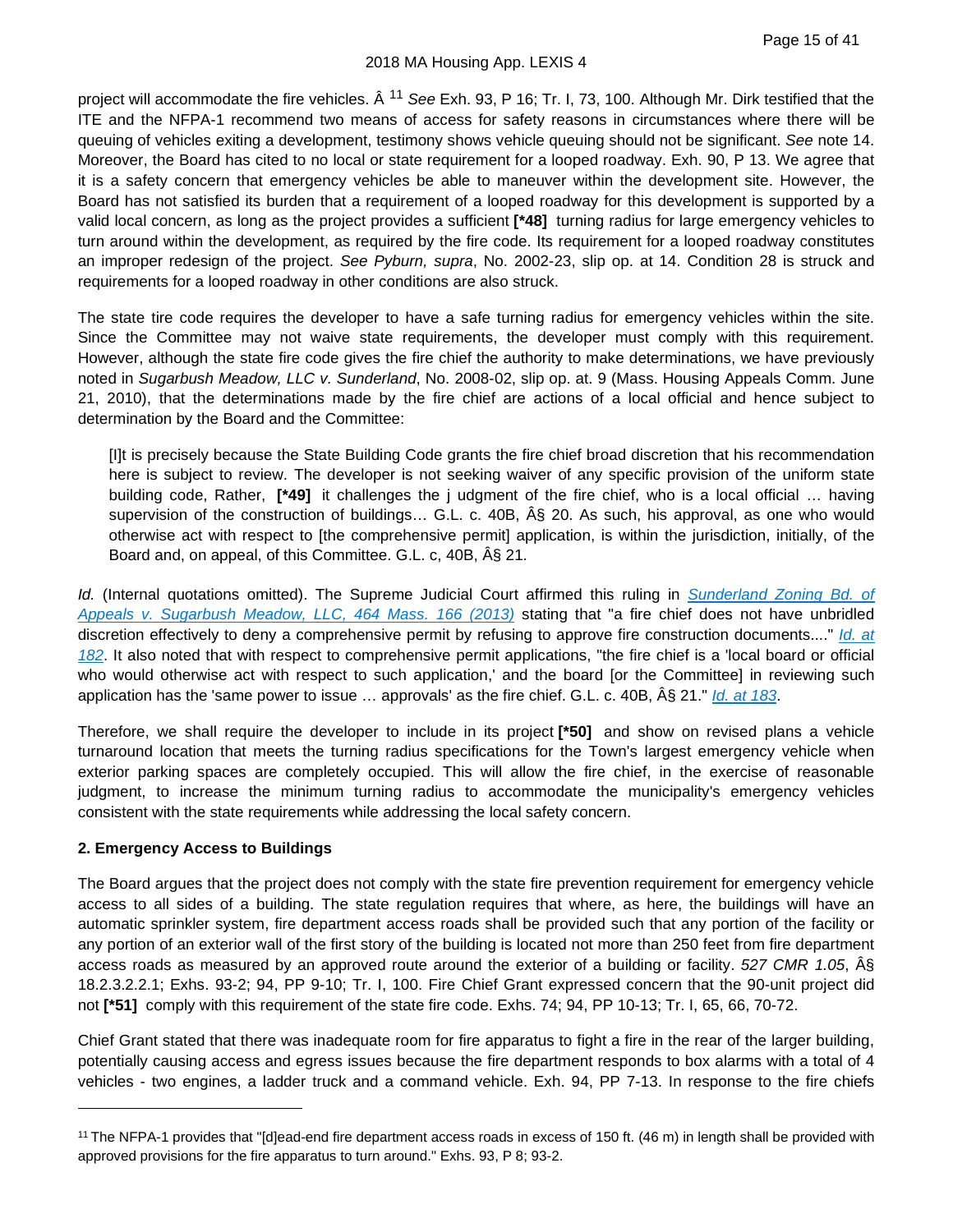#### 2018 MA Housing App. LEXIS 4

concern about meeting the 250-foot distance requirement, HD/MW proposed to add an exterior stairway attached to a portion of the rear of the larger building to provide additional access to the rear of that building. Exhs. 89, P 8; 89- 2. Chief Grant testified that this was not adequate because "it would be poor firefighting strategy to predetermine apparatus placement for a structure such as this," that a "determination would be made based on a size up of the building to locate the size and extent of a fire," and the "preferred location of apparatus would be as close to the point of entry as possible." Exhs. 94, P 13. He also stated that having one of the locations identified on the plan shown on an uphill slope of the access road may be unacceptable **[\*52]** because "fire operations may restrict access of later arriving emergency vehicles" and [i]n a fire emergency the access road should be kept clear." Â <sup>[12](#page-19-0)</sup> Exh. 94, P 13. Mr. Pilette agreed with Fire Chief Grant. Exh. 93, P 14.

In response to Chief Grant's testimony, Mr. Hastings testified that if there was access within 250 feet, for any building and fire event the fire department could still choose its preferred location to position vehicles, whether or not within 250 feet. Exh. 108, P 5. This seems to be a reasonable solution.

The proposed exterior stairs appear to facilitate some access from the roadway consistent with the 250-foot requirement. Exhs. 59, p. 5; 60; 86-2; Tr. IV, 33-37. However, we are concerned that locating multiple large fire vehicles on the access drive for a period of time for firefighting increases the risk of blockage of the access driveway. Therefore, by condition, we will require the developer to provide a paved area for placement of fire vehicles during an emergency approach on the southerly size of Building 2, as either a parking area or access driveway sufficiently wider than 24 feet wide to accommodate the **[\*53]** largest of the fire department's vehicles.

#### **3. Fire Hydrants**

Condition 32. The buildings shall be fully sprinklered. Fire hydrants shall be placed at the discretion of the Fire Chief.

The parties agree that the buildings will be fully sprinklered. HD/MW's disagreement with this condition is with the fire chiefs discretion in placement of fire hydrants. It requests Condition 32 to be modified to state: "The buildings shall be fully sprinklered and the project site shall contain two fire hydrants as previously agreed between HD/MW and the Fire Chief." Citing testimony of Mr. Burke, HD/MW argues that Chief Grant previously agreed two fire hydrants is the appropriate number. HD/MW brief, p. 30 n.15; Exh. 105, P 31. Mr. Hastings testified that the Milton fire chief may riot impose requirements that conflict with the state fire safety code. Tr. II, 155.

Fire Chief Grant testified that Milton requires developers to seek his approval when placing fire hydrants, both for subsidized and unsubsidized housing. He testified that this is consistent with Fire Safety Code  $\hat{A}\hat{S}$  18.1.3.2, which states that "[p]lans and specifications for fire hydrant systems shall be submitted to the fire **[\*54]** department for review and approval prior to construction."  $\hat{A}$  <sup>[13](#page-19-1)</sup> Exhs. 94, P 22; 93-2.

The Board argues that since this condition is consistent with state law, it must be allowed. Nevertheless, as we noted above, fire hydrant specification decisions by the fire chief are actions in his role as a local official. In response to the developer's testimony that two fire hydrants were agreed upon by Chief Grant, the Board has given

<span id="page-19-0"></span> $12$  On cross examination, Chief Grant acknowledged that during the March 31, 2015 hearing before the Board he had stated that "even with the outdoor parking lot substantially filled with parked cars that it would not in any way inhibit the fire apparatus from accessing the buildings or from extricating people from these buildings" and that "even with the parked cars that the fire department would be able to put its equipment where it needed to put it." Tr. I, 57-58. He was asked on cross-examination whether he had previously testified that the parking lot situation was something he had seen in other locations in Milton and that HD/MW should not be penalized for it. Upon having his recollection refreshed, he stated: "[t]o the extent that the set of the plans I was working off of at the time, yes." Tr. I, 62-63. He also acknowledged that there are other buildings in Milton where fire trucks do not have direct access to all four sides of a building. Tr. I, 69. However, on redirect, he sought to explain the discrepancy between his statements, testifying "I was off in my distances around the building… I was off on topography. So, although we do have good access to three sides of the building, as I see it, we do have a significant problem in the rear of the building. We have topographical problems back there." Tr. I, 65-68.

<span id="page-19-1"></span><sup>13</sup> This provision is located in NFPA-1. Exh. 93-2. *See 527 CMR 1.05*.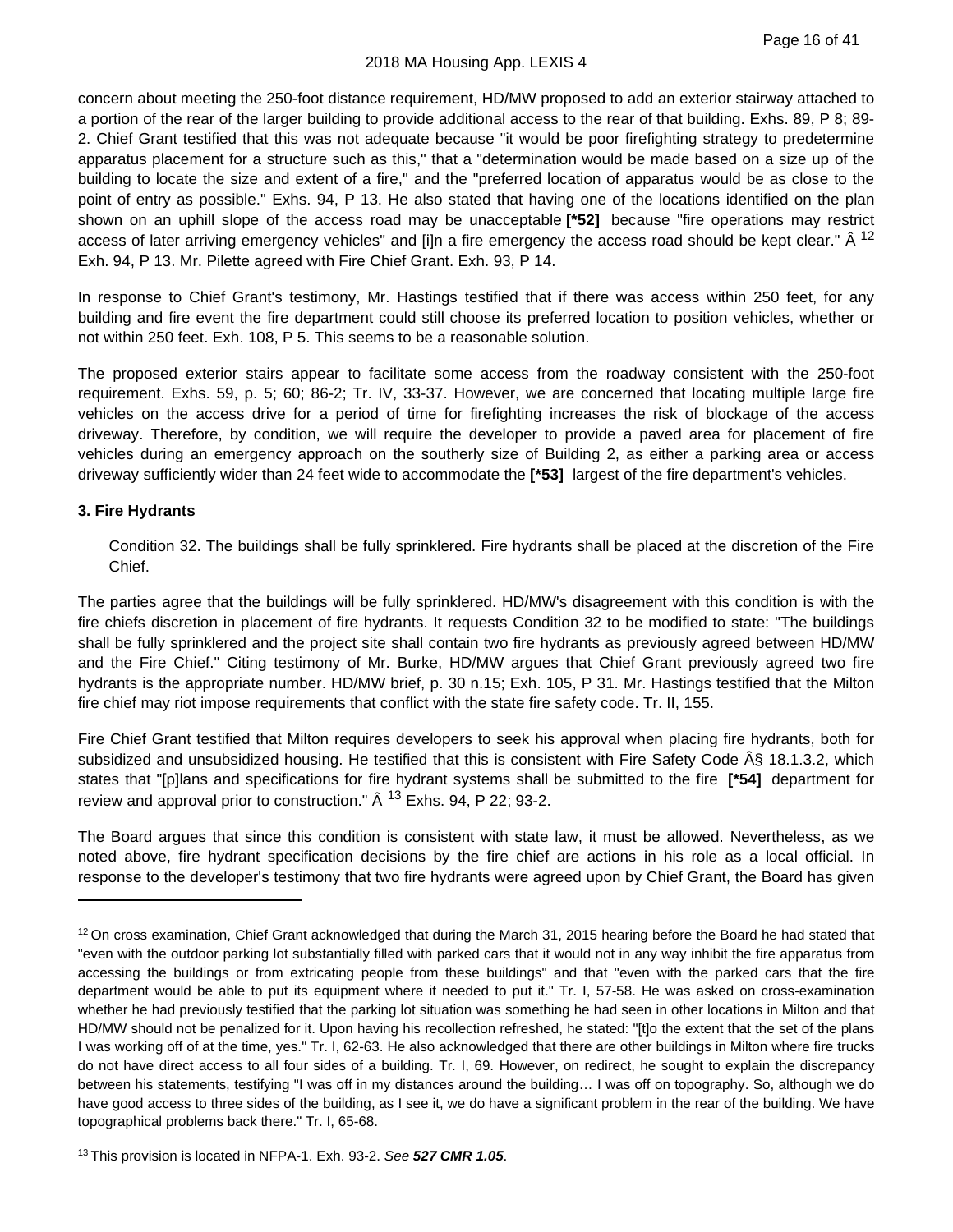no other number of fire hydrants that should be required. Therefore, the evidence in the record supports a requirement of two hydrants, and the Board has not supported further discretion in the number of hydrants by the fire chief. We will modify Condition 32 to provide that there will be two fire hydrants, whose placement shall be determined by the fire chief, who shall exercise reasonable judgment. *See [Sugarbush, supra](https://plus.lexis.com/api/document?collection=cases&id=urn:contentItem:57H1-NDW1-F04G-P1WJ-00000-00&context=1530671)*, No. 2008-02, slip op. at. 9; *Roger LeBlanc v. Amesbury*, No. 2006-08, App. at 23 (Mass. Housing Appeals Comm. Sept. 27, 2017 Ruling) (*LeBlanc II*).

#### **4. Elevators**

Condition 22. The design shall insure that no dwelling unit is located more than one hundred **[\*55]** feet from an elevator.

The Board argues that Condition 22, requiring no dwelling unit to be located more than 100 feet from an elevator, is supported by public safety concerns. Police Chief King testified that with only one elevator in each building, if that elevator is not working, emergency medical transport would require the stairs. He also stated that because the floors on the larger building are approximately 300 feet long, the condition "is sound from a public safety and public health perspective. Every second saved in a medical emergency could be a matter of life and death." Exh. 96, PP 17, 19; Tr. I, 124-26. Ms. Tougias stated that elevators should be placed within a reasonable distance to all units for safe, easy and quick emergency access and egress and testified that, to her knowledge, no other residential building in Milton of this scale and type has only one elevator located at one end of a 300-foot hallway. Exh. 92, P 16.

The developer argues that the Board has raised only vague statements that do not support a valid safety concern for this requirement. Mr. Hastings, its fire safety expert, testified that this condition is not supported by any provision of the state **[\*56]** building code, fire code, Massachusetts Architectural Access Board regulations or ADA standards regulating the maximum travel distance allowed from a dwelling unit to an elevator, and the Board has offered no information to the contrary and no citation to any local requirement supporting this condition. Exh. 108, P 9; Tr. I, 113-14.

We agree with the developer that the Board has not demonstrated a valid local concern, for this condition that outweighs the need for affordable housing. It is therefore struck.

#### **C. Traffic Safety for Vehicles and Pedestrians**

The Board included a number of conditions relating to general traffic safety. Certain conditions relate to safety with regard to traffic outside the project site, and others relate to internal traffic. These conditions, other than the looped roadway addressed above, include the following requirements: 1) a right turning lane from the development to Randolph Avenue; 2) a pedestrian and vehicle waiting area on Randolph Avenue or near the exit from the development for individuals waiting for school buses; and 3) a minimum of five-foot sidewalks on both sides of the entrance driveway, rather than the single four-foot sidewalk proposed.. **[\*57]**

#### **1. Right Hand Turning Lane**

Condition 29. A right-hand turning lane shall be provided at the exit on Randolph Avenue. The Applicant shall impose a right-turn only restriction between Monday through Friday during the morning peak commuting hours.

HD/MW objects to the Board's requirement of a right turning lane; it has agreed to establish a prohibition on left hand turns out of the development onto Randolph Avenue (State Route 28) during morning peak weekday commuting hours; therefore, this is not at issue. *See* Exhs. 87, P 6; 106, P 13.

The Board's primary arguments for the requirement for a right hand turning land are provided by its traffic engineer, Mr. Dirk, who stated that the right turn restriction would minimize the queuing during morning commuting hours, and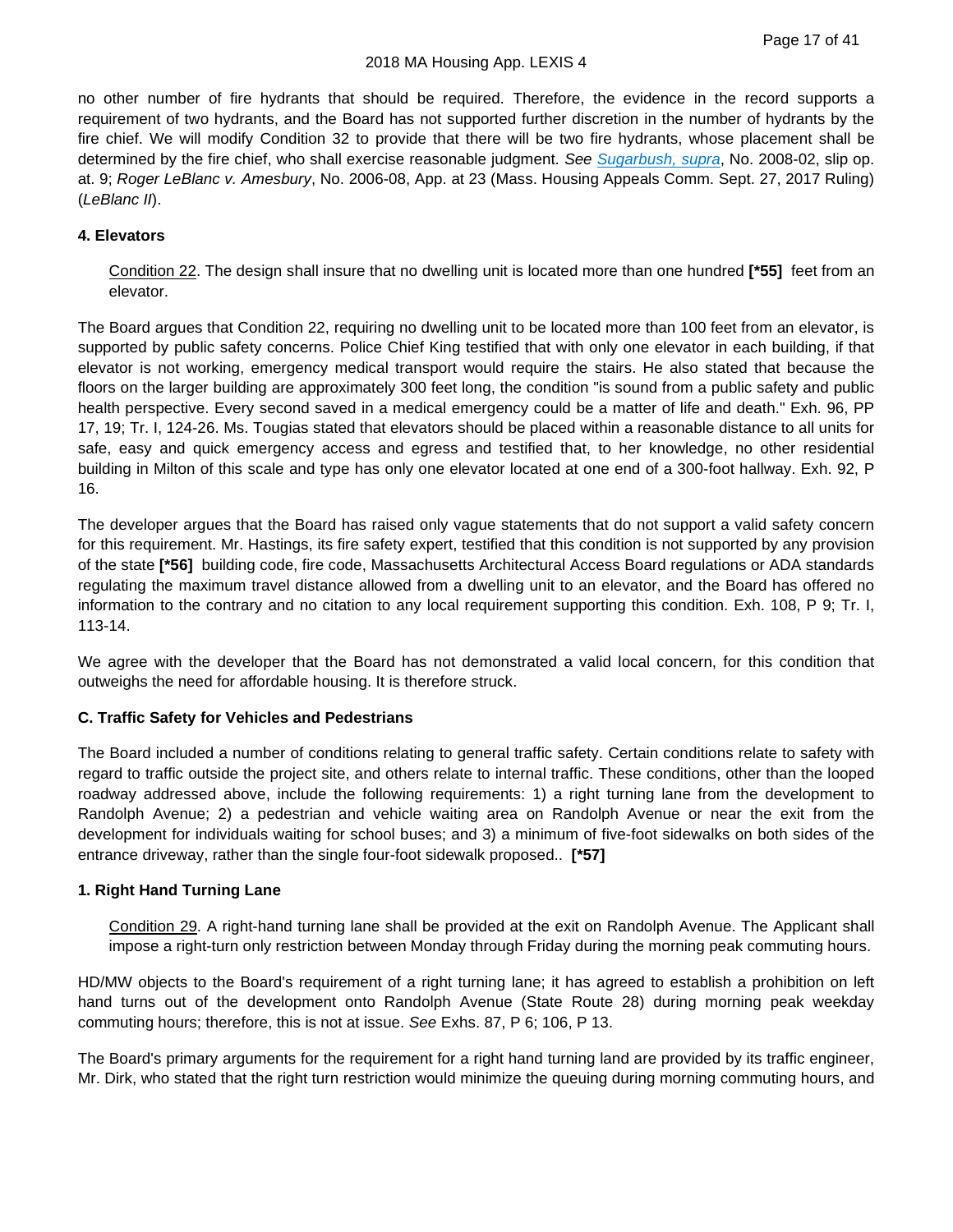during other times the right turn lane would allow traffic turning right to bypass the left turning traffic. Â <sup>[14](#page-21-0)</sup> Exh. 90, PP 16-18. Police Chief King also supported the right turning lane, because there is no traffic light at this location. Exh. 96, P 9.

The developer argues that the Board has not demonstrated a valid local concern with this condition; instead **[\*58]** this requirement will create a more hazardous situation for vehicles exiting the site and for those traveling on Randolph Avenue. It also argues that widening the access drive would require it to be wider than permitted by Milton bylaws. Exh. 106, P 10.

HD/MW relies on its traffic expert, Dr. Dulaski, who stated that the additional lane would increase the danger of exiting the development because when left turns were prohibited, two right turning lanes would result in two drivers simultaneously attempting to turn right onto Randolph Avenue resulting in the obstruction of sight lines and potential crashes. He also stated it would likely create driver confusion, as a driver might interpret the right turn lane to mean left turns could be made from the left lane. Dr. Dulaski also stated that, based on his traffic study, the right hand turning lane is unnecessary. Exhs. 106, PP 12-13; 87, P 6.

We find credible Dr. Dulaski's testimony that sight lines were found to be adequate for drivers entering Randolph Avenue from the development, as well as for drivers entering the development from Randolph Avenue. He also stated that the trip generation figures showed that the expected trips from **[\*59]** the proposed 90 unit development would not adversely impact the traffic on Randolph Avenue.  $\hat{A}$  <sup>[15](#page-21-1)</sup> Exh. 106, PP 6-7. We accept his testimony that a right hand turning lane would create more safety concerns than it would solve. We also note Mr. Dirk's peer review comments that queuing would be minimally affected by the proposed project. *See* note 14. We do not find the Board has demonstrated a valid local safety concern that supports the requirement, and will require it to remove the first sentence of this condition as requested by HD/MW.  $\hat{A}$  <sup>[16](#page-21-2)</sup> HD/MW brief, Exh. 1, P 6.

# **2. Sidewalk on Access Drive and Parking Areas**

Condition 30. Sidewalks on the Site shall be widened to five feet and shall be provided on both sides of the driveway access. Curbing shall be low. The roadway itself shall be not less than twenty-four feet wide.

The developer's proposed access driveway is 24 feet wide, the maximum permitted in the Town's zoning bylaws, and therefore complies with this condition. Exhs. 3,  $\hat{A}\hat{S}$  VII.F.5; 59, p. 4; 106, P 10. HD/MW seeks removal of the requirement for a sidewalk five feet **[\*60]** wide and on both sides of the access driveway. The developer also seeks the grant of a waiver of § VII.F.4 of the zoning bylaws, which requires sidewalks for pedestrian traffic in parking areas.

The Board argues that the development is not pedestrian friendly because pedestrians must cross the driveway to reach a four-foot sidewalk on only one side and the sidewalk is not adequate for accommodating parents and children waiting for a bus. It argues that reducing the project from 90 to 35 units would alleviate this issue, although it does not explain why such a large reduction would be necessary. Mr. Dirk testified that five foot sidewalks with

<span id="page-21-0"></span><sup>&</sup>lt;sup>14</sup> Although Mr. Dirk testified that reducing the number of units would alleviate the queuing at the entrance to the project, due to reduced traffic volume generated by a smaller project, Exh. 90, P 17, in his peer review of the TIAS, he noted the analysis results indicated the proposed project would have minimal impact on motorist delays and vehicle queuing. Exh. 57, p. 8. The police chief stated that a reduction in units would permit safer access to and from the site. Exh. 96, P 16. Noting that Police Chief King was not a traffic or transportation engineer and had not performed a traffic impact study of the project as proposed or as conditioned, the developer argues that this testimony was undercut by Dr. Dulaski and his Traffic Impact and Access Study (TIAS), as well as Mr. Dirk's peer reviews of Dr. Dulaski's findings. Tr. I, 102-03.

<span id="page-21-1"></span><sup>&</sup>lt;sup>15</sup> We also find credible his testimony, based on his TIAS that there is no transportation related safety need for reducing the number of units from 90 to 35. Exhs. 106, PP 4-9; 87, PP 3-5.

<span id="page-21-2"></span> $16$  Dr. Dulaski also testified that the crash rates for the intersections surrounding the proposed development were significantly below state and district crash rates and a warrant study he conducted to determine whether a traffic signal is needed for the 90 unit development showed no traffic signal was warranted. Exhs. 50, pp. 14-15, 31; 106, PP 5, 8. The developer argues that Mr. Dirk reviewed the TIAS and its conclusions and agreed with them. Exhs. 57; 90; 106, PP 4-5.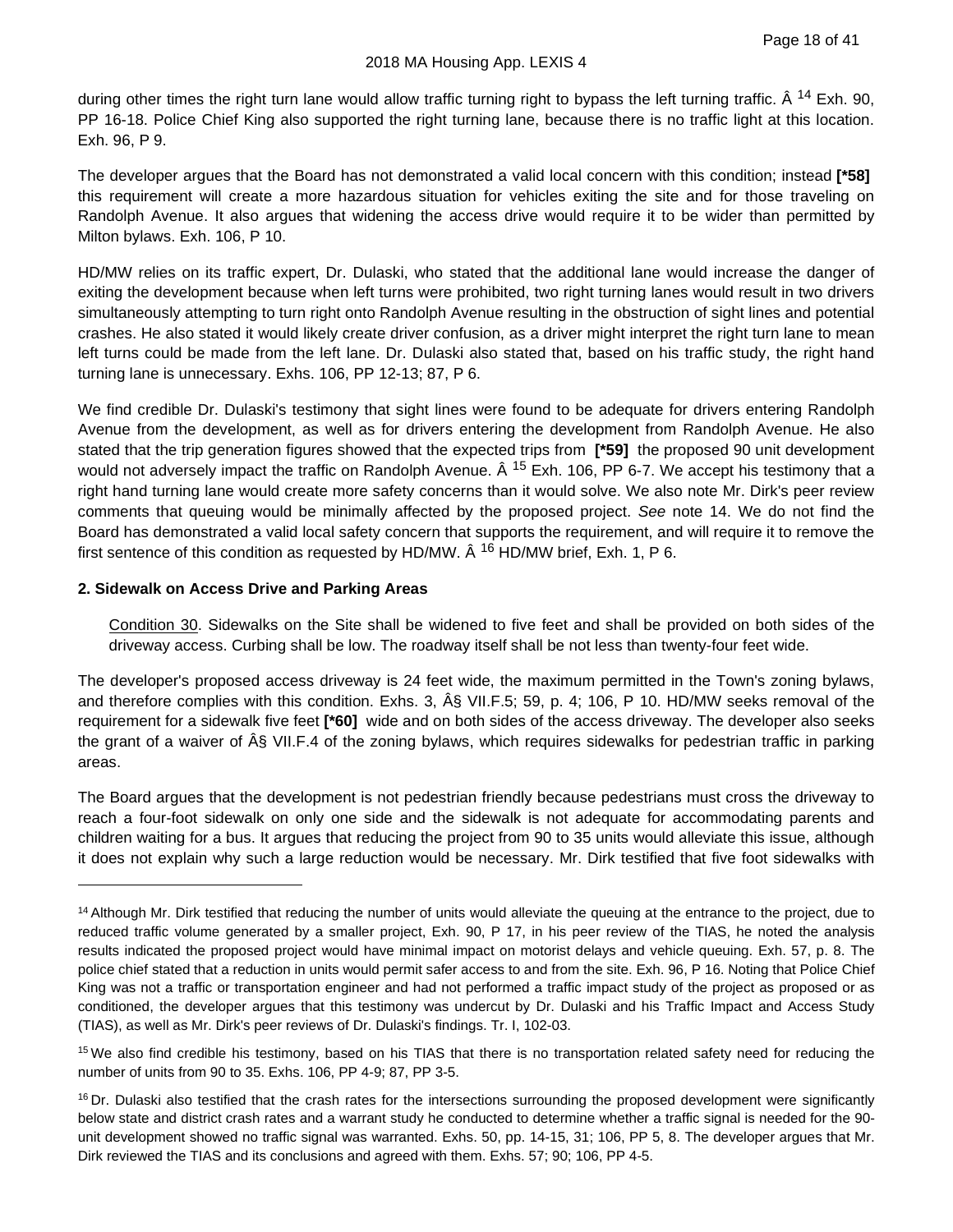#### 2018 MA Housing App. LEXIS 4

low curbings on both sides of the driveway would be consistent with guidelines by the ITE for a residential street serving between 2.1 and 6.0 units per gross acre. Exh. 90, P 20. Mr. Turner testified that five-foot sidewalks are "common and provide for better pedestrian access." Exh. 91, P 23. Police Chief King expressed concern that having access to the recreational area through the parking area would present a safety concern for the public and parents and children. Exh. 96, P 12.

HD/MW argues that the Town bylaws do not require five-foot minimum **[\*61]** sidewalks and do not require sidewalks to be on both sides of a driveway.  $\hat{A}^{17}$  $\hat{A}^{17}$  $\hat{A}^{17}$  Dr. Dulaski stated that the crosswalks and sidewalks in the development did not pose safety risks to persons, including children accessing the recreational area. He also stated that the four-foot sidewalk width complies with the Americans with Disabilities Act and the Massachusetts Architectural Access Board regulations. Exh. 106, P 15. *See* Tr. II, 127-28, 173; Exh. 57, p. 10. Mr. Burke testified that there are market rate developments in Milton that do not have sidewalks on both sides of access driveways. Exh. 86, P 14.

The Board has not shown a valid local concern that supports its requirement to either construct a second sidewalk on the opposite side of the access drive or to widen the sidewalk for the development. Nor has it shown by evidence or argument a valid local concern that supports the requirement of additional sidewalks in the vicinity of the parking area. Accordingly, this condition is struck, and  $\hat{A}\hat{S}$  VII.F.4 of the zoning bylaw is waived to the extent necessary to construct the plans as conditioned by this decision.

# **3. Pick-up and Drop-Off [\*62] Area**

Condition 31. The Applicant shall provide a vehicle and pedestrian waiting area on Randolph Avenue or at the Site entrance for the pick-up and delivery of school children.

HD/MW argues that the Board has not demonstrated a basis for requiring this waiting area. Nevertheless, it proposes to modify this condition to read: "HD/MW shall provide a pedestrian waiting area at the site entrance for pick-up and delivery of school children." HD/MW brief, Exh. 1, P 7.

School buses do not pick up or drop off students on private property; therefore schoolchildren will be picked up from the development on Randolph Avenue. Exh. 99, P 7. The Board's traffic engineer, Mr. Dirk, testified that this condition is required so that school children would not have to get on and off the bus in a vehicle traveled way on the access drive or alongside Randolph Avenue (Route 28). He suggested this area could be "a widened sidewalk area along the driveway at the entrance to the Project." Exh. 90, P 23. He also stated a separate vehicle waiting area along the driveway or off Randolph Avenue is necessary to avoid inhibiting traffic entering and exiting the development. Police Chief King and Mr. Turner **[\*63]** testified that this condition was necessary to protect children and parents at pickup and discharge. Chief King also expressed concern about the walking distance from the buildings to Randolph Avenue for parents and children, stating that vehicles waiting for the bus would result in traffic delays with long lines of vehicles. Exhs. 91, P 24; 96, P 10.

Dr. Dulaski testified that creation of a vehicular waiting area on Randolph Avenue could lead to blockages on Randolph Avenue with drivers pulling out of the site and immediately pulling into the waiting area. He stated there was no need for a vehicular waiting area along the access driveway within the development, because drop-offs would take seconds and would not interfere with traffic. Exh. 106, P 14. He also testified that since most motor vehicles are 7 feet wide and the access drive is 24 feet wide, adequate width exists for two vehicles to pass a stopped vehicle. Exh. 106, P 14. The developer argues, therefore, that there is no need for a vehicular waiting area and the pedestrian area it is willing to construct is sufficient.

On the record before us, the Board has not demonstrated a valid local concern that outweighs the need **[\*64]** for affordable housing with regard to a vehicular waiting area. With regard to the pedestrian area, the developer shall

<span id="page-22-0"></span><sup>&</sup>lt;sup>17</sup> It also contends that this requirement would increase the permanent alteration of the wetlands by more than 700 square feet which would have an adverse environmental impact on the site and trigger a review under the Massachusetts Environmental Protection Act (MEPA). *See* § VI, *infra*.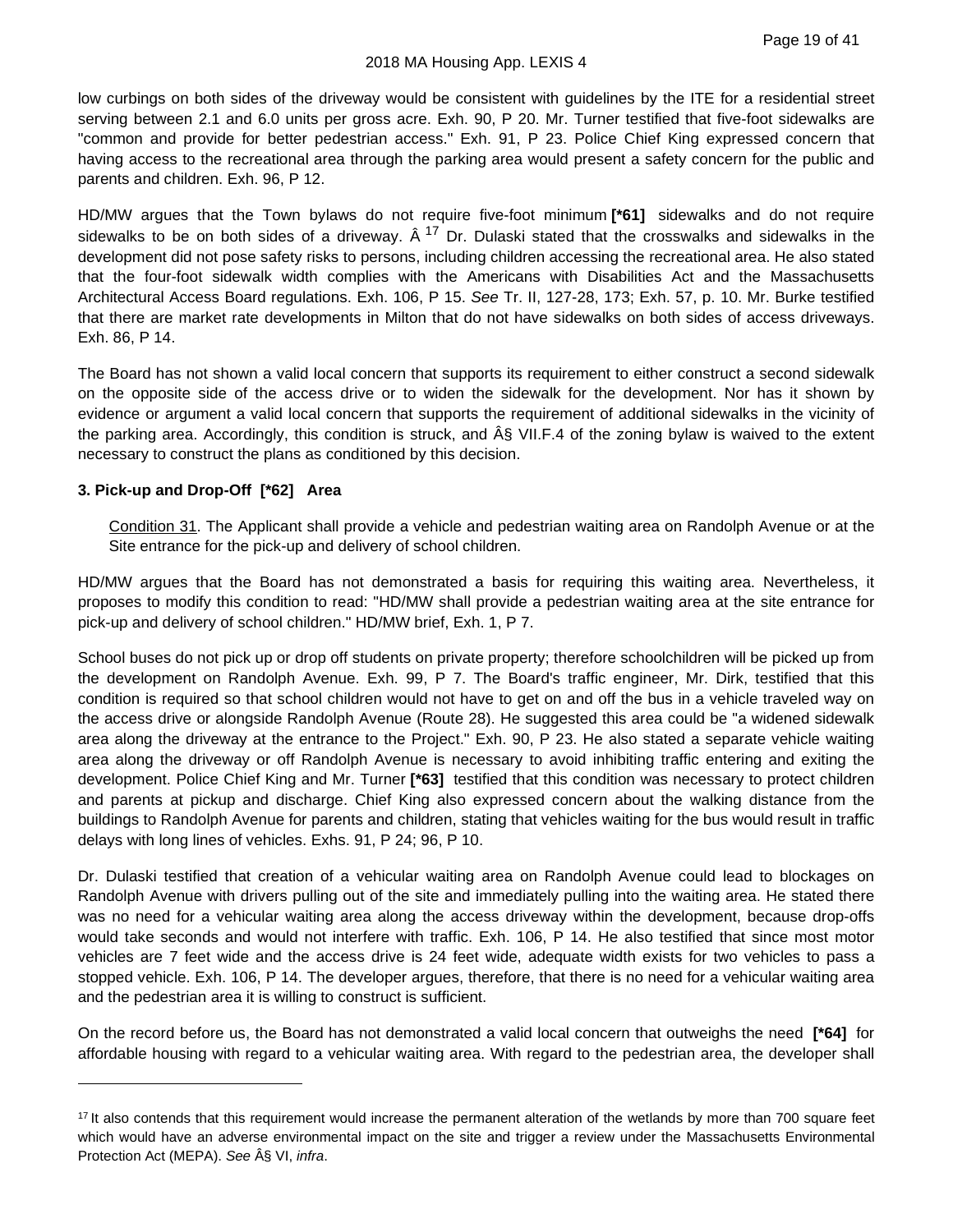provide a widened paved area along the access driveway next to the sidewalk. HD/MW's suggestion shall be modified consistent with this requirement.

#### **D. Stormwater Management and Wetlands Protection**

#### **1. Under Building Stormwater System**

Condition 11. The Applicant shall comply with the requirements of Milton's Rules for Comprehensive Permits, including that the Project comply with the Mass. Stormwater Handbook, including the requirement that any proposed stormwater facility not be located beneath any site building and is at least 20 feet away from any building slab or footing.

Condition 34. No section of the stormwater system shall be located under the buildings or located within 20 feet of the foundation of a building.

HD/MW proposes to include a portion of its infiltration system under the garages in the two buildings. The Board imposed Condition 11 to preclude this infiltration system, arguing that the ban is supported by health, safety and environmental concerns. Â [18](#page-23-0) Mr. Turner testified that **[\*65]** Condition 11 is consistent with the Massachusetts Stormwater Management Guidelines in the Massachusetts Stormwater Handbook, and referenced the Board's "Rules and Regulations for Comprehensive Permit Applications pursuant to M.G.L. c. 40B, §Â§ 20-23." <sup>[19](#page-23-1)</sup> Exhs. 6; 10; 91, PP 17-18. He testified that the Handbook's site design criteria for infiltration trenches require that stormwater infiltration trenches must be a minimum of 20 feet from any building foundations including slab foundations without basements. He also stated that the setback is required to prevent stormwater from possibly undermining nearby building foundations or causing leaking into a building, and that placing stormwater infiltration systems beneath the buildings creates logistical issues for cleaning, inspection, maintenance and repairs. He stated he had never designed or endorsed a stormwater infiltration facility beneath buildings in a suburban development. Exhs. 91, PP 17-18; 91-E, p. 97; 91-F, p. 32.

HD/MW argues that the portion of the infiltration system below the garages in the two buildings does not pose a health, safety or environmental risk. It also points **[\*66]** out that Mr. Turner's peer review acknowledged that the project complies with the 10 standards in the Massachusetts Stormwater Handbook. Exh. 75, pp. 22-26. Mr. Burke testified that the sole purpose of the under building infiltration systems is to recharge roof generated stormwater; that the systems are located below parking areas, not adjacent to or below living space; and due to their location, there is no possibility the collected stormwater could leak into the building's living space or impact the foundations of the proposed buildings, or even abutters' buildings. He also stated that under building infiltration systems are routinely utilized by engineers and he has designed such systems for both urban and suburban areas. Exh. 105, PP 9-11. HD/MW argues that Mr. Turner's peer review did not indicate the under building stormwater system proposal would violate any local or state regulations or the Handbook, and that his only concern during peer review related to maintenance access and related concerns. HD/MW argues that it has addressed these concerns by submitting an operations manual that Mr. Turner peer reviewed. Exhs. 61-62; 75; 105, P 10; Tr. II, 171. It argues that Mr. Turner's **[\*67]** change in view in his pre-filed testimony is therefore not credible, and no health or safety basis exists for Conditions 11 and 34.

In requiring a setback for the infiltration system, the Board relies specifically in the language of the condition on its comprehensive permit regulations applicable only to comprehensive permit developments exceeding four units, not all comparable market rate construction projects in Milton. The Board has not demonstrated that the Stormwater Handbook requires the setback specified in this circumstance, and the record does not support a valid local concern for the requirement. And Mr. Turner's previous acceptance of the developer's response to concerns raised about

<span id="page-23-0"></span><sup>&</sup>lt;sup>18</sup> Condition 34 is redundant and therefore unnecessary. It is struck from the permit. We note that the Board incorporated its arguments related to Condition 11 to support Condition 34. Board brief, p. 54.

<span id="page-23-1"></span> $19$  These local comprehensive permit regulations provide, "[i]f the proposed project exceeds four (4) house lots, or dwelling units, or exceeds one acre of construction area, the project shall conform to the Massachusetts Stormwater Policy Manual." Exh. 6, § 5.00(n).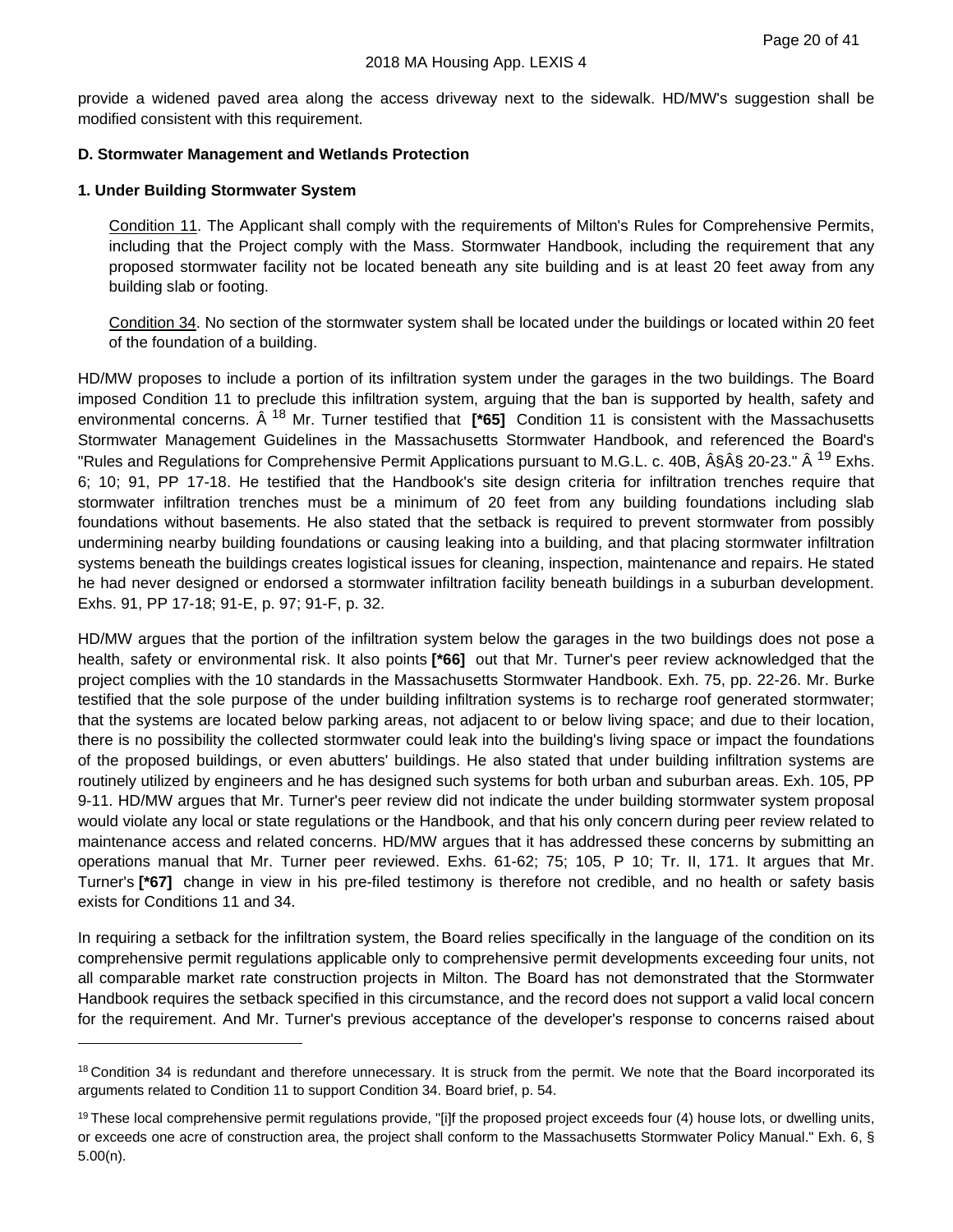the underbuilding infiltration system supports our determination that the Board has not shown a valid local concern with regard to this condition.  $\hat{A}^{20}$  $\hat{A}^{20}$  $\hat{A}^{20}$  Exh. 75, p. 19. Conditions 11 and 34 are therefore struck.

#### **2. Snow Storage**

Condition 12. No snow from the Site shall be deposited into any wetland resource area on the Site. Applicant shall make adequate provisions for snow to be removed and transported offsite as necessary and shall **[\*68]** store snow on the Site in a manner that avoids impacts on neighboring properties. In particular, the snow storage area proximate to the Carlin property at 11 Reed Street, Milton shall be relocated so as not to drain on or be visible from the Carlin property.

Condition 39. All snow storage areas shall be located outside the 100 foot buffer zone.

With respect to Condition 12, the dispute addressed by the developer and the Carlins related to the proposed snow storage area near the Carlin property. HD/MW has agreed to eliminate the snow storage area originally planned to be near the Carlin property. Exhs. 105, P 29; 59, pp. 4-5; Tr. IV, 105. In their brief, the Carlins acknowledge the developer's position.

The developer now proposes that Condition 12 be modified to state: "The snow storage area located closest to the Carlin property line shall be eliminated. The snow storage area downgradient from the Carlins adjacent to the Bautista lot shall not be eliminated. HD/MW shall make adequate provision for snow to be removed and transported offsite as necessary." HD/MW brief, Exh. 1, P 3.

Mr. Turner testified that Condition 12 is reasonable and necessary to avoid degradation of wetlands **[\*69]** and damage to abutting property, noting that snow storage on densely developed sites is difficult because there are limited opportunities for significant snow storage. He stated that reducing the site development footprint will reduce the amount of snow that would need to be stored, while increasing the amount of area available to store snow. Exh. 91, P 19.

The Board argues that Condition 39 is supported by environmental and property protection concerns. Mr. Turner testified that it is common to require snow storage areas to be located away from wetlands resources, and referred to DEP Snow Disposal Guidance, which recommends storing snow on upland areas away from water resources and drinking water wells because of the amount of pollutants that accumulate in cleared snow. Since the DEP guidance allows a buffer zone of 50 feet in emergency declarations, Mr. Turner suggested a greater setback should therefore exist for nonemergencies. Exhs. 91, P 28; 91-G, p 2. The Carlins support this condition.

Mr. Burke stated, however, that the guidance cited by Mr. Turner applies to private businesses and municipalities that dispose of snow. He and HD/MW's wetland scientist, Mr. Morrison, testified **[\*70]** generally that there would be no negative impact from the project on the wetlands or the health and safety of occupants or neighboring properties. Mr. Morrison testified that the locations of snow storage have been sited and include construction erosion control measures to prevent negative impacts on wetland resource areas. Exhs. 88, P 6; 105, P 29; 107, P 7.

The Board did not identify which locations proposed by the developer would be within the 100 foot limit, or how they were particularly an area of risk. Therefore, the Board has not established a local concern that outweighs the need for affordable housing with regard to the siting proposed by the developer for snow storage, now that it has agreed to eliminate the snow storage closest to the Carlin property. The proposed modification of Condition 12 by HD/MW, however, does not address the requirement to protect wetlands. Therefore, we will modify the condition, retaining the first sentence of the condition and replacing the last sentence with the final two sentences of HD/MW's proposed language. Condition 39 is hereby struck.

#### **3. Activity in Wetland or Non-Disturbance Zone**

<span id="page-24-0"></span><sup>&</sup>lt;sup>20</sup> If this infiltration system were subject to the state Wetlands Protection Act, the developer would be required to comply with the requirements of the statute and its implementing regulations.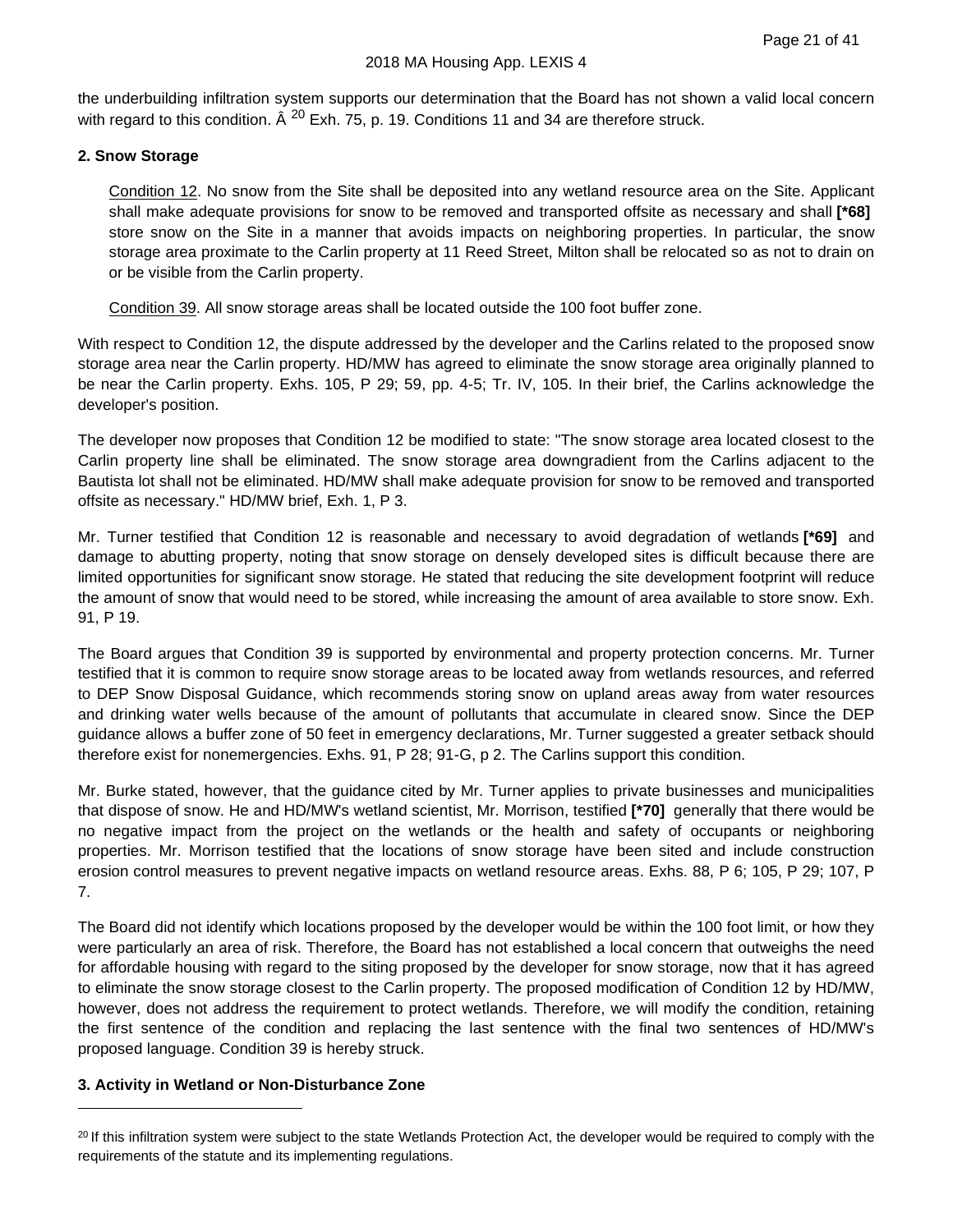Condition 10. (a). No building construction **[\*71]** activity shall occur within any wetland area or within the 25 foot non-disturbance zone created by the Milton Bylaw, Chapter 15; (b) buildings shall not be erected within any wetland area or within the 25-foot non-disturbance zone created by the Milton Wetland Bylaw, Chapter 15; …

**Activity within Wetlands or Non-Disturbance Zone**. The parties have raised several issues relating to Condition 10(a): the non-disturbance zone, and lack of a waiver for the work to construct the access driveway, stormwater runoff effects on the Carlin property from upgradient properties, and wetlands inundation from the management of flow under the access driveway crossing of the wetland. The Board argues that this condition is necessary to prevent damage to environmentally sensitive areas abutting both sides of the wetland and the bridge and to protect abutting Town owned and private property.

The Board argues that purpose of the 25-foot non-disturbance zone is generally to "preserve the quality of certain wetland resources and serve the interests protected by this Bylaw," and the zone was "established to create a boundary or buffer between the activity proposed and the resource area to be protected." **[\*72]** Exh. 4, § XI. It relies on testimony of Mr. Kiernan, Conservation Commission Chairman, that the project will negatively affect the wetlands on the site. Exh. 98, P 5. Specifically he stated that the non-disturbance zone would be clear cut for construction purposes.  $\hat{A}^{21}$  $\hat{A}^{21}$  $\hat{A}^{21}$  Tr. I, 40. The Board argues that the requirement for the buffer zone can be waived only if the granting the waiver "will not have a significant adverse impact on the interests protected by this Bylaw." Exh. 4, § XI(d). Mr. Turner testified that Condition 10 provides a reasonable level of protection for the state's wetlands resources and downstream abutters. Exh. 91, P 16. *See* Exhs. 2, 6, 10. HD/MW argues that there will be no negative effect on the wetlands, citing the testimony of its wetlands expert, Mr. Morrison. Exh. 88, P 6; 107, P 2.

Neither the Board nor HD/MW has identified any aspects of the proposed development that would conflict with this local requirement, other than the wetland crossing. The Carlins acknowledge that some disturbance of the wetlands and the buffer zone must necessarily occur to construct the project, and state they do not object to a **[\*73]** waiver of the wetlands regulations for this specific purpose. Their concern is that there be no more disturbance than necessary to construct the project. They argue instead that the developer's plans do not accurately depict the actual area to be impacted by the proposed wetland crossing.

Given the Board's approval of the access driveway crossing the wetlands, its denial of the waiver of Chapter 15 is unsupported by a valid local concern. To the extent it argues the developer must undertake a special permit review before construction, it mistakes the purpose of the comprehensive permit to subsume all other local permits. The hearing before the Board replaced any special permit process that would have been required before the Conservation Commission. *See* Exh. 98, PP 13-15. As we discussed in § III.C, *supra*, regarding the economic impact of this condition, Condition 10(a) will be modified consistent with the other provisions of the comprehensive permit, specifically to allow building construction activity in the wetlands and the non-disturbance zone to the extent necessary to construct and maintain the access driveway and wetland replication area. Similarly, Chapter 15 and § **[\*74]** IV.B shall be waived to the same extent.

Condition 38. The Applicant shall provide a hydrological study confirming that the size of the culvert located under the driveway access is adequate for the anticipated water flow without increasing the potential for off-site flooding of abutting properties.

**Hydrological Study**. There is no disagreement that the culvert in the wetlands under the access driveway must be correctly sized to ensure there will not be an obstruction to water flowing through the system, including during higher intensity storms. Mr. Turner testified that Milton's subdivision regulations require culverts to be designed for the 100-year storm event. He stated that "a properly sized culvert beneath the access driveway is necessary to ensure that the hydrology of the wetlands system is not significantly altered" by the permanent impact of the

<span id="page-25-0"></span> $21$  The Board's reference in its brief to a MassHousing website identifying buffer zones in other municipalities is disregarded, as that information was not admitted into the record of this proceeding. In any event, the existence of buffer zones in other municipalities does not determine whether maintaining the buffer zone is supported by a valid local concern in this circumstance. Board brief, p. 32.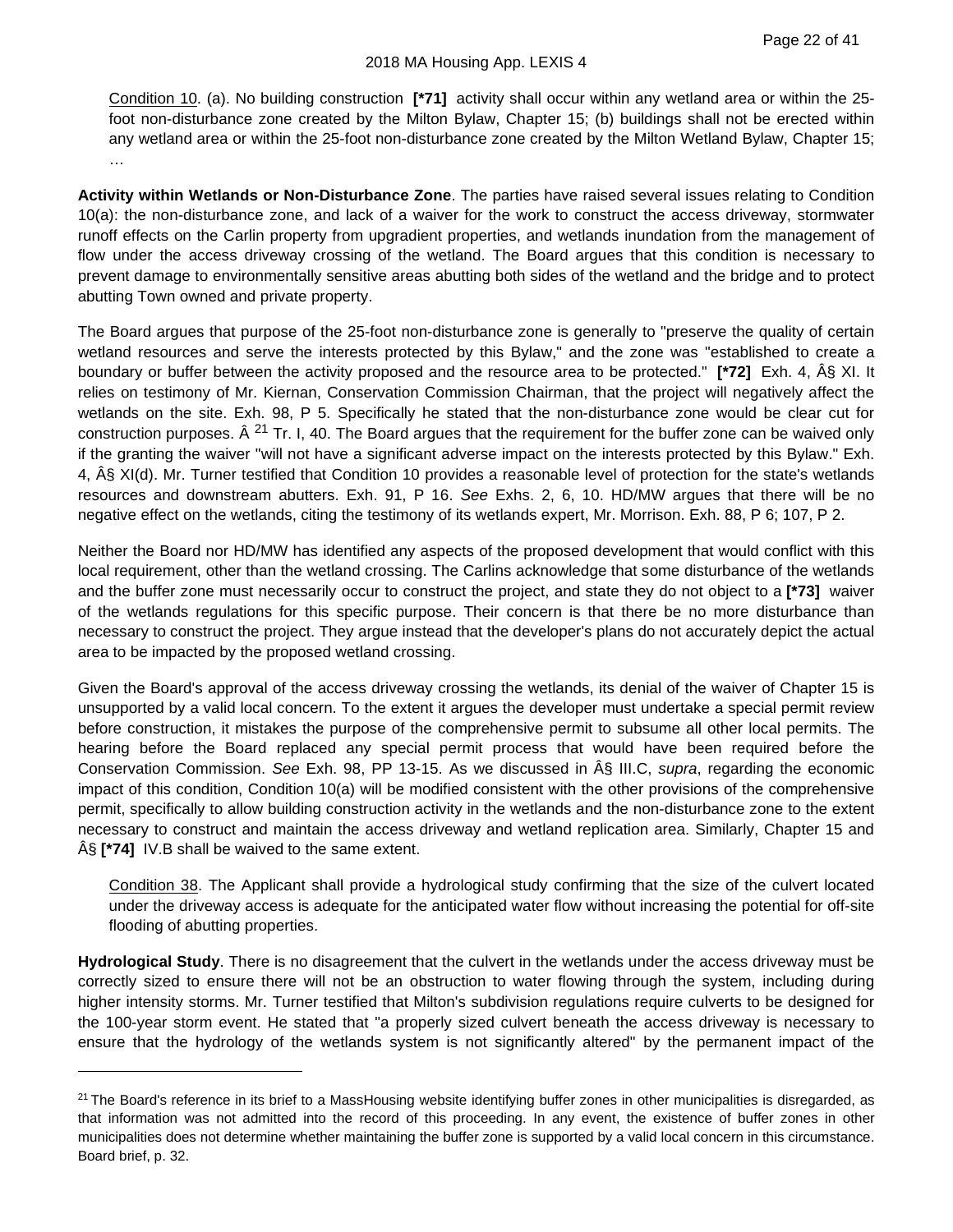wetlands crossing. Otherwise, water flow will be obstructed, particularly during higher intensity storms. Exhs. 91, PP 26, 27; 91-H. The Board put forth the testimony of John Kiernan, Chairman of the Conservation Commission, that a hydrological study is appropriate because the project as designed creates a significant **[\*75]** potential for off-site flooding, and part of the site has a history of flooding. Exh. 98, P 7.

The Carlins assert that the developer has not adequately demonstrated the scope of the work in the wetlands. They contend that the plans do not accurately reflect the proposed work or the actual design of the wetlands crossing or its impacts. They argue that the requirement of the hydrological study is authorized by the Wetlands Bylaw and that the studies previously provided by the developer are flawed and cannot be relied upon. Exh. 102, P 17. They also argue specifically that no evaluation was made of the outlet structure at Randolph Avenue, and if it is undersized, it will cause prolonged inundation of the wetlands causing flooding on their property, resulting in a loss of trees and vegetation. Their witness, Janet Carter Bernardo, PE, a civil engineer, testified that during construction when the site is stripped of its trees and vegetation, the natural drainage of the site will be impacted and stormwater will surface flow into the wetland resources, and when the wetlands are "seasonally full of water, the area will flood to a greater degree, including on the Carlins' property as the volume **[\*76]** of water backs up before exiting the Carlins' property." She also stated that prolonged exposure to flooding will cause the trees and vegetation to be impacted. Exh. 102, P 16.

HD/MW argues that Mr. Morrison testified that the proposed wetland crossing and 12 x 4 box culvert will not have an adverse impact on the wetlands. Tr. III, 40-41. Therefore, it argues that Chapter 15 and § IV.B should be waived and Conditions 10(a) and 38 should be struck. The developer argues that the Board has not submitted any evidence that the proposed box culvert is not properly sized or cannot adequately handle the water. It argues that Ms. Bernardo only speculated that flooding or standing water would occur on the wetlands on the Carlin property, but offered no data or analysis to support this conjecture. *See* Exh. 102, P 16. It argues that it has complied with DEP stormwater standards and already submitted a hydrological study performed by Mr. Burke which confirmed that even in the event of a 100-year storm the obstruction of water in the wetlands is *de minimis*.

Mr. Morrison, who designed the wetland replication area and protocol, disagreed with Ms. Bernardo. Although he agreed prolonged flooding **[\*77]** would cause the impact she described, he testified that he did not think such a condition would be likely. He testified that the project-related change in hydrology of the wetlands will not result in a significant change in the vegetational community of the wetlands and that he would not expect the wetland crossing and culvert to cause a change to the wetlands or vegetation on the Carlin property. Exh. 107, P 5; Tr. III, 40-41, 48. He testified that a serious blockage of the kind that could cause significant impact, such as one caused by a beaver dam blocking the outlet structure outside the project site or on part of the HD/MW development, would be unlikely. Tr. III, 47; IV, 116-17; Exh. 66.

Although Ms. Bernardo's testimony suggested the possibility of water backing up on the Carlin property, the Carlins have not demonstrated that this will occur. We find Mr. Morrison's testimony in this regard more credible. We also note that the Board has approved this development, and had it believed the hydrological study was seriously flawed, it could have sought further peer review or denied the application for a comprehensive permit. However, as noted in § V.C, *infra*, what the Board cannot **[\*78]** do is require another study to be conducted for a further substantive review of matters that the Board should have addressed before issuing its decision. Accordingly, Condition 38 is struck.

#### **4. Stormwater from Upgradient Properties toward Carlin Property**

Condition 10. … (c) documentation shall be provided demonstrating that the proposed stormwater system has been designed to accommodate the runoff from properties upgradient of the project site, that the natural runoff from such upgradient properties does not cause flooding around any buildings on the Site, and that any potential increase in stormwater volume over existing conditions will not negatively impact the downgradient system.

The Carlins argue that the proposed stormwater management system is flawed because stormwater intended to be diverted from entering the smaller building (Building 1) and the southernmost parking area will be diverted from the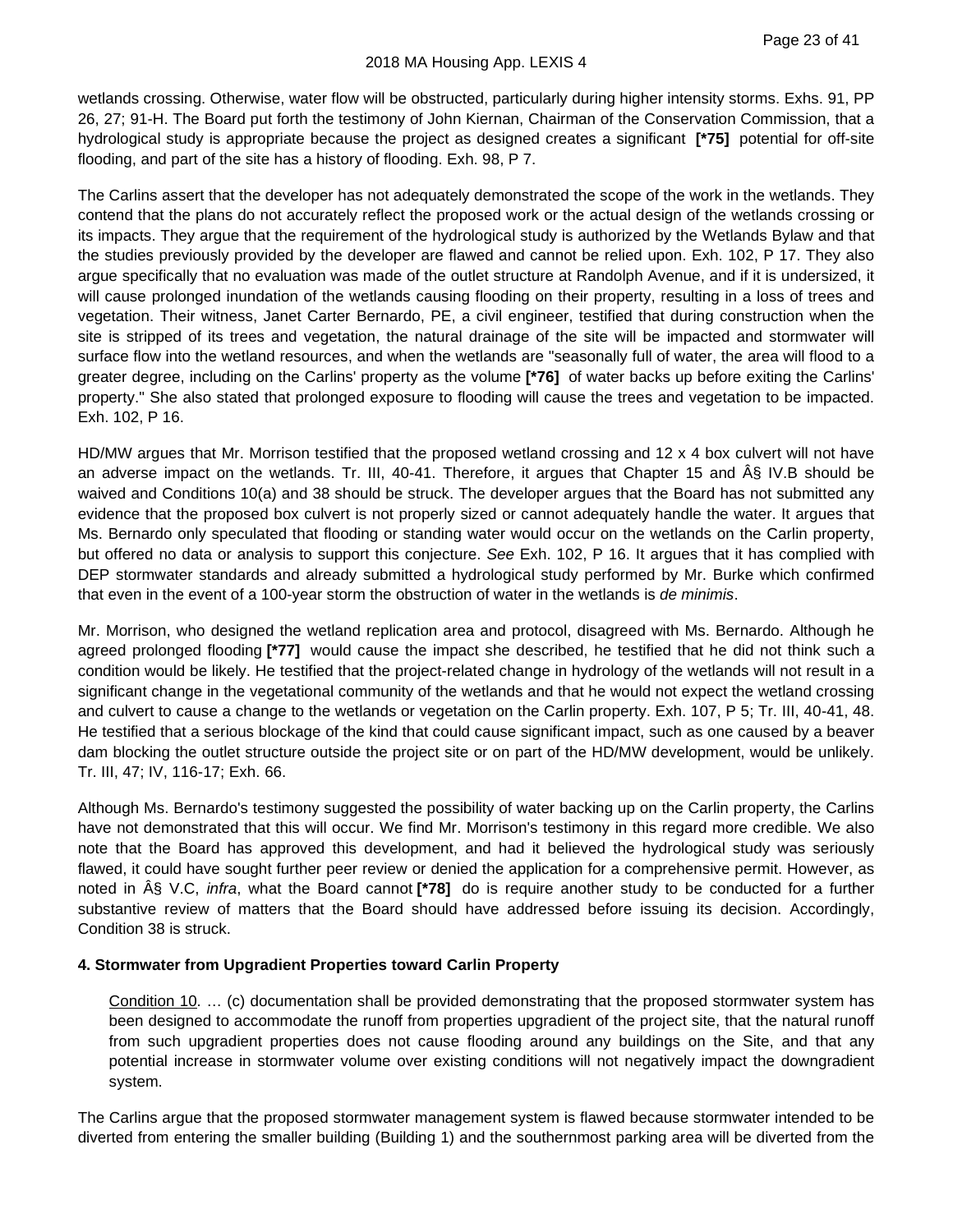Lombardi and Mullins properties to their property.  $\hat{A}^{22}$  $\hat{A}^{22}$  $\hat{A}^{22}$  They argue the parking area proposed to be nearest their property does not comply with the zoning bylaw,  $\hat{A}\hat{S}\hat{A}\hat{S}$  VILG, VI.C.6, VII.H.1, and which prohibits runoff from [\*79] being channeled so as to increase the flow of stormwater into their neighboring property. Ms. Bernardo testified that construction of an elevated berm on the project site will capture some of the drainage, but the proposed two-foot wide one-foot high earth berm located along the rear property line will direct runoff from the Mullins and Lombardi properties toward the Carlin property. She testified that during construction the site is stripped of its trees and vegetation, causing the natural drainage of the site to be impacted and stormwater to surface flow into the wetland resources. Mr. Burke, on cross-examination, acknowledged that there were no features on the plans to address the construction-related impact of stormwater onto the Carlin property, and that he had not calculated the amount of water coming from the Mullins and Lombardi properties to the Carlin property, but he stated that construction would be done to ensure that no surface water from the Lombardi and Mullins properties will enter the Carlin property. His markings during cross-examination on Exhibit 59, p. 5 indicated flow toward and along the Carlin property. Exhs. 102, PP 16, 19; 105, P 28; Tr. W, 93-96, 121, 144. **[\*80]**

HD/MW argues that the topography of the site slopes down toward Randolph Avenue so that, with gravity, stormwater will naturally flow toward Randolph Avenue, not toward the Carlin property, and that the grading in the area closest to the Carlin property will direct stormwater and snow runoff away from the Carlin property. The developer argues that Mr. Turner's peer review confirms this testimony, and the Carlins have not shown there will be runoff onto their property from the Mullins and Lombardi properties. Exh. 75, p. 8, P 20.

Citing *Weston Development Group v. Hopkinton*, No. 2000-05, slip op. at 20 (Mass. Housing Appeals Comm., May 26, 2004), the Carlins contend Mr. Burke's assertion that he will address the flow of stormwater to ensure no runoff occurs on their property is merely conjecture, because he did not know the amount of stormwater being intercepted and diverted. Tr. IV, 93, 96, 144. Mr. Burke has stated his intention to ensure compliance with this standard of the Stormwater Handbook, with the use of additional berms, if necessary. Tr. IV, 121-22. We will require this compliance by condition: HD/MW's revised stormwater management plans shall show the means by which **[\*81]** the diversion of stormwater away from the Carlin property is managed. Condition 10(c) is retained.

# **E. Potential Impacts on Abutters**

#### **1. Setbacks and Buffer for Abutters**

Condition 5. To protect the health and safety of the occupants of a proposed Project and of Milton, to protect the natural environment, to promote better site and building design in relation to the surroundings and municipal and regional planning, and to preserve open spaces, the Applicant shall submit the Site Plans to the Board for further approval.  $\hat{A}^{23}$  $\hat{A}^{23}$  $\hat{A}^{23}$  Any such Site Plans shall provide for a vegetated buffer area along the southerly and westerly limits of the site not less than 50 feet wide.

Condition 25. To the maximum extent possible, the Applicant shall retain mature trees, particularly along the property lines to the north, west and south.

Both the Board and the Carlins ask the Committee to retain the second sentence of Condition 5, which requires a 50-foot vegetated buffer along the Carlin property line. They also ask that the denial of waivers of the zoning bylaw, §§ VII.G (parking area setbacks) and H (parking area design standards) be **[\*82]** upheld. In support of the 50 foot buffer, the Board does not cite a local requirement or regulation that mandates such a buffer. Rather it relies on the general testimony of its witness, Ms. Tougias, that the condition strikes a balance between development and

<span id="page-27-0"></span><sup>22</sup> Their argument that this would constitute a nuisance or trespass is "not an issue within the Committee's jurisdiction." *White Barn Lane, LLC, v. Norwell*, No. 2008-15, slip op. at 23 n.15 (Mass. Housing Appeals Comm. July 18, 2011), citing *Tiffany Hill, Inc. v. Norwell*, No. 2004-15, slip op. at 3 n.4 (Mass. Housing Appeals Comm Sept. 18, 2011).

<span id="page-27-1"></span> $^{23}$  In its brief, the Board notes that the "subject matter of the first sentence of Condition 5 is addressed by Condition 1" and therefore "requests that the first sentence of Condition 5 be deleted." Board brief, p. 24. Accordingly, we will require the deletion of the first sentence of Condition 5.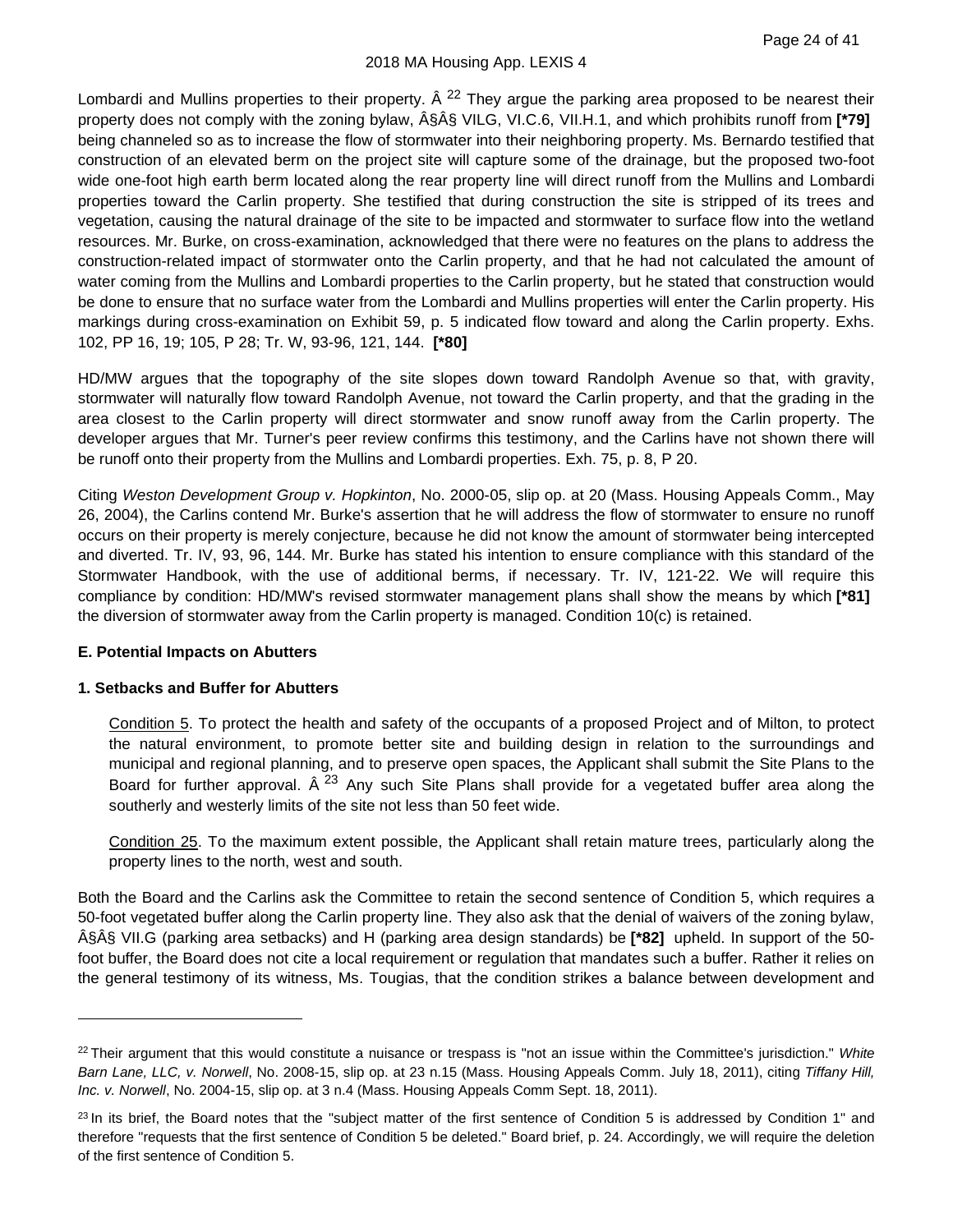protection of the environment and preservation of open space, and allows a more gradual transition in topography, providing a less steep slope for the development. Exh. 92, P 6. The Board also cites *Princeton Development, supra*, No. 2001-19, in which the Committee upheld a condition requiring a vegetated buffer for a rural bike trail on a former railroad right of way. It suggests that the buffer imposed here similarly strikes a reasonable balance between development and protection of the environment and wildlife.

The Carlins argue that the condition is based on  $\hat{A}\hat{S}$  VIII.D.3(a), (e) and (f) of the zoning bylaw, which enables the town to impose conditions on site plans to protect adjoining premises against detrimental or offensive uses on a site, ensure proper use of the site with respect to unit density and proximity of adjacent buildings to one another, and to assure the adequacy of lighting to maintain a safe level of illumination **[\*83]** on the site, and to shield lighting to protect adjacent properties. They refer to Ms. Tougias' testimony that proposed Building 1 is more than 40 feet higher that the two-story Carlin home (depending on the height of the roof), *see* Tr. III, 146. They argue that the parking area located near the Carlin property creates a stormwater impact as discussed above, a lighting impact from fixtures that will be visible to the Carlins even if the light does not illuminate their property, light overspill from vehicle headlights, and noise impacts from an electrical transformer.

The Carlins argue that the site layout plans fail to specify the limit of work or show a setback from the parking lot and Building 1 to the Carlin property line. They also argue that the proposed construction will necessarily require all the vegetation and trees between the parking areas and the Carlin property line to be destroyed to change the grades to create the parking area, building site and access drive, noting Mr. Burke agreed there would be some disturbance to existing conditions. Tr. IV, 103. Therefore, they argue that without a 50-foot buffer, the Carlins will be completely exposed to the full mass, scale, **[\*84]** height, noise and lighting impacts from the cars exiting the garage level, lighting of the parking area, light from the three levels of residential apartments and their decks. Exh. 102, P 20. By contrast they argue, citing Ms. Bernardo's testimony, that the required buffer will slow water runoff, mitigate against noise and light impacts, provide a continuous upland corridor for wildlife habitat and minimize the heat impact of the new impervious surfaces on the Carlin property. Exh. 102, P 20. They cite *Settlers Landing Realty Trust v. Barnstable*, No. 2001-08, slip op. at 5 (Mass. Housing Appeals Comm. Sept. 22, 2003 order) (noting no logical connection between Board's dramatic reduction in project size and concerns for open space, but stating 25-foot buffer around entire site was an "appropriate" approach). They also argue that such a condition is ordinarily agreed to by developers when a dense residential development is proposed to abut a single-family housing neighborhood. Â<sup>[24](#page-28-0)</sup> Mr. Turner testified that maintaining mature trees is supported by concerns to preserve wildlife habitat, reduce environmental damage and provide screening **[\*85]** for the project's occupants as well as a buffer between the project and neighboring property and is required for many projects. Exhs. 91, P 21; 92, P 19.

The Board and the Carlins raised additional objections to the layout, location and design of the parking area closest to the Carlin property. Exhs. 101, P 14; 102, PP 21-25; 3, § VII.G. They argue that the project fails to meet parking requirements designed to protect abutters, including a zoning bylaw requirement that parking areas for five cars be "screened from the street and any lot of an adjoining owner with shrubs and trees of a size and number sufficient to provide effective screening within 3 years from the date on which shrubs and trees are established. The use of vegetated berms may be used to provide screening." Exh. 3,  $\hat{A}\hat{S}$  VII. H.7. The Carlins also refer to the requirement that parking be designed in compatibility with the terrain and features of surrounding land, to avoid unnecessary removal of trees, and be designed to prevent lighting overspill to adjoining properties. Exh. 3, §Â§ VII.H.9-10.

HD/MW argues that the proposed parking area closest to the Carlin property complies with the 35-foot side yard setback and 35-foot **[\*86]** parking lot set back requirements. Mr. Burke also stated that the closest point of either building to the Carlin property is 118.9 feet. Exhs. 59, p. 4; 86, P 18; 105, P 32. He stated that the "Carlin property will be appropriately screened from light, noise, dust, and stormwater during both the temporary period while HD/MW constructs its project and following the completion of construction." Exh. 105, P 28. Mr. Carlin testified that he understood that the developer would construct a berm to screen the parking and buildings from his home. Exh. 101, P 5.

<span id="page-28-0"></span> $24$  The Carlins also argue that this condition would be required if the development were a conventional subdivision with less density.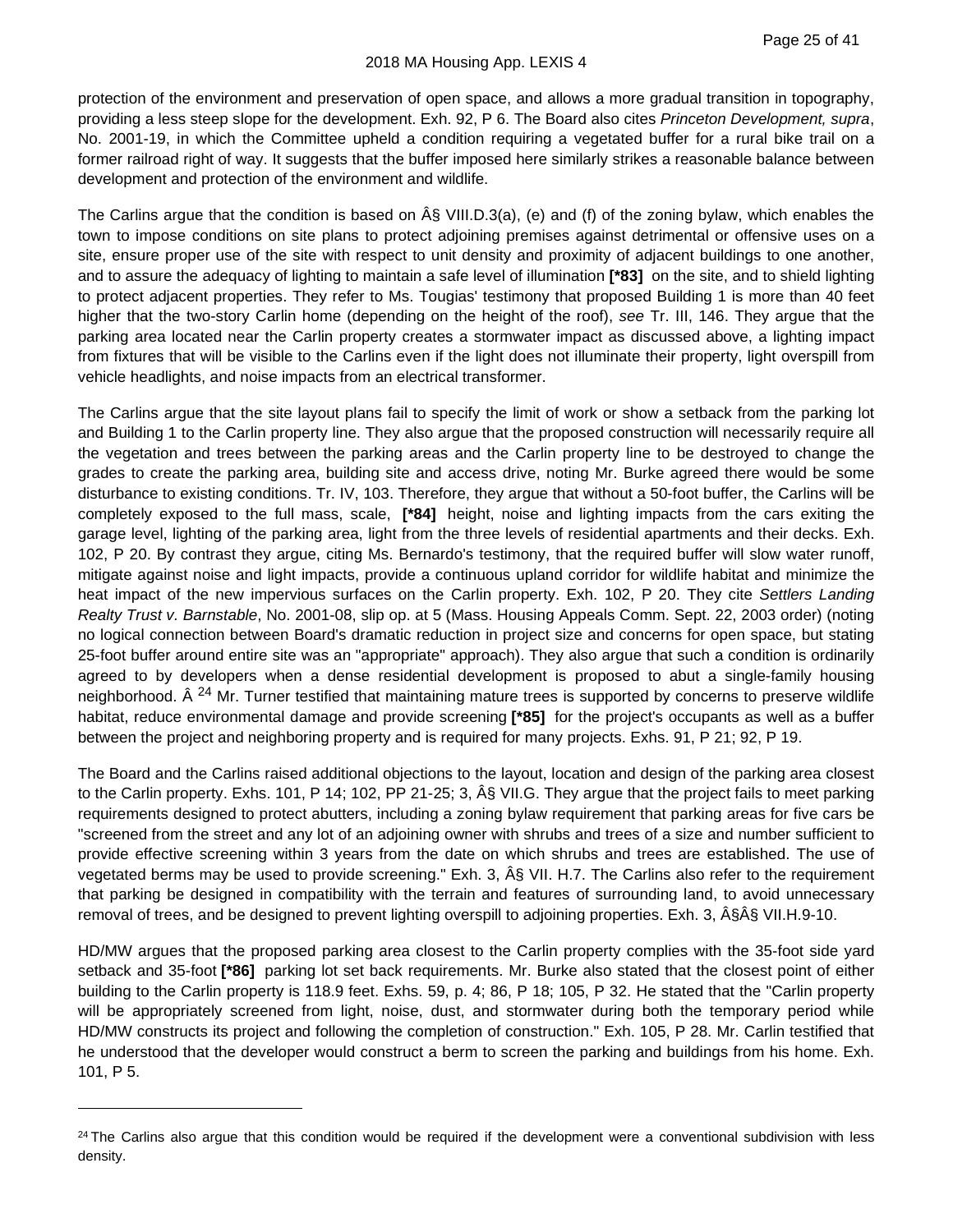The Board argues it has denied 1-ED/MW's request for a waiver of a 30-foOt rear yard setback requirement, citing the testimony of Ms. Tougias that the setback protects against the intrusion of taller buildings on abutting properties and protect abutters' use of their backyards. Board brief, p. 78. Exhs. 3, § VI.D.1, 3; 92, P 11; Tr. III, 132-33, 158-60. HD/MW asserts that it arguably requires a waiver from the rear yard setback only to the extent that the border with the Mullins lot is considered subject to the rear yard, rather than the side yard, setback. Mr. Burke testified that the closest building on the project site is 39.2 feet **[\*87]** away from the property line of the Mullins vacant lot and at least 190 feet away from abutting homes located in the rear yard.  $\hat{A}^{25}$  $\hat{A}^{25}$  $\hat{A}^{25}$  Exh. 105, P 32.

HD/MW points out that the Board's required 50-foot vegetated buffer between the project site and the Bautista, Carlin, Mullins and Lombardi properties would require the elimination of the parking areas near the Carlin and Bautista properties. Exh. 59, p. 4. It argues that there is no local bylaw requiring this condition. The Board has not demonstrated a local open space or environmental concern that supports expanding the buffer beyond the setbacks proposed for the development. As noted by the developer, the proposal includes 257,347 square feet of open space already, over five times the amount required by Milton's bylaw. Exh. 59, p. 4.

The developer also argues that neither the Board nor the Carlins submitted substantive testimony regarding the impact of light and noise from the completed development on the Carlin property and they have therefore failed to meet their burden of proof. Â [26](#page-29-1) To the extent the asserted local concern involves **[\*88]** protection of abutters from the interference of light, noise, dust and stormwater, the Carlins have not demonstrated that a local concern supports the additional 15 feet buffer sought over the buffer established by the 35-foot side yard setback, and to the extent a waiver of rear setbacks is required, the setbacks established by the proposed project design. See A§ IV.E.2, *infra*. The project site is in an established, settled neighborhood, and is bordered on one side by the DPW property, thus separating neighboring properties from the DPW site. The proposed parking lot near the Carlin property will comply with the 35-foot side yard setback requirement. The developer plans to maintain as many existing mature trees as possible. We will require a condition that the developer will take measures to ensure that, with the modifications to the earth berm described below in  $\hat{A}$  IV.E.2, the Carlin property will be adequately screened by the earth berm in the parking area, fencing and additional trees to be planted following construction that will create a vegetated buffer. Exhs. 22; 86, P 18; 105, PP 26, 28; Tr. II, 74-75.

We agree with the developer that the Board has not demonstrated credibly **[\*89]** that the project must be shielded from abutters with a 50-foot buffer, as opposed to the setbacks proposed. Not only have the Board and Carlins not shown a local requirement for a 50-foot buffer, they have not demonstrated why such a large buffer is necessary in the context of this project. *Herring Brook Meadow, supra*, No. 2007-15, *supra*, slip op. at 26. Accordingly, Condition 5 is struck. Since the record is unclear regarding HD/MW's compliance with rear setbacks, we will grant a waiver of any rear setback requirements to the extent necessary to construct the project as proposed. *See* Exhs. 59, p. 4; 3, § VI.D.1, 3. We will retain Condition 25, but modify it to require that HD/MW shall retain mature trees "to the maximum extent reasonably practicable."

# **2. Exterior Lighting**

Condition 24. All exterior lighting on the Site shall be installed and maintained so that no Tight or glare shines on any nearby property and, to the maximum extent reasonably feasible, so that headlight glare from vehicles entering or exiting the parking areas and any garage shall be shielded so as not to shine on abutting or other nearby properties. The Site shall **[\*90]** be dark sky compliant.

<span id="page-29-0"></span> $25$  If indeed, the closest building to the Mullins property is 39.2 feet away from the property line, the record does not indicate how the project fails to meet the 30-foot rear set back referenced by the Board.

<span id="page-29-1"></span> $26$  We note that HD/MW has offered to include a condition that if possible, and subject to approval by the utility company, it shall attempt to relocate the proposed electrical transformer closest to the Carlin property depicted on the Grading and Utility Plan, Exh. 59, to a location further away from the Carlin property. HD/MW brief, Exh. 1, P 21. We will require the inclusion of this condition.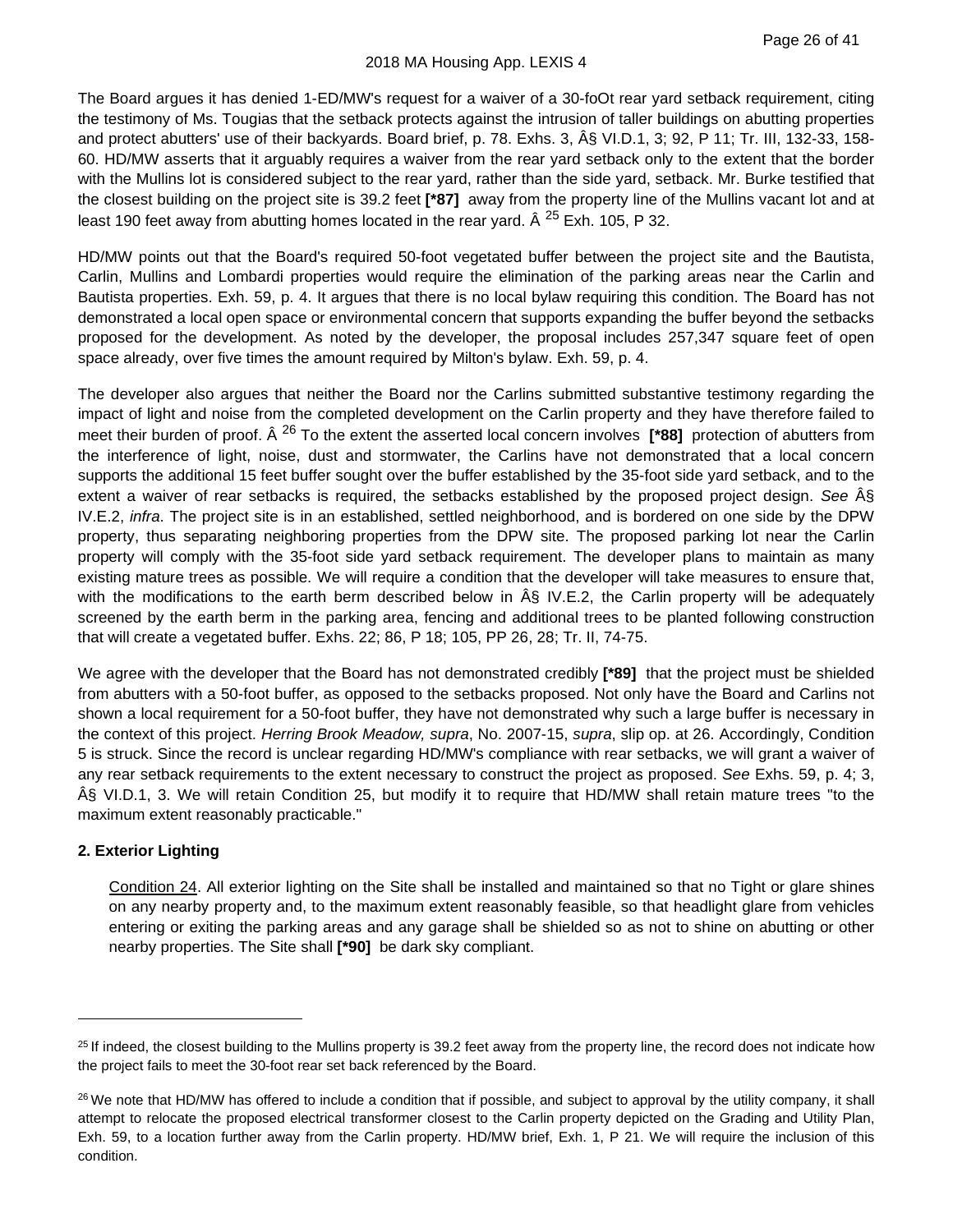The Board and the Carlins argue that Condition 24 is supported by public safety and design concerns. They refer to Exh. 3, Zoning Bylaw  $\hat{A}$ § VII.H (parking design standards) which regulates offsite overspill from lighting of parking areas. Mr. Turner testified this condition is reasonable and required to reduce impacts on abutters from lights on the buildings and in parking areas as well as headlight glare. He noted that most towns require lighting fixtures that are "dark sky compliant." Exh. 91, P 20. Ms. Tougias agreed, testifying that balancing a safe level of illumination and shielding of lighting to protect adjacent properties is good architectural practice and a matter of common courtesy. Exh. 92, P 18. Ms. Bernardo stated that while the lighting is proposed to be directed downward, the lighting fixtures themselves will be visible from their property and the downward lighting effect will be diffused. Exh. 102, PP 23, 25.

Mr. Burke also testified that the closest building is 118.9 feet away from the Carlins' home, and that the closest light in the parking area will be 35 feet from the property line and 71 feet from the Carlins' home. HD/MW has agreed that **[\*91]** the proposed project will be dark sky compliant, that the lights will be pointed downward, and there will be no light pollution on the Carlin property. Exhs. 86, P 19; 59, p. 4; 53-54; 105, P 26; 75, p. 6; 102, P 23; Tr. IV, 112- 13. Thus there is no dispute about its compliance with the last sentence of the condition.

The Carlins also claim that headlights from the parking area and garage exiting from Building 1 will overspill onto the Carlin property, shining onto their home, interfering with their use and enjoyment of their property. They argue that Mr. Burke acknowledged that SUVs and cars exiting the parking level with a finished elevation of 138 will have headlights that are two or three feet higher than the elevation of the finished grade south of Building 1, thereby permitting headlight glare to be directed onto the Carlin property, although he did not expect there would be a problem with light from cars shining on the Carlin property. Tr. IV, 110-12.

HD/MW proposes to place an earth berm at the edge of the parking area, sloping back toward the parking area to serve as a natural wall. Additionally, Mr. Burke stated that there will be a vegetated buffer between the parking spaces **[\*92]** and the property line, as well as trees planted above the berm. Exhs. 86, P 18; 105, P 26; Tr. IV, 118. The developer also proposes a condition to require a "six foot tall cedar fence along the rear property line between its Property and the Carlin property" to provide additional screening.  $\hat{A}^{27}$  $\hat{A}^{27}$  $\hat{A}^{27}$  HD/MW brief, Exh. 1, P 20. It argues that lights from cars, at about two to three feet above the ground, exiting the garage of Building 1 or the parking area closest to the Carlin property will be screened by the fence, the earth berm and trees planted above the berm, as well as the existing vegetated buffer on the Carlin property. Exh. 105, P 26. Therefore it argues, citing Mr. Burke's testimony, that the Carlin property is adequately screened from the parking area and the garage in compliance with the zoning bylaws that govern parking area design. Tr. IV, 119, 125-26.

HD/MW argues that neither the Carlins nor the Board have met their burden with regard to light and noise, that no light or noise studies were submitted to show adverse impacts that will occur as a result of the development. While no studies were submitted, the concerns the condition **[\*93]** is intended to address are valid. Although the record shows that the developer intends to comply with this condition, we agree that it is appropriate to require that the developer ensure that lights do not shine into the Carlins' home. We will retain this condition, and will require HD/MW to ensure that the fencing, vegetation and the earth berm will be sufficient to screen lights from cars and SUVs. With respect to the effects of light and noise during construction, HD/MW's construction management plan shall address these concerns.

# **3. Ban on Parking Lot in Deed Restricted Area**

Condition 13. No structure or parking shall be located within the Deed Restricted Area described in the Deed from Claire A. Kingston, Trustee, dated November 28, 2005 and recorded with Norfolk County Registry of Deeds in Book 23180, page 181.

The Board argues that this condition is required because the parking area proposed at the top of the development would be unsafe and hamper fire apparatus turnaround maneuvers. It argues that testimony of the fire chief and the Board's fire protection engineer witness showed an engine would need to back down around two bends in the parking lot to the end of **[\*94]** the smaller building to turn around, and that a ladder truck would not be able to turn

<span id="page-30-0"></span><sup>&</sup>lt;sup>27</sup> We incorporate this proposed condition by HD/MW into the comprehensive permit.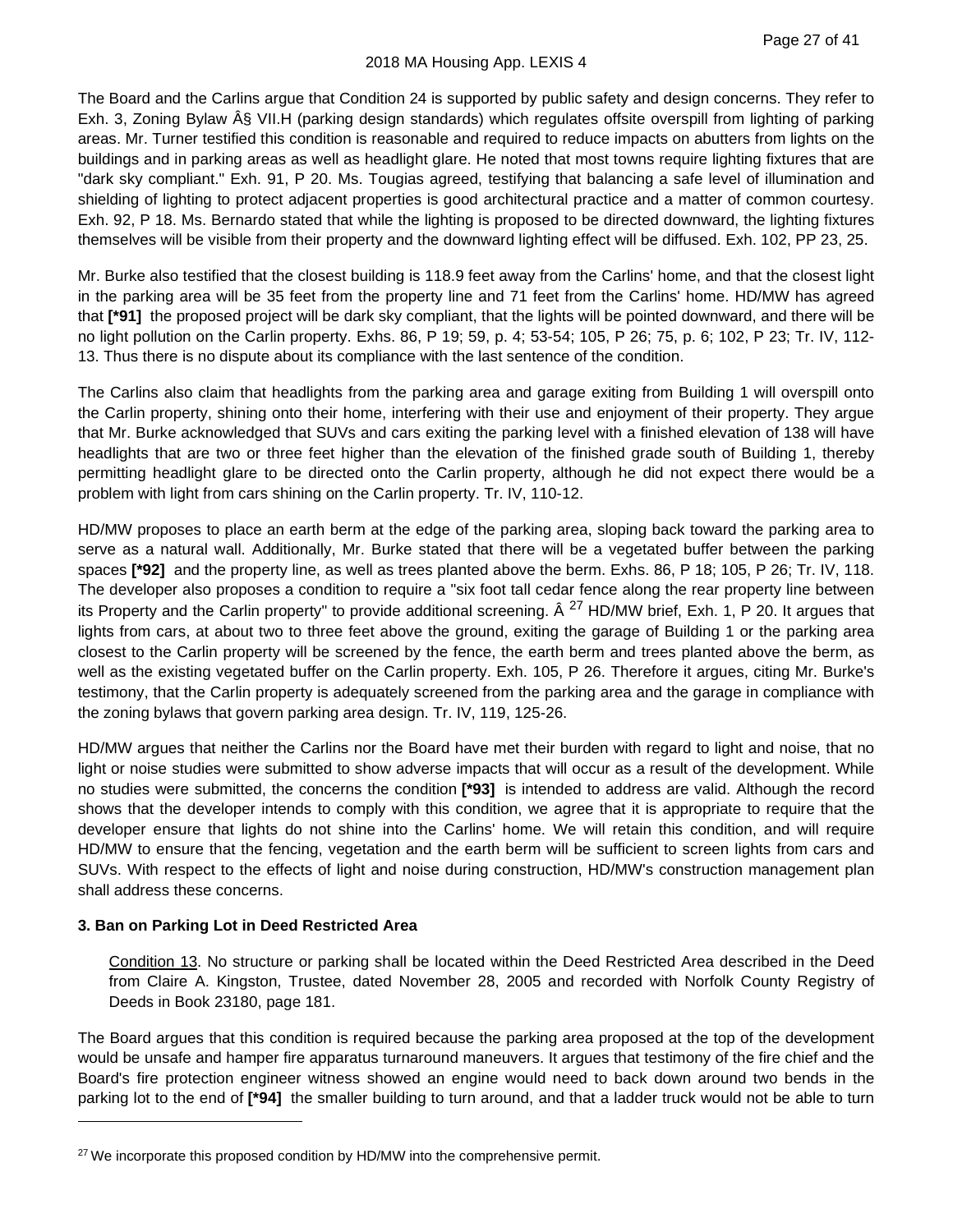around and would have to back down the entire length of the driveway to Randolph Avenue. Exhs. 93, P 21; 94, P 20; Tr. I, 66-68, 81-83. Relying on Ms. Tougias' testimony, it argues that eliminating the 36 proposed spaces would create additional room for fire and emergency vehicles and reduce the potential for environmental damage with less regrading and retaining walls. Exh. 92, P 12.

The developer argues that the purpose of this condition is to improperly rewrite a private deed restriction, and that the condition is more restrictive than the actual deed restriction, which prohibits the construction of a "commercial structure" or a "parking structure which will serve any commercial structure" in the restricted area. Exh. 12. It points out that Mr. Dirk agreed on cross-examination that the developer is not proposing to build a "parking structure." Tr. II, 126. It also notes that Mr. Holland reported that the Board stated during deliberations that the prohibition was for the purpose of saving Mr. Kingston from having to litigate whether the project violated the deed restriction. Exh. 103, P 8. Therefore, **[\*95]** it argues, the condition is not based on a valid health, safety, or other local concern that outweighs the regional need for housing and it exceeds the Board's legal authority as it does not have the authority to rewrite the terms of a private deed restriction.

HD/MW claims that neither Fire Chief Grant nor Police Chief King supports the Board's argument regarding the need for more room for emergency vehicles to turn around.

The Board has not demonstrated that this condition is supported by a valid local concern. Even if addressing an abutter's alleged property interest in the deed restriction in its conditions was within its authority, the Board has not demonstrated that a paved turning area is different from a parking lot within the meaning of the deed restriction.  $\hat{A}^{28}$  $\hat{A}^{28}$  $\hat{A}^{28}$  Therefore, this condition is struck. We are mindful, however, that our requirement for sufficient turnaround space for emergency vehicles may require HD/MW to modify this parking area. See § IV.B, *supra*.

#### **4. Mechanicals on Roof**

Condition 21. Any mechanicals that are installed on the roof shall not be visible from any home abutting the Site.

HD/MW **[\*96]** argues that the Board's condition is not supported by a local regulation, and it has not demonstrated a valid local concern supporting this condition. Ms. Tougias testified that because nearby properties are at a higher elevation than the site, "good design practice" dictates that the mechanicals not be visible from adjoining property. Exh. 92, P 15. As HD/MW pointed out, the homes on the abutting lots are not located within 190 feet of the project buildings. Exh. 105, P 32. Therefore, the Board has not shown the likelihood that the mechanicals will be visible from neighboring homes, or that any visibility represents a valid local concern. Nevertheless, although we will strike this condition, we encourage the developer to ensure, to the extent reasonably practicable, that any mechanicals that are installed on the roof are not visible from any home abutting the site.

#### **F. Project Design**

#### **1. Number and Configuration of Buildings and Units**

Condition 2. The Project shall include no more than thirty five (35) units of rental housing. The Applicant shall indicate the mix of one and two bedroom units on its Site Plans. Four of the units shall be fully handicapped accessible.

**[\*97]** Condition 6. To avoid deforestation of mature wooded area, preserve wildlife habitat, minimize impacts to wetlands, mitigate view and noise impacts to abutters along the rear property line, reduce the amount of impervious cover on the Site, make the project more consistent with the Commonwealth's sustainable

<span id="page-31-0"></span><sup>&</sup>lt;sup>28</sup> See Zoning Bylaw, § VII.H.12. which provides:

Parking Structures. Parking facilities provided in an enclosed structure shall meet ail requirements of the State Building Code and other applicable law and shall be subject to the requirements of this bylaw regarding buildings except that there shall be no parking required for such a structure...." Exh. 3.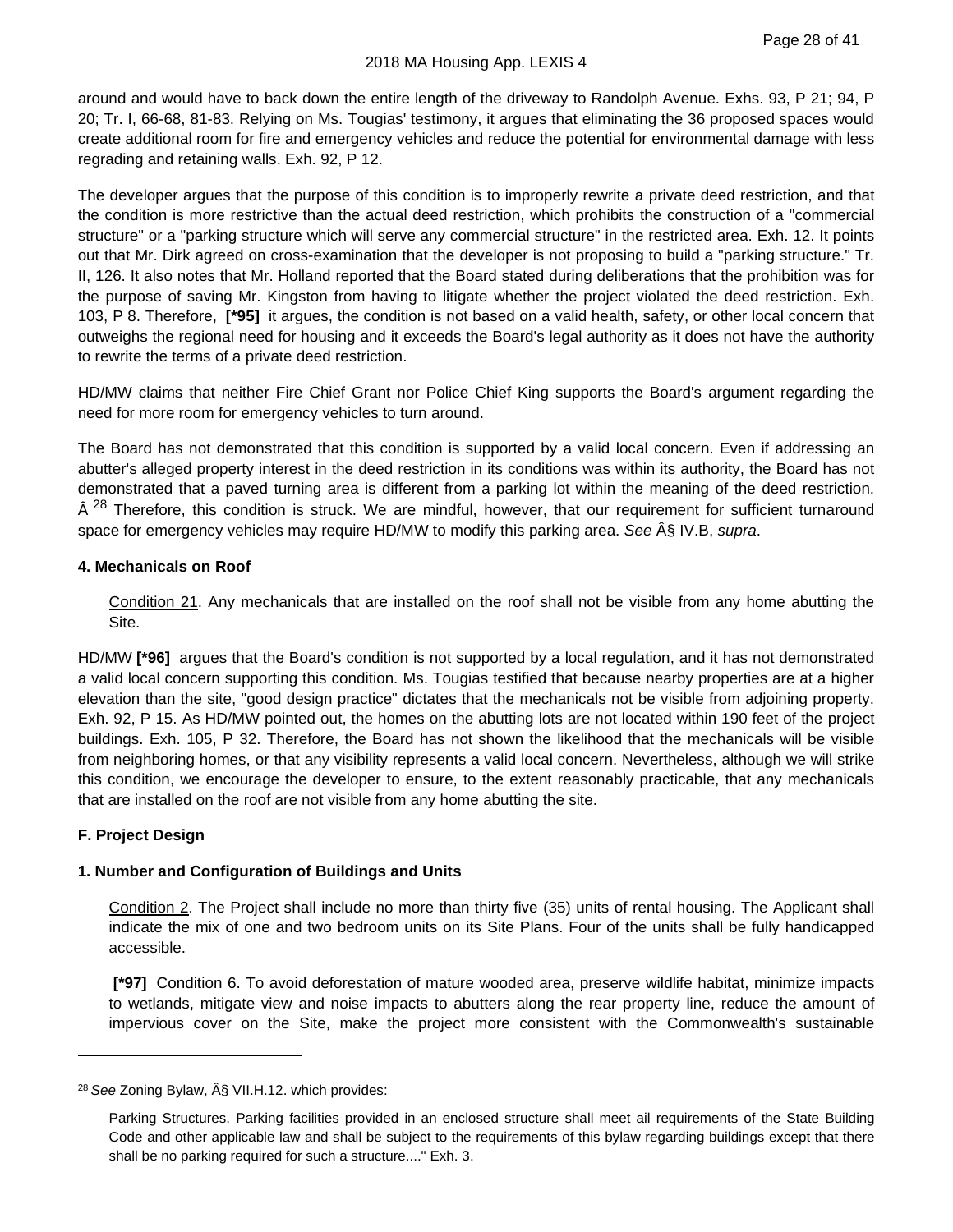development principles, and to render the Project more consistent with the character of the surrounding neighborhood, the development footprint shall be reduced and the massing of the buildings broken up by creating a series of smaller buildings.

As noted above in § III.B., the Board argues Condition 2 was not intended to preclude three-bedroom units, and now recommends modifying Condition to state that "The Applicant shall indicate the mix of one, two and three bedroom units on its Site Plans."

The Board specifies a precise number of units as the limit on the project size. However, the Board has not drawn any logical connection between its concerns about density, open space and the environment and the limitation of the development specifically to 35 units. *See Settlers Landing, supra*, No. 2001-08 slip op. at 5; *760 CMR 56.05(8)(d)*2. The Board's **[\*98]** reduction in project size to a maximum limit of 35 units without support for that specific figure is not consistent with local needs. Therefore, consistent with our rulings above, Condition 2 is modified to provide that the project shall include no more than 90 units and the applicable mix of units shall include three bedroom units in accordance with the Interagency Agreement.

The Board argues that Condition 6 is required by the extent of wetlands on the site and the proposed significant changes in topography. Mr. Turner stated that breaking up the buildings will make a better development because the site is steeply sloped and smaller building pads are more suitable for developments on a steeply sloped site. Exh. 91, P 15. Ms. Tougias also recommended reducing the scale and footprint of the buildings and elimination of the parking area between Building 1 and the Carlin property, and moving the building further back from adjoining properties. Exh. 92, P 7.

However, making a better development is not the standard for whether the Board has shown a valid local concern that outweighs the need for affordable housing and it does not support the breakup of the two residential buildings into **[\*99]** multiple buildings. As the condition is not credibly supported, it constitutes an improper redesign of the project. *See Webster Street Green, supra*, No. 2005-20, slip op. at 12 (general or vague arguments alone regarding density and intensity are insufficient to warrant a reduction in a project size); *Pyburn, supra*, No. 2002-23, slip op. at 14 and discussion *supra* at  $\hat{A}\hat{S}$  IV.A. Therefore Condition 6 is struck.

# **2. Number and Configuration of Parking Spaces**

Condition 3. The Project shall comply with the Town of Milton's Parking Regulations contained in the Zoning By-law.

Condition 14. The Project shall include not fewer than sixty (60) standard parking spaces, ten (10) compact parking spaces and ten (10) handicapped spaces. Parking shall be located as shown on a new parking plan to be submitted by the Applicant. The Applicant shall be entitled to construct below grade spaces.

The developer challenges Conditions 3 and 14, which specify the number and type of parking spaces for the project. It also challenges the denial of its requested waiver of § VII.B.2 of the zoning bylaw. HD/MW proposes to construct 156 parking spaces for its 90 units, or 1.7 spaces per **[\*100]** unit. Its witnesses, Mr. Burke and Dr. Dulaski, testified that the proposed number of spaces is reasonable. Exhs. 86, P 11; 87, P 4.

The Board argues that the development must comply with the local regulation requiring two parking spaces per unit for the Residence A zoning district (Condition 3) and its specific allocation of parking spaces (Condition 14). It argues that the parking space requirement is supported by public safety concerns and concern with preserving the integrity and amenity of the residential area. Its traffic engineer, Mr. Dirk, testified that two different parking requirements apply because HD/MW's project is located in both Residence A and Residence C districts. The zoning bylaw requires two parking spaces for each unit in the Residence A district and one parking space for each unit in the Residence C district. Exhs. 90, P 6; 3, § VII.B.2. Mr. Dirk nevertheless testified he believed the more stringent requirement should apply because it would not be practical to enforce both requirements. He stated that two spaces per unit was consistent with ITE's observed peak parking demand for a suburban residential apartment community, 1.94 spaces per dwelling unit. Exh. **[\*101]** 90, P 6. He testified this requirement was designed to provide sufficient parking, ensure safe access and egress for all vehicles, reduce traffic congestion, and promote vehicular and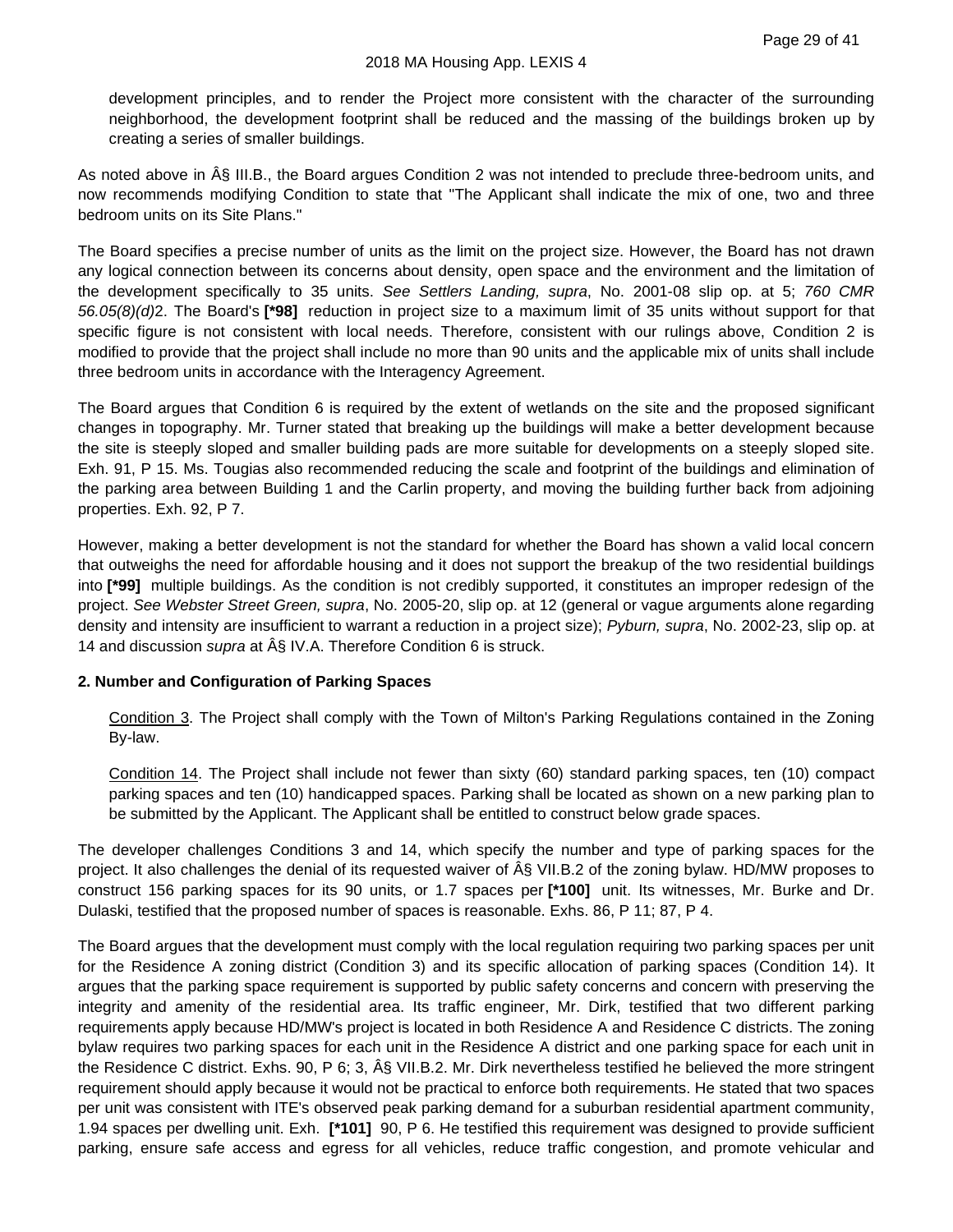#### 2018 MA Housing App. LEXIS 4

pedestrian safety, as well as promote aesthetics and convenience. Exh. 90, PP 8-9. However, during his peer review of the project, Mr. Dirk agreed that 1.7 parking spaces per unit would afford sufficient parking to accommodate the parking demands for the residents and visitors of the development. He also acknowledged that ITE indicates that suburban apartment communities with limited access to public transportation have an average parking demand of 1.23 spaces. Tr. II, 124-25; Exhs. 32, pp. 11-12; 57, p. 13. Although Mr. Turner testified that this provision is intended to reduce traffic congestion, promote motorist and pedestrian safety, and preserve the amenity of the town's residential areas, he acknowledged that during his peer review, he concurred with Mr. Dirk's and HD/MW's view that 156 spaces for 90 units was acceptable. Exh. 91, P 13; Tr. II, 169-70. Ms. Tougias' general testimony that Condition 3 is supported because it has design characteristics appropriate to the neighborhood, respects the **[\*102]** environment and avoids excessive degradation of the site is too vague to credibly support the condition. Exh. 92, P 4.

Mr. Dirk stated that the zoning bylaw,  $\hat{A}\hat{S}\hat{A}\hat{S}$  VII and VII.H, support Condition 14's requirement of allocation of specific types of parking spaces, and the condition is consistent with ITE findings. Although this condition requires more than 2 spaces per unit, he stated that Condition 14 will ensure adequate handicapped access and address the need for adequate parking for residents and guests, given the prohibition of parking on Randolph Avenue, and the hazard of parking along the access driveway. Exh. 90, P 11.

HD/MW also argues that Condition 14 establishes 80 parking spaces, exceeding the two parking spaces per unit required by the zoning bylaw. Mr. Burke stated that Milton approved 1.5 spaces per unit at 50 Eliot Street. Exhs. 86, P 11; 81, p. 7.

The Board's argument that it is prudent to require two spaces to provide sufficient parking is negated by the requirement for the Residence C district of one parking space for each unit. Exh. 90, P 6; Exh. 3, A§ VII.B.2. Mr. Dirk's testimony that, with two different parking requirements, the more stringent one should apply to **[\*103]** the entire site, is not credible on this record. We find therefore that Condition 3 and the Board's refusal to waive the parking space requirements of  $\hat{A}\hat{S}$  VII.B.2 are not supported by valid local concerns. Accordingly, this condition will be modified to require 1.7 parking spaces per unit. Condition 14 is modified to require a comparable proportion of compact and handicapped parking spaces consistent with a total of 156 parking spaces.

#### **3. Building Height**

The Board denied the developer's request for a waiver from the 2Y2 or 35 feet maximum building height requirement in § V.A.I of the zoning bylaw. Exh. 76, p. 22. The Board's architect, Ms. Tougias, stated that, viewed from Randolph Street, Building 2, the larger building, will appear to be six stories. Tr. III, 153-57. She stated that the height and length of the proposed buildings are significantly larger than for the majority of residential structures in the town, and they will tower over the neighboring single-family homes. Exh. 92, P 17.

HD/MW argues that the Board is subjecting the developer to unequal treatment in comparison to unsubsidized housing developments, because there are taller unsubsidized housing developments in **[\*104]** Milton, including Milton Landing, which is six stories and has a height of more than 60 feet, and 50 Eliot Street, which has a height of 46 feet. Fire Chief Grant acknowledged there are taller buildings in Milton used for residential purposes, and in the hearing before the Board he testified that he did not believe there was a problem with the building height from a firefighting perspective. Exhs. 81, p. 1; 82; Tr. I, 63-64. Mr. Burke testified that the development's buildings will not tower over the neighbors' homes and will comply with side yard setbacks. Exh. 105, P 32.

On this record, the Board has not established a valid local concern with regard to the denial of the building height waiver that outweighs the need for affordable housing. Accordingly the denial of the waiver from this requirement is overturned.

#### **4. Architectural Style**

Condition 23. The design shall reflect the architectural styles of the surrounding neighborhood which is a mix of single family colonials, Victorians, and mid-century split levels.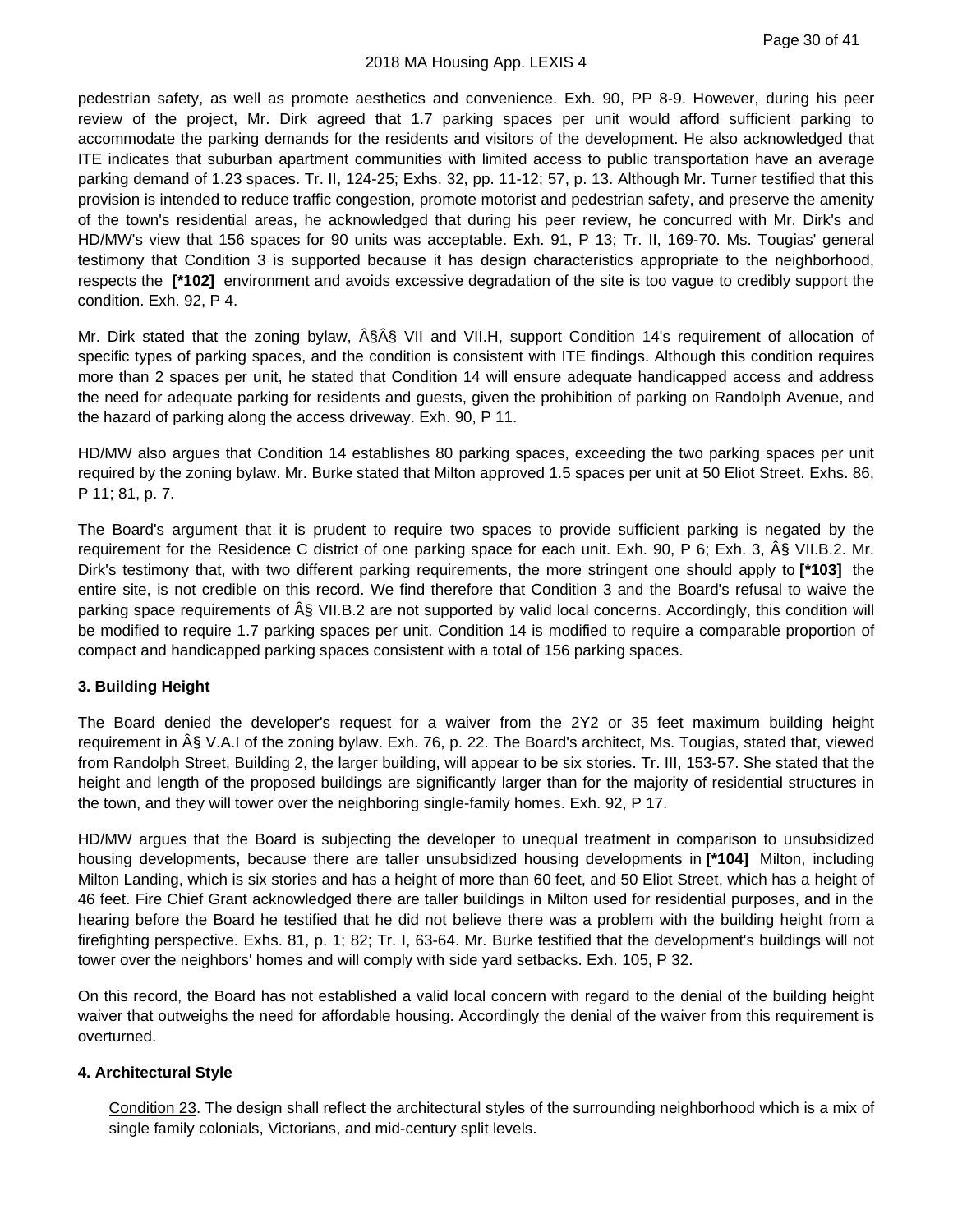Ms. Tougias testified that this condition is supported by design considerations and consistency with the style of the single-family homes in the neighborhood, **[\*105]** stating that the proposed buildings are significantly larger than the majority of the residential structures in Milton. She stated that Milton Hill House on Eliot Street is approximately 175 feet long and 75 feet wide. Exh. 92, P17; Tr. III, 158.

The developer argues that this condition requires it to redesign the architectural style of its proposed buildings, which are two garden style buildings, from both an architectural and an engineering perspective. *See* Exhs. 19, 24, 29, 30. It argues that the Board did not submit evidence of a valid local concern to justify this condition or identify a local bylaw which governs the architectural style of the buildings or that this condition is imposed on unsubsidized housing developments. HD/MW's application notes that "[t]he properties adjacent to the development site are comprised of various architectural styles, primarily single family homes sided with wood shingles or clapboard...." For the proposed development, the developer plans "[t]wo colors of vinyl clapboard, divided horizontally with trim bands sit[ting] above a stone-veneer base to define the levels of the building and help create scale. The fenestration includes various types **[\*106]** and sizes of large durable vinyl windows and patio doors, along with balconies to provide variety to the building surfaces." It also intends to break up the lengths of the buildings into sections defined by roofs and projecting building elements at the corners and along the facades to reduce the overall length of the building. Exh. 24-4. HD/MW argues that the buildings will contain traditional building elements that are consistent with the architectural style of the homes in Milton, including projecting bays, dormers, walk-out decks, porches, columns and mansard roofs.  $\hat{A}^{29}$  $\hat{A}^{29}$  $\hat{A}^{29}$  While the intent of the condition appears to address a local concern for the advancement of design consistency in the neighborhood, we note that the neighborhood includes the abutting DPW property. The condition, itself, is not supported by an identified local regulation or bylaw, and is improperly vague and ambiguous, since it identifies three distinct historical styles, spanning different time periods of residential design. The Board has not shown a valid local concern that outweighs the need for affordable housing to support this condition. It is therefore struck. **[\*107]**

# **5. Lot Frontage**

Condition 9. The Applicant shall comply with the lot frontage requirements of the Milton Zoning Bylaw through the use of other adjacent property it owns.

HD/MW had requested a waiver of Zoning Bylaw,  $\hat{A}\hat{S}$  VI.A.A, lot frontage requirements. Exh. 3. It challenges both the denial of the waiver and the imposition of Condition 9.

We agree with the developer that the Board has not presented a valid local concern to support this condition and waiver denial. Ms. Tougias' general testimony that this requirement is essential for public safety, to provide safe access to the property and that lot frontage is an important factor in Milton Planning Board consideration of multifamily developments does not credibly support the condition here. Exh. 92, P 9. Dr. Dulaski testified that the proposed project was designed with the 24-foot access driveway to meet the maximum permitted width. He performed a TIAS that confirmed the project is designed consistent with accepted engineering principles and does not pose a safety risk. As he noted, the Board's witness, Mr. Dirk, did not dispute the findings during his peer review. Exhs. 106, PP 2-4, 9-10; 57. Accordingly, the Board has **[\*108]** not demonstrated a local concern that outweighs the need for affordable housing to support retaining the lot frontage requirement and the comprehensive permit will be modified to grant this requested waiver and strike Condition 9.

# **V. LAWFULNESS OF THE BOARD'S CONDITIONS**

In *[Zoning Board of Appeals of Amesbury v. Housing Appeals Comm., 457 Mass. 748 \(2010\)](https://plus.lexis.com/api/document?collection=cases&id=urn:contentItem:50XS-P2X1-652M-4001-00000-00&context=1530671)* (*Amesbury*), the Supreme Judicial Court made clear that "the local zoning board's power to impose conditions is not all encompassing but is limited to the types of conditions that the various local boards in whose stead the local zoning board acts might impose, such as those concerning matters of building construction and design, siting, zoning, health, safety, environment, and the like." *[Id. at 749](https://plus.lexis.com/api/document?collection=cases&id=urn:contentItem:50XS-P2X1-652M-4001-00000-00&context=1530671)*. The *Amesbury* court also stated, "...insofar as the board's …

<span id="page-34-0"></span><sup>&</sup>lt;sup>29</sup> Although this issue was not within the scope of the Carlins' intervention, their brief includes a section on this issue. We do not consider their arguments as they are outside the scope of their permitted participation.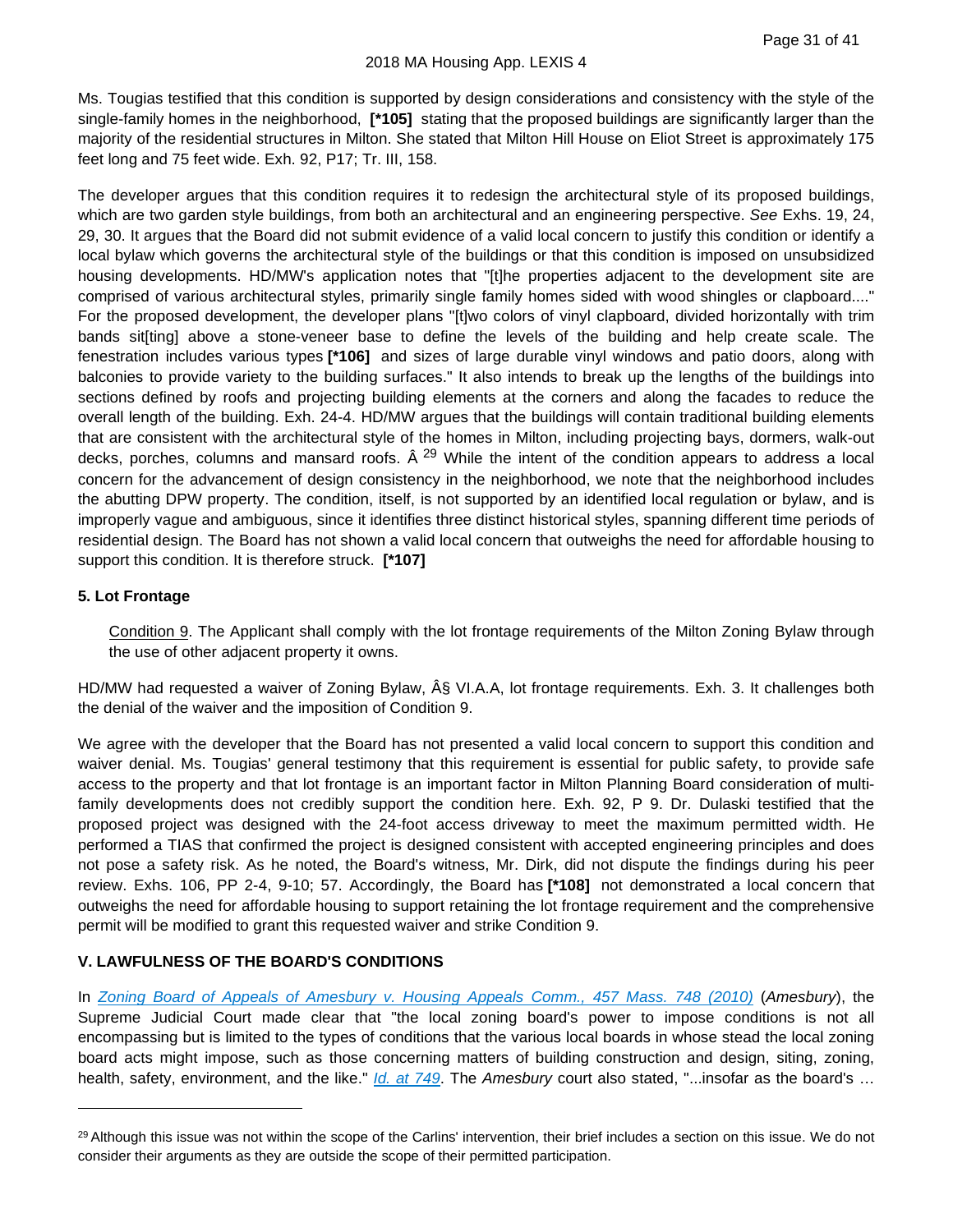conditions included requirements that went to matters such as, inter alia, project funding, regulatory documents, financial documents, and the timing of sale of affordable units in relation to market rate units, they were subject to challenge as ultra vires of the board's authority under  $\hat{A}\hat{S}$  21." *[Id. at 758](https://plus.lexis.com/api/document?collection=cases&id=urn:contentItem:50XS-P2X1-652M-4001-00000-00&context=1530671)*. **[\*109]** HD/MW challenges a number of conditions as exceeding the authority of the Board and requests that these conditions be struck from the comprehensive permit.

#### **A. Conditions Imposing Fees**

Condition 41. If the Building Commissioner determines that it is necessary to hire consultants to assist with the review of the building plans and proposed water, stormwater and wastewater system plans and plumbing, gas and electrical inspections, the Applicant shall pay for the reasonable cost of such review and inspection.

Condition 55. The Applicant shall pay the costs of all inspections (as may be required by the Building Commissioner) to ensure compliance with state and local regulations.  $\hat{A}^{30}$  $\hat{A}^{30}$  $\hat{A}^{30}$ 

With regard to Condition 41, the Board argues that public health and environmental concerns support the fees, and that it is common to require developers to pay for the use of consultants to provide or assist with required inspections of large projects, as the work may exceed the resources of the Milton Inspectional Services Department, The Board relies on general testimony from Mr. Turner and Ms. Tougias that it is common to hire consultants **[\*110]** to review plans for the building commissioner, but cites no local regulatory requirement. *See* Exhs. 91, P 29; 92, P 28. It argues this condition applies only if the building commissioner determines assistance is needed for inspections.

HD/MW argues that requiring the payment of fees for a second peer review or additional consultants after the issuance of the comprehensive permit exceeds the Board's authority and is beyond the scope of fees allowed in *760 CMR 56.05(5)*, which establishes permitted fees for the public hearing before the Board. It also opposes any peer review for a redesigned project, as it contends the Board lacks authority to redesign the project and thus require additional peer review of changes. It also argues that Condition 55 allows the building commissioner to charge any amount for any inspection he deems necessary. In its brief, the developer offers suggested language for a condition requiring it to pay all necessary inspection fees as set out in the Town's inspection fee schedule. HD/MW brief, Exh. 1, P 16. *See* Exhs. 95, P 15; 95-A. It argues it should not be required to pay any other fees.

We have typically prohibited boards **[\*111]** from imposing fees that are not already established by regulation in a municipal fee schedule. Therefore, Conditions 41 and 55 are modified to provide that such other fees are imposed only if in compliance with municipal bylaws or regulations. In order to charge a particular fee, the Board is required to produce to HD/MW the local bylaw or regulation that authorizes charging such a fee in this context. *See LeBlanc II supra*, No. 2006-08, slip op. at 10.

#### **B. Conditions Within the Province of the Subsidizing Agency**

Condition 18. The Applicant shall execute a Permanent Restriction/Regulatory Agreement, in form and substance reasonably acceptable to the Board and Town Counsel (the "Town Regulatory Agreement"). The Town Regulatory Agreement shall be recorded with the Norfolk County Registry of Deeds prior to the issuance of a building permit for the Project. The Town Regulatory Agreement: (i) shall only become effective if and when the Regulatory Agreement with the subsidizing agency is terminated, expires or is otherwise no longer in effect and is not replaced with another regulatory agreement with another subsidizing agency; (ii) shall require that at least twenty five (25%) **[\*112]** percent of the apartments in the project shall be rented in perpetuity to low and moderate income households as that term is defined in *[M.G.L. Chapter 40B, Sections 20](https://plus.lexis.com/api/document?collection=statutes-legislation&id=urn:contentItem:5FF4-8C01-6HMW-V41D-00000-00&context=1530671)*-23; and (iii) shall in no event contain any provisions restricting or limiting the dividend or profit of the Applicant. While the Regulatory Agreement with the subsidizing agency (or one with another subsidizing agency) is in effect, the subsidizing agency shall be responsible to monitor compliance with affordability requirements pursuant thereto.

<span id="page-35-0"></span><sup>30</sup> The Board proposes to eliminate Condition 65, addressing reimbursement of attorneys' fees and expenses. Therefore, this condition is struck.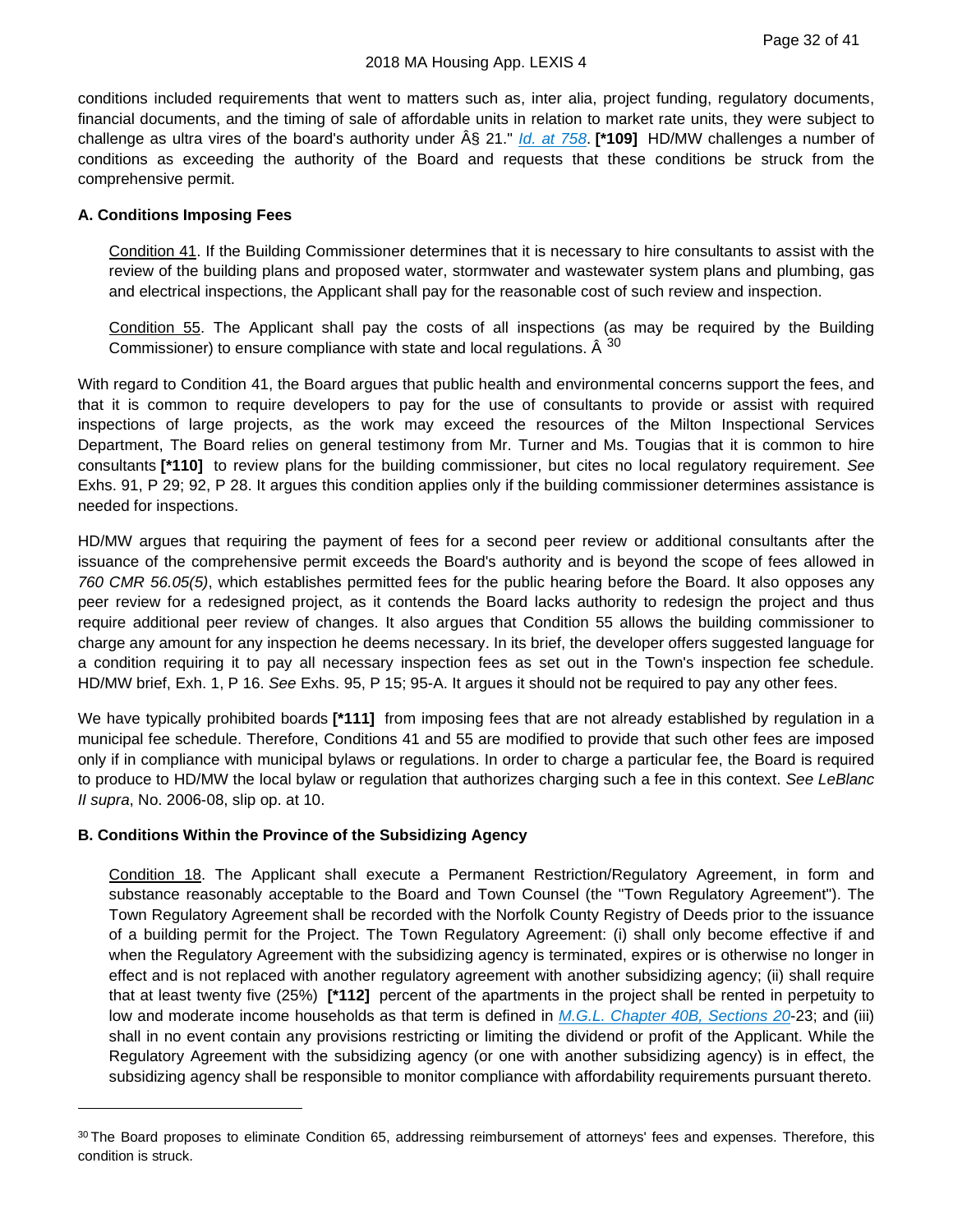Condition 19. When the Town Regulatory Agreement takes effect, the affordability requirements shall be enforceable by the Town or its designee, to the full extent allowed by *[M.G.L. Chapter 40B, Sections 20](https://plus.lexis.com/api/document?collection=statutes-legislation&id=urn:contentItem:5FF4-8C01-6HMW-V41D-00000-00&context=1530671)*-23. At such time as the Town becomes responsible for monitoring the affordability requirements for the Project, the Applicant shall provide the Town with a reasonable monitoring fee.

The Board argues that in the event the subsidizing agency's regulatory agreement ceases to be in effect, unless a town regulatory agreement is in place, Milton will be unable to enforce the affordability requirements for maintenance of the units on the Subsidized Housing Inventory (SHI) **[\*113]** thereafter. Citing *[Zoning Bd. of](https://plus.lexis.com/api/document?collection=cases&id=urn:contentItem:45V6-T2G0-0039-4559-00000-00&context=1530671)  [Appeals of Wellesley v. Ardetnore Apartments Ltd Partnership, 436 Mass. 811, 825 \(2002\)](https://plus.lexis.com/api/document?collection=cases&id=urn:contentItem:45V6-T2G0-0039-4559-00000-00&context=1530671)*, it notes that developments are required to remain affordable as long as they benefit from the waivers from local requirements obtained in the comprehensive permit. *Ardemore* stated, "[u]nless otherwise expressly agreed to by a town, so long as the project is not in compliance with local zoning ordinances, it must continue to serve the public interest for which it was authorized." *[Id. at 825](https://plus.lexis.com/api/document?collection=cases&id=urn:contentItem:45V6-T2G0-0039-4559-00000-00&context=1530671)*.

The developer argues that these conditions are unsupported by local concerns, exceed the Board's authority and interfere with the regulatory discretion of MassHousing, citing *Attitash Views, LLC v. Amesbury*, No. 2006-17 (Mass. Housing Appeals Comm. Oct 15, 2007 Summary Decision), which was affirmed by *[Amesbury, supra, 457 Mass.](https://plus.lexis.com/api/document?collection=cases&id=urn:contentItem:50XS-P2X1-652M-4001-00000-00&context=1530671)  [748, 764-65](https://plus.lexis.com/api/document?collection=cases&id=urn:contentItem:50XS-P2X1-652M-4001-00000-00&context=1530671)*. HD/MW argues that the Board submitted no evidence to support these conditions. We note the Board has provided no evidence regarding MassHousing's position with regard to this condition. *See Delphic Associates v. Hudson, supra*, No. 2002-11, **[\*114]** slip op. at 8 ("We find that although the Board's interest in ensuring longterm affordability is a legitimate local concern, the Board has not met its burden of proving that protection from extinguishment of the affordability restriction on foreclosure outweighs the regional need for affordable housing"), citing 760 CMR 31.06(7); *[Hanover, supra, 363 Mass. 339, 367](https://plus.lexis.com/api/document?collection=cases&id=urn:contentItem:3RRJ-7GR0-003C-T219-00000-00&context=1530671)*. Similarly, the Board has not sought testimony or evidence regarding DHCD' s position on such a condition. Since DHCD has established guidelines regarding regulatory agreements in the Local Initiative Project (LIP) context under Chapter 40B, its view of the Board's conditions would be important. Exh. 1 (*Guidelines*), § VI.

The Board has also inadequately briefed the issue of the responsibility of the subsidizing agency and the role of DHCD with regard to maintaining the affordability obligations under the regulatory agreement. According to the *Guidelines*, the purpose of a regulatory agreement "is to memorialize the rights and responsibilities of the parties" and provide "for monitoring of the project throughout the term of affordability." Exh 1, p. VI-10. **[\*115]** Therefore, if it would be appropriate for continued monitoring of affordability after the termination of a subsidizing agency's role, it would be important to consider DHCD's role with regard to approving and executing regulatory agreements and maintaining oversight of them. *See* Exh. 1, pp. VI-10-12.

Finally, under *Attitash*, as confirmed by *Amesbury*, two considerations are in play: First, as we noted, it is important that the Board not "impinge on the regulatory responsibilities of the subsidizing agency," *Attitash, supra*, No. 2006- 17, slip op. at 7. Additionally, a requirement to execute an additional regulatory agreement subject to the review and approval of the Board and Town counsel represents "the sort of condition subsequent requiring future review and approval [by the Board] of which we have frequently disapproved." *Id.* at 9. Therefore, on the record before us, the Board has not demonstrated that requiring HD/MW to execute and record an additional regulatory agreement with the Town in the fashion it has set out is within the authority of the Board. Accordingly this condition is struck.  $\hat{A}^{31}$  $\hat{A}^{31}$  $\hat{A}^{31}$ 

#### **C. Conditions [\*116] Subsequent Requiring Inappropriate Post-Permit Review**

The parties are in agreement that conditions that merely require post permit review for consistency with the final comprehensive permit are proper. HD/MW challenges a number of conditions on the ground that they improperly

<span id="page-36-0"></span> $31$  In addition, the Board has not addressed whether Conditions 18 and 19 would create an additional affordable housing restriction under G.L. c. 184, §§ 31-32, and would require IID/MW to convey an interest in property in exchange for the grant of a comprehensive permit, or whether it would be within the Board's authority under Chapter 40B. *See [135 Wells Avenue, LLC v.](https://plus.lexis.com/api/document?collection=cases&id=urn:contentItem:5PXK-41N1-F04G-P0R7-00000-00&context=1530671)  [Housing Appeals Comm., 478 Mass. 346, 356-57 \(2017\)](https://plus.lexis.com/api/document?collection=cases&id=urn:contentItem:5PXK-41N1-F04G-P0R7-00000-00&context=1530671)*. Also, affordable housing restrictions held by a city of town must be approved by the Undersecretary of DHCD. G.L. c. 184, § 32.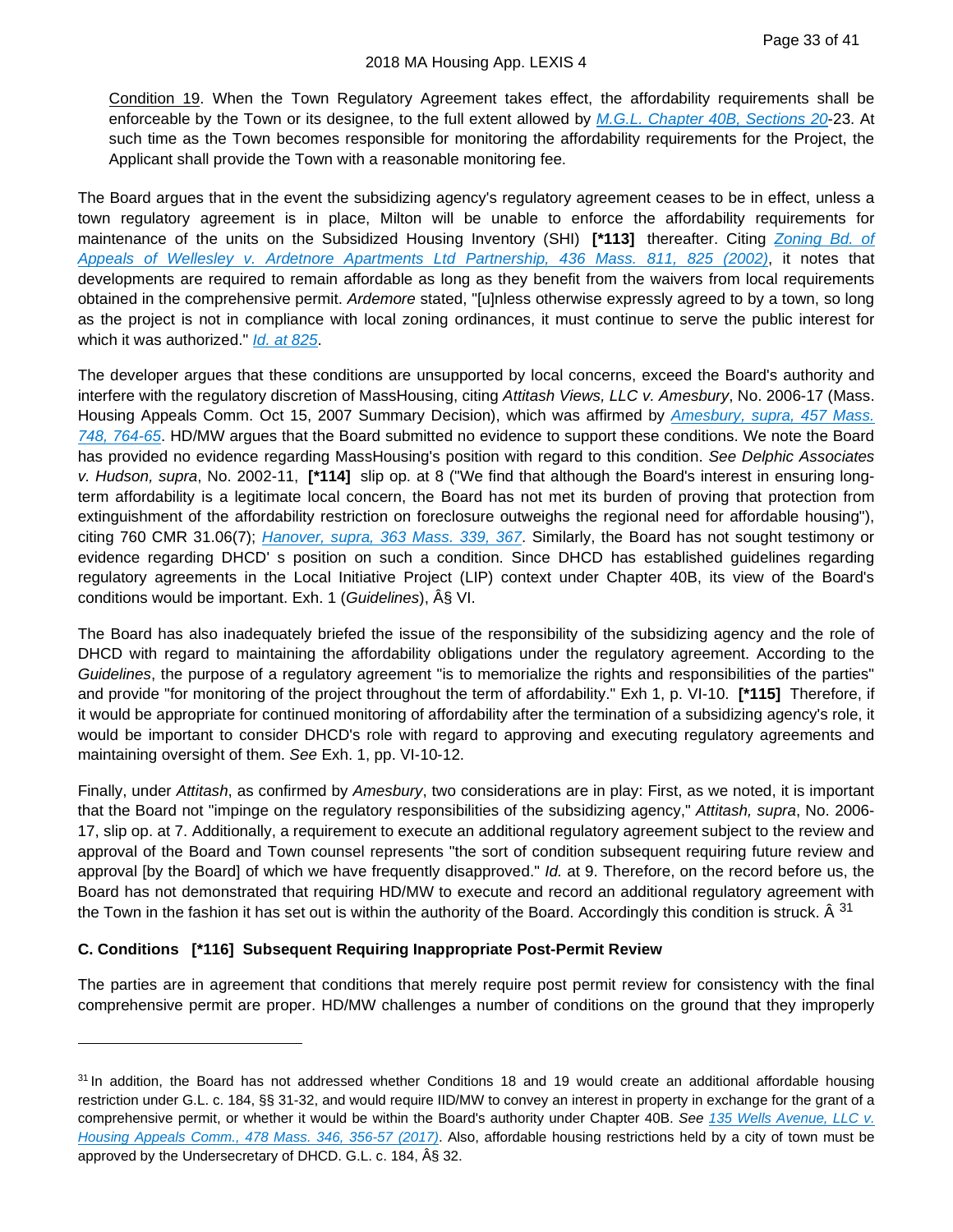require post permit review that goes beyond review for consistency with the comprehensive permit. In its brief, the developer submitted proposed modifications to certain of these conditions that it is willing to accept. The Board similarly offered modifications to certain conditions. Where applicable, we have applied the modifications to the conditions.

In *LeBlanc II, supra*, No. 2006-08, slip op. at 7, we noted that inappropriate conditions subsequent "undermining the purpose of a single, expeditious comprehensive permit" shall be struck or modified, and that "[t]he Board is permitted to designate individuals or municipal departments with expertise to review various aspects of the plans for consistency with the final comprehensive permit. The Board may even conduct that review itself, if it has the necessary expertise, as long as the review is for consistency with the permit." We stated that improper conditions **[\*117]** subsequent are "conditions that reserve for subsequent review matters that should have been resolved by the Board during the comprehensive permit proceeding. Such conditions include, for example, those requiring new test results or submissions for peer review, and those which may lead to disapproval of an aspect of a development project." *Id.* at 7-8 and cases cited. "Our precedents, as well as *760 CMR 56.05(10)(b)*, 'permit technical review of plans before construction, and routine inspection during construction, by all local boards or, more commonly, by their staff, e.g., the building inspector, the conservation administrator, the town engineer, or a consulting engineer hired for the purpose. Such review ensures compliance with the comprehensive permit, state codes, and undisputed local restrictions, as well as any conditions included in the final written approval issued by the subsidizing agency." *Id.* at 8, *quoting Attitash, supra*, No. 2006-17 at 12.

Condition 1. The Project shall be constructed in conformance with the Site and Architectural Plans ("Site Plans") to be submitted for Site Plan Review in accordance with this Decision. The **[\*118]** final Site Plan is subject to review and approval for consistency with this Decision by the Building Commissioner. Certain sections of the final Site Plans are also subject to review for consistency with this Decision by other Town officials as set forth in the Conditions below.  $\hat{A}^{32}$  $\hat{A}^{32}$  $\hat{A}^{32}$ 

The Board argues that it is necessary for the building commissioner or other town officials, as appropriate, to review site plans for consistency with the permit. Joseph Prondak, the Building Commissioner, testified that site plan review is applicable to Chapter 40B and unsubsidized projects in Milton and Milton requires developers to submit detailed final site plans for review to ensure that the more detailed plans comply with the final permit. Mr. Holland agreed he would not have a problem submitting site plans for review for the project ultimately approved. Exhs. 95, PP 5-6; 3,  $\hat{A}$ § VIII.D; Tr. I, 144-45. We agree that this sort of review for consistency with the final comprehensive permit is appropriate.

Condition 1 is modified to state:

The Project shall be constructed in accordance with the Site Development Plans prepared by DeCelle Burke & Associates, **[\*119]** Inc., revised May 29, 2015, Sheets 1-13, Exh. 59, as modified by this Comprehensive Permit. Final detailed Site and Architectural Plans ("Site Plans") shall be submitted to the Building Commissioner for review for consistency with the final Comprehensive Permit by the Building Commissioner or other Town officials or individuals with expertise to review the plans for consistency with the Comprehensive Permit.

The Board may assist the Building Commissioner in designation of the appropriate individuals or municipal departments to conduct the review. *See LeBlanc II*, No. 2006-08, slip op. at 7-8, App. at 2.

For this condition, as with all conditions and provisions in the final comprehensive permit, any specific reference made to the "Board's Decision," "this Decision" or "this comprehensive permit" shall mean the comprehensive permit as modified by the Committee's decision. Any references to the submission of materials to the Board, the building commissioner, or other municipal officials or offices for their review or approval shall mean submission to the appropriate municipal official with relevant expertise to determine whether the submission is consistent with the final comprehensive **[\*120]** permit, such determination not to be unreasonably withheld. In addition such review

<span id="page-37-0"></span><sup>32</sup> The Board proposes that Condition 20 should be deleted as duplicative of Condition 1. Therefore, Condition 20 is struck.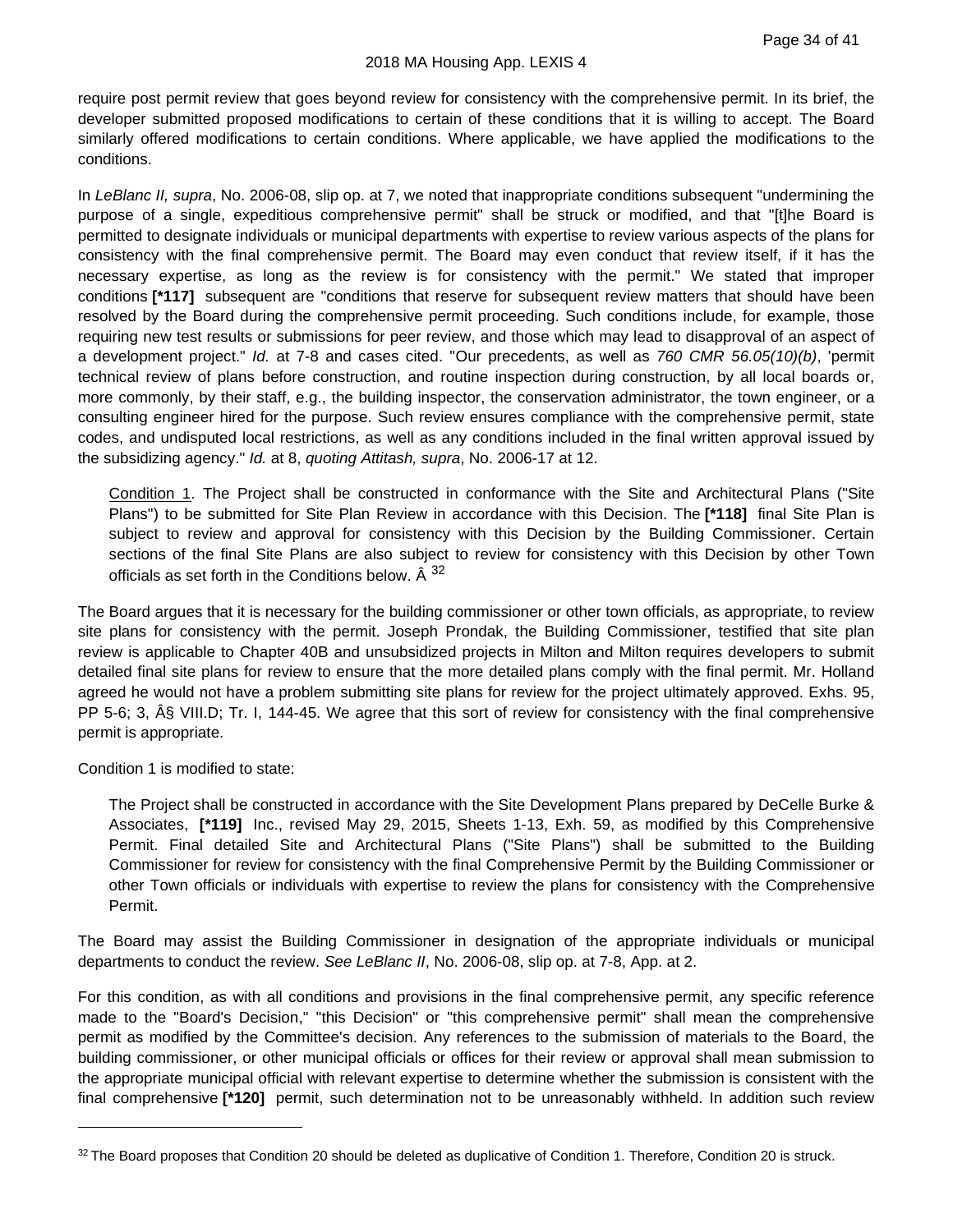shall be made in a reasonably expeditious manner, consistent with the timing for review of comparable submissions for unsubsidized projects. *See 760 CMR 56.07(6)*.

Condition 35. In connection with Site Plan Review, the Applicant shall submit updated Stormwater Designs and a proposed Operation and Maintenance Plan to the Department of Public Works for review and approval.

Condition 38. The Applicant shall provide a hydrological study confirming that the size of the culvert located under the driveway access is adequate for the anticipated water flow without increasing the potential for off-site flooding of abutting properties.  $\hat{A}^{33}$  $\hat{A}^{33}$  $\hat{A}^{33}$ 

Condition 43. Prior to the filing of a building permit, the Applicant shall provide drainage plans to the Department of Public Works. Applicant shall be solely responsible for the costs of the installation of the drainage improvements.

HD/MW argues generally that these conditions also requires it to seek a new comprehensive permit determination from the Board. Mr. Turner testified **[\*121]** that it is standard for the DPW to review stormwater designs and operations and maintenance plans. Exh. 91, P 25. Joseph Lynch, DPW Director, testified that the DPW typically requires submission of final stormwater designs and proposed operation and maintenance plans and drainage plans to the DPW for review. He also testified that the costs of drainage improvements are typically paid for by the developer. He stated that the review is for consistency with the final comprehensive permit and with local, state and federal law. He also stated that the developer is required to submit the designs and plans under the National Pollutant Discharge Elimination System Program, given the property's proximity to wetlands. He stated this review was critical because preliminary plans submitted are often not detailed. He stated this procedure applies to unsubsidized housing as well as to Chapter 40B developments. Exh. 97, PP 7, 8, 11.

The Board argues that we have required developers to submit drainage plans when none were provided to the Board with the preliminary plans for the comprehensive permit proceeding. *See An-Co, Inc. v. Haverhill*, No. 1990- 11, slip op. at 18 (Mass. Housing Appeals Comm. **[\*122]** June 28, 1994) (developer's deferral of final calculations and engineering plans is basis for condition requiring their submittal), citing *John Owens v. Belmont*, No. 1989-21, slip op. at 11-14 (Mass. Housing Appeals Comm. June 25, 1992).

Although it argues that the Board has not met its burden with regard to Condition 43, and that the stormwater system complies with the 10 DEP standards and HD/MW has already submitted peer reviewed drainage calculations, citing Exhs. 65; 75, p. 1, the developer offers a modification of Condition 43, to require drainage plans prior to the commencement of construction, and it agrees to responsibility for the costs of installation of drainage improvements. HD/MW brief, Exh. 1, P 10.

Since we have required the developer to provide revised plans that ensure that stormwater runoff from upgradient properties is not diverted to the Carlin property, HD/MW must submit those plans to the DPW for review, *see* note 34, HD/MW shall be required to comply with Conditions 35 and 43, which are modified to require review for consistency with the final comprehensive permit.

Condition 26. The Applicant shall submit a revised Landscaping Plan with the Site **[\*123]** Plans for Site Plan Review consistent with this Comprehensive Permit.

The Board argues that the Committee has upheld review of landscaping plans in *Owens, supra. See also LeBlanc II, supra*, App. at 19. The developer's proposed alternative condition, "[t]o the extent necessary, HD/MW shall

<span id="page-38-0"></span><sup>33</sup> We determined, in § IV.D.3, *supra*, that Condition 38 was struck on the ground that a valid local concern had not been demonstrated to support it. A condition requiring further hydrological testing falls squarely within the category of an improper condition subsequent, a condition that reserves for subsequent review matters that should have been resolved by the Board during the comprehensive permit proceeding. Condition 38 is struck on this basis as well. HD/MW, however, is required to comply with Condition 10(e), which requires the submission of documentation demonstrating the developer has addressed the issues relating to off-site flooding of abutting properties. See  $\hat{A}\hat{S}\hat{A}\hat{S}$  IV.D.3, 4, *supra*.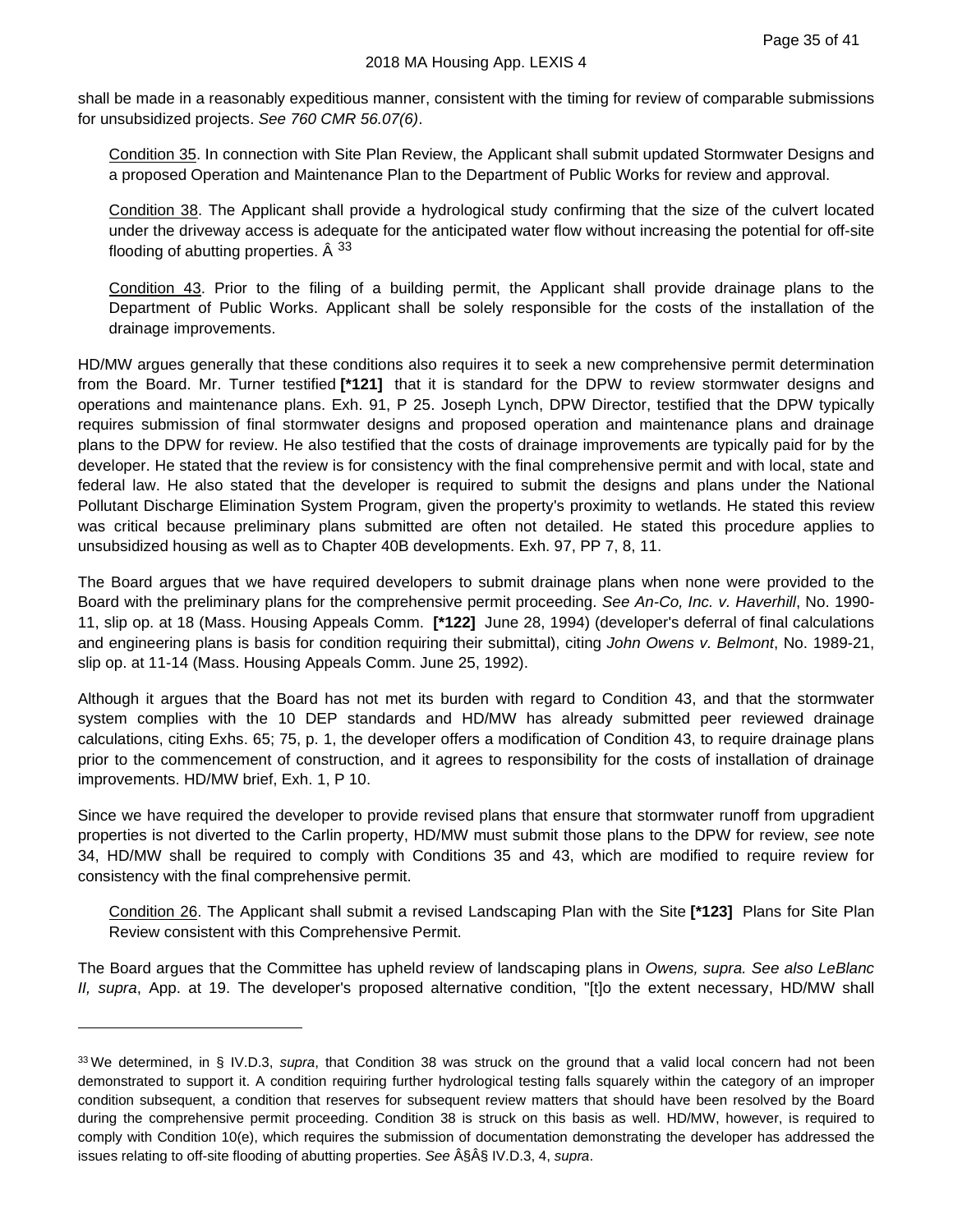submit … updated landscaping plans for review to ensure consistency with the Committee's decision" effectively agrees with this condition. HD/MW brief, Exh. 1, P 2. We will modify this condition to require the developer to submit updated landscaping plans with the Site Plans for review for consistency with the final Comprehensive Permit.

Condition 36. The Applicant shall apply to the DPW for a "New Drain/Excavation in Right-of-Way" Permit prior to installation.

The Board argues that this is a requirement typically made on all new properties, even those that are not Chapter 40B projects. DPW Director Lynch stated that all new properties must apply to the DPW for such a permit. Exh. 97, P 9. HD/MW points out that the Board has required it to obtain a separate permit, although, under Chapter 40B, individual permits are to be included in the one comprehensive permit issued by the Board. **[\*124]** We agree with the developer. The Board has not demonstrated that this permit should be exempted from inclusion in the comprehensive permit. Therefore, this condition is struck.

Condition 42. All designs for connection of the Project to the municipal water system and the municipal sewer system and the designs for stormwater management shall be subject to review and approval for consistency with this Decision and for compliance with the Town's technical requirements for water and sewer system connections and stormwater management by the Department of Public Works and the Building Commissioner.

HD/MW generally objects to this condition as a condition subsequent, and proposes a modification of this condition that excludes review for compliance with technical requirements. HD/MW brief, Exh. 1, P 9. Building Commissioner Prondak testified that Milton requires all developers to submit designs for connections for municipal water and sewer systems, as well as for stormwater management, to the DPW for review, and he signs off on water and sewer connection designs after the DPW reviews and approves them. He noted that he views this condition as requiring him to review the designs for **[\*125]** consistency with the final comprehensive permit. Exh. 95, P 8. Accordingly, we will add a clarification that the review for technical requirements for water and sewer system connections and stormwater management is to be for consistency with the final comprehensive permit.

Condition 46. Prior to the issuance of a Building Permit, the Building Commissioner shall review the Site Plans for consistency with this Comprehensive Permit and the Applicant shall demonstrate to the satisfaction of the Building Commissioner that:

a. all Site Plans and landscaping plans have been reviewed by the Building Commissioner for consistency with this Comprehensive Permit;

b. the Applicant has submitted all plans to the Massachusetts Department of Transportation and has obtained any necessary approvals and permits for access on Randolph Avenue

c. the applicant has paid all reasonable fees for consultant review of site, building and water, stormwater and wastewater plans to ensure that this Project complies with this Comprehensive Permit and state and local requirements (except as waived by this Comprehensive Permit) and all reasonable consultant fees required by the Town for plumbing, electrical, **[\*126]** and gas inspections. Inspection fees incurred after the issuance of the building permit shall be paid upon invoice.

d. the Applicant has initiated and participated in a pre-construction meeting to discuss the proposed construction schedule with its contractor and the Town, including but not limited to the Building, Public Works, Police and Fire Departments.

e. the Board of Health and the Building Commissioner have approved the Construction Management Plan.

Condition 48. Prior to commencement of construction and subject to approval by the Building Commissioner, the Applicant shall provide a Construction Management Plan that shall include but not be limited to: limit of work areas, the protection of abutting properties, the locations for storage of construction materials and equipment, dust and airborne particle control, security fencing, trash areas, earthwork calculations to determine earth and rock removal, the timetable for excavation and removal of ledge on the Site, if any, and the approximate number of necessary truck trips.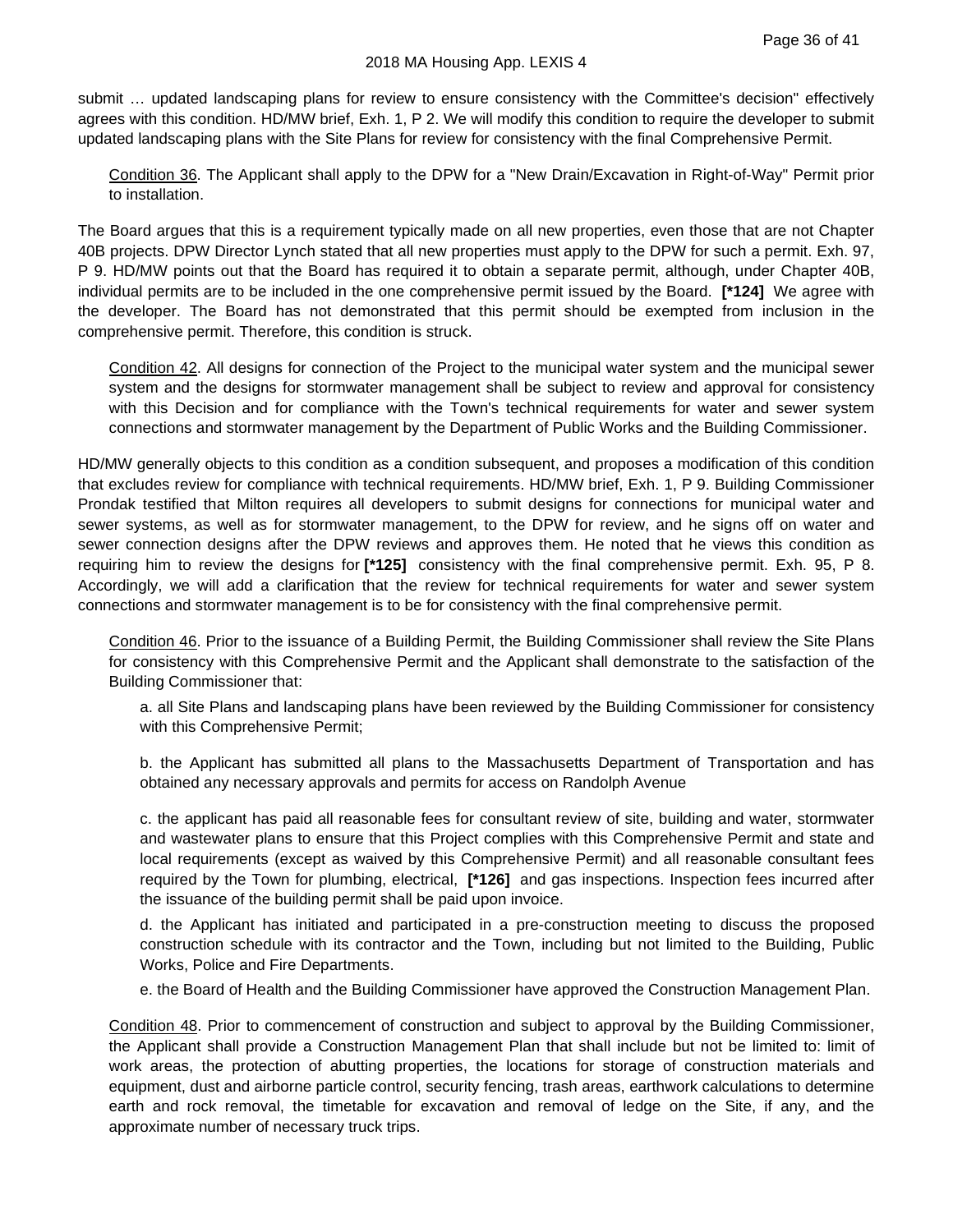The Board argues that Conditions 46 and 48 are consistent with municipal practice and are necessary to ensure compliance with the comprehensive **[\*127]** permit and town requirements. The Board correctly points out that construction management plans are typical for all projects, both those constructed under Chapter 40B and those not subsidized. Building Commissioner Prondak testified that Milton requires such a plan for developments like this one. Exh. 95, P 11. HD/MW only makes general objections regarding post permit review and proposes specific modifications of aspects of this condition. We will modify these conditions to clarify that all approvals are for consistency with the comprehensive permit, with the exception of the Mass Department of Transportation review, and that fees referenced in the permit shall be those that are substantiated by applicable bylaw or regulation.

Condition 47. During construction, the Applicant shall conform to all local, state and federal laws regarding air quality, noise, vibration, dust and blocking of any roads. The Applicant shall at all times use reasonable means to minimize inconvenience to residents in the general area. The Applicant shall provide the Police Department with the name and 24-hour telephone number for the project manager responsible for construction. The hours for operation **[\*128]** of construction equipment, deliveries and personnel shall be determined by the Building Commissioner. Any noise or traffic complaints during these hours will be investigated by the appropriate Town agencies and departments.

The Board argues that public safety, public health and environmental concerns support this requirement because of the location of the project in a thickly settled neighborhood bordering on a well-traveled state highway, as Ms. Tougias testified. Exh. 92, P 32. Building Commissioner Prondak and Mr. Turner testified that the condition is a typical requirement in a construction management plan. Exhs. 95, P 10; 91, P 33.

HD/MW expresses concern that the building commissioner would exercise discretion regarding work hours for the project, and argues that Milton does not publish designated construction hours applicable to all construction projects, and this was not a condition imposed on some unsubsidized projects, citing to grants of a variance or special permit. Exhs. 2-3, 81-82. In light of the neighborhood and proximity of abutters, we consider this to be a reasonable condition with a modification to require that the building commissioner shall impose reasonable **[\*129]** requirements for hours of operation.

Condition 50. In the event of any off-site erosion or deposition, Applicant shall be given written notice of the problem and Applicant shall use best efforts to correct the situation. If for any reason a remedy is not implemented within one week of the day of notification, work on the Site shall cease and desist until such time as remedial measures are implemented, inspected, and approved by the Town.

HD/MW suggests modifying this condition to remove the second sentence. The Board argues that this is a typical condition it includes for all construction projects. DPW Director Lynch testified that Milton typically gives developers less than a week to remedy off-site erosion or deposition. Exh. 97, P 12. We consider this a reasonable condition. It is retained.

Condition 52. Prior to commencement of construction, the Applicant shall provide a blasting/drilling plan for review and approval by the Fire Chief and the Building Commissioner that includes methods to protect buildings, residents, pedestrians, and vehicles, and coordination with the DPW, the DOT and utility companies. All drilling and blasting pertaining to the Project and/or **[\*130]** Site shall be in accordance with federal, state and local blasting permit laws and regulations and in accordance with the conditions contained thereto.

The Board argues that this is a typical condition, and even if the developer does not expect to perform any blasting or drilling, there may be a need if it encounters unexpected ledge. HD/MW argues that there will be no blasting or drilling on the site. It offers a modified condition providing that in the event it determines it is necessary to blast or drill, it shall provide a plan, consistent with the first sentence of Condition 52. HD/MW brief, Exh. 1, P 14. We will modify this condition to require that, prior to the commencement of construction, the developer shall provide either the required blasting/drilling plan, or a statement certifying that there will be no blasting or drilling on the project site. Should it thereafter determine any blasting or drilling is necessary, it shall promptly amend its blasting and drilling report to provide the required blasting/drilling plan.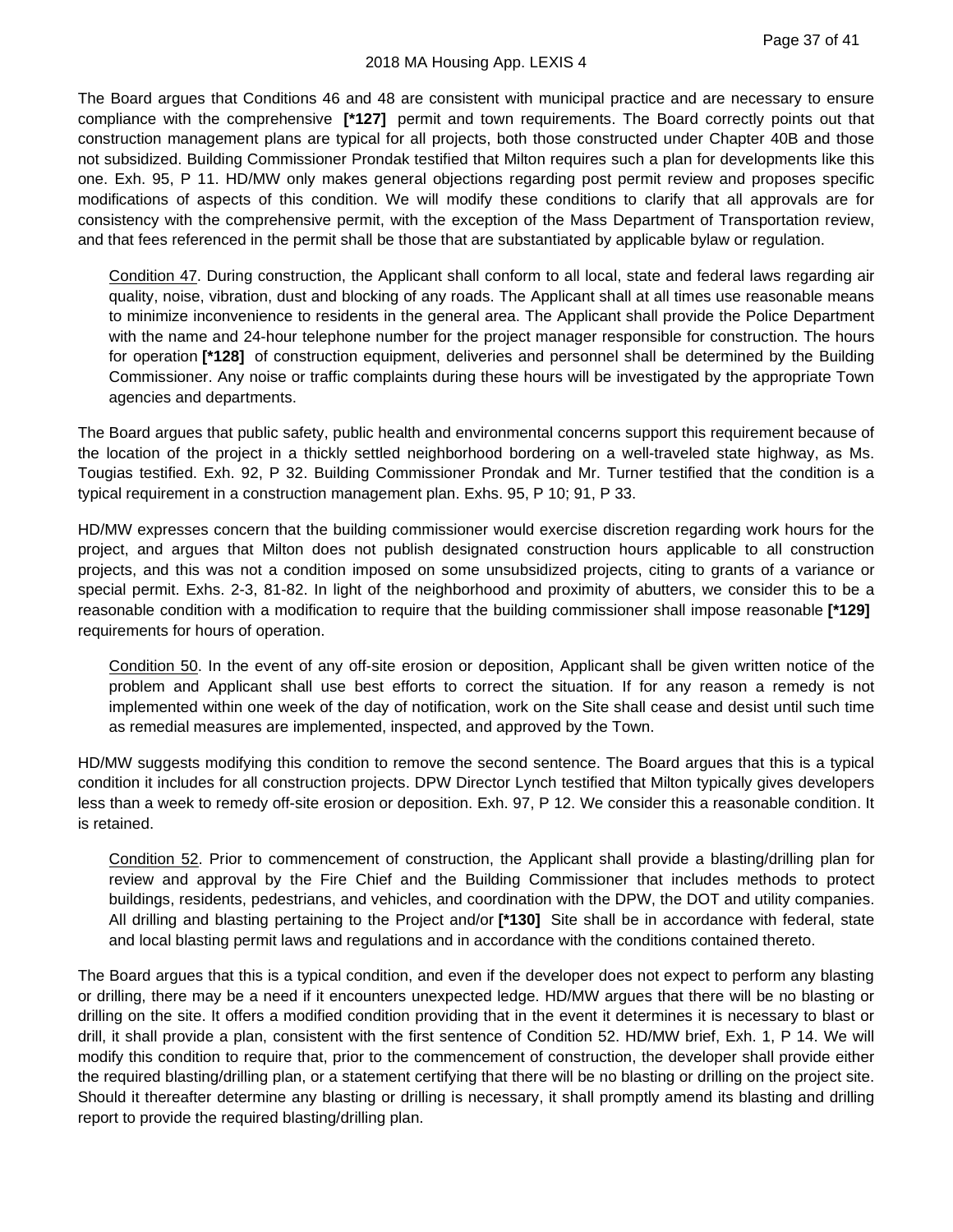Condition 53. Prior to the issuance of the Certificate of Occupancy, the Applicant shall submit an as-built plan stamped by a Registered Professional **[\*131]** Engineer in Massachusetts that shows all construction, including all utilities, grading and other pertinent features. This as-built plan shall be submitted to the Building Commissioner for approval and to the Board for its files. The Applicant shall also submit a letter from the Project architect and engineer stating that the building, landscaping and site layout comply with the Site Plans, the Stormwater Management Report, and the requirements of this Comprehensive Permit.

The Board argues that this is a typical and universally accepted requirement for all major projects, and some smaller ones. Exh. 95, P 14. HD/MW argues generally that this condition is an improper condition subsequent and proposes a modification which would provide for filing the as-built plan and letter as described in Condition 53, but not require the building commissioner's approval. HD/MW brief, Exh. 1, P 15. We will modify the condition to require that the as-built plan is to be reviewed for consistency with the comprehensive permit.

# **D. Other Conditions Challenged as Unlawful**

Condition 62. This Comprehensive Permit shall expire if construction is not commenced within three years from the date **[\*132]** of [sic] this Comprehensive Permit becomes final as provided in *760 CMR 56.05(12)(c)*, and subject to the tolling provisions of *760 CMR 56.05(12)(c)*. The Applicant may apply to the Board for extensions to this Comprehensive Permit in accordance with *760 CMR 56.05(12)(c)*.

Condition 63. If the Applicant revises any of the Plans (or any other materials listed in Item 2 hereof), it shall present the revised plans or other materials to the Board in accordance with *760 CMR 56.05(11)*.

The Board argues that these conditions are intended to reflect applicable law and has proposed a modification. HD/MW argues that Conditions 62 and 63 exceed the Board's authority because they restate the Committee's regulations in an inaccurate or incomplete manner, and therefore should be struck. HD/MW is correct that the Board has inaccurately characterized the Committee's regulations as they reflect only portions of the applicable regulations. Moreover, since they are intended to reflect the Committee's regulations, they are superfluous. Accordingly, Conditions 62 and 63 are struck. **[\*133]** Â [34](#page-41-0)

Condition 56. If any part of this Comprehensive Permit is for any reason held invalid or unenforceable, such invalidity or unenforceability shall not affect the validity of any other portion of this Decision.

HD/MW argues that this condition is unlawful because a comprehensive permit is not a contract, citing *Autumnwood, supra*, No. 2005-06, slip op. at 20 (striking condition that Board's conditions "supersede all other documents or agreements concerning the development"). The developer also suggests that this condition should be struck because the Committee has the power to render the entirety of the Board's decision moot. This provision is reasonable and is retained.

Condition 58. The Board shall retain jurisdiction over the Project to ensure compliance with the terms and conditions of this Comprehensive Permit.

The Board proposes in its brief to eliminate this condition. Condition 58 is struck.

Condition 60. Any person aggrieved by this Comprehensive Permit may appeal pursuant to the Act.

The Board proposes in its brief to modify this condition to provide "or a Comprehensive Permit ordered as a result **[\*134]** of an appeal therefrom." Board brief, p. 75. HD/MW also proposes a modification of this condition. Since our standard decision provides for appeal of our comprehensive permit decisions, this condition is struck.

Condition 61. Subsequent to the expiration of all applicable appeal periods and prior to the commencement of construction, the Applicant shall record this Decision with Norfolk County Registry of Deeds and shall provide

<span id="page-41-0"></span><sup>34</sup> HD/MW did not challenge Condition 64 in its brief. However, we accept the proposed modification suggested by the Board in its brief and incorporate it into this decision.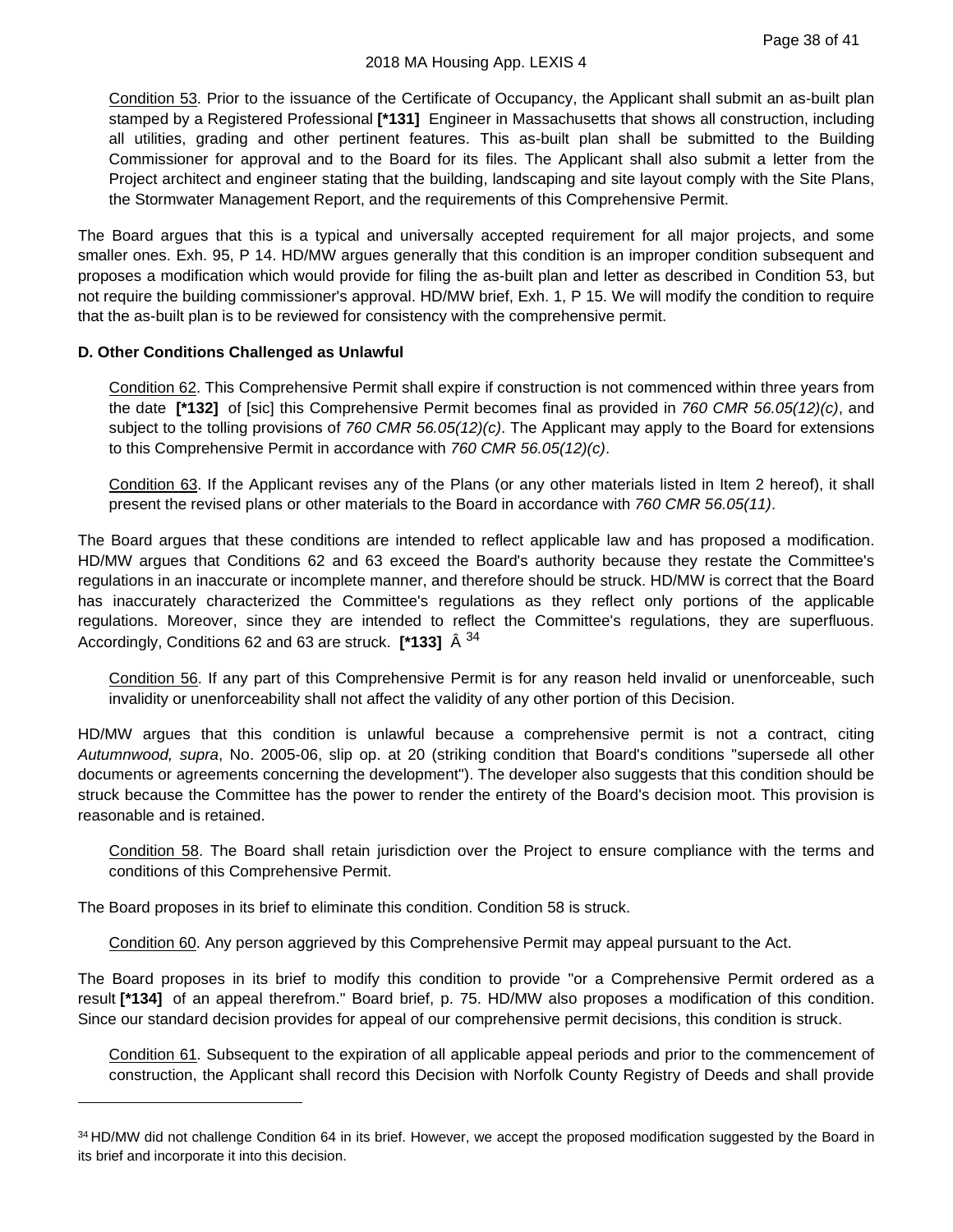the Board and the Building Commissioner with a copy of this Decision with the applicable recording information.

The Board proposes to amend Condition 61 to replace "Decision" with "Final Comprehensive Permit as defined by *760 CMR 56.05(12)(a)*." HD/MW agrees to the recording requirement but proposes eliminating the requirement of providing a copy of the recording information to the Board and the building commissioner. HD/MW brief, Exh. 1, P 18. We will retain the courtesy requirement to provide copies to the Board and building commissioner.

#### **VI. Massachusetts Environmental Protection Act (MEPA) Requirements**

The Board claims that the project is subject to review by the Executive Office of Energy and Environmental Affairs [\*135] (EOEEA) under the Massachusetts Environmental. Protection Act (MEPA), G.L. c. 30, §Â§ 61-621, because the project will meet or exceed a MEPA review threshold -- that the project is expected to alter 5,000 or more square feet (sf.) of bordering or isolated vegetated wetlands. *See 301 CMR 11.03(3)(b)*1.d. The Board argues that the access driveway crossing over the bordering vegetated wetlands will cause temporary and permanent alteration of more than 5,000 sf.  $\hat{A}^{35}$  $\hat{A}^{35}$  $\hat{A}^{35}$ 

The proposed access driveway crossing across the wetlands will necessitate the alteration of bordering vegetated wetlands on the project site. *See* Exh. 59, p. 5. Mr. Burke, the project engineer, determined that the project, as proposed, will only alter 4,854 sf., of which 4,344 sf would be permanently altered and 510 sf would be temporarily altered during construction of the access drive. Exh. 86, P 6. In his original design Mr. Burke proposed using two foot-wide hay hales for erosion control. Tr. IV, 124. His calculation of a total disturbance of 4,854 sf., however, did not include the area occupied by the hay bales as part of temporarily altered **[\*136]** wetlands, and he acknowledged that had he included that area, the total area of alteration would have exceeded 5,000 sf. Tr. IV, 71.

Using Mr. Burke's proposed layout plan, the Board's engineer, Mr. Turner, measured total altered wetlands to be 5,233 sf, of which 4,339 sf would be permanently altered. Exhs. 91, PP 3, 9; 59; Tr. II, 167-68. In response to Mr. Turner's pre-filed testimony, Mr. Burke modified his design to replace the hay bales with an erosion control barrier consisting of geotextile fabric attached to a welded wire fence mounted on steel staked posts along the work limit boundary where the bales of hay were to be laid, maintaining a total altered area of 4,854 sf. Exhs. 105, PP 4-5; 105-1. Mr. Turner agreed that replacing the hay bales with the geotextile barrier would reduce his calculation of 5,233 sf. of total altered wetlands by the area attributable to the hay bales to less than 5,000 sf Tr. II, 164-68.

The Carlins argue that Mr. Burke's testimony that the impact on the wetlands would be less than 5,000 square feet is not credible, and that he professed ignorance and avoided answering questions designed to elicit an admission that the wetlands disturbance would **[\*137]** be more than 5,000 sf. They challenge his credibility generally because he said he should be trusted although detailed information is not shown on the plans he prepared. Tr. IV, 70, 142.

Much of the temporarily impacted area shown on the grading and drainage plan consists of the area 2 to 2 1/2 feet on either side of the roadway to the work limit boundary. Tr. IV, 70, 76; Exh. 59, p. 5. The Carlins' witness, Ms. Bernardo, testified that it would not be practical to expect that construction of the roadway would remain only within the proposed work area of only two feet on either side of the access driveway, as "the walls sit on a wall base and the box culvert beneath the walls will be keyed into footings that require excavation below the finished grade and will extend outward from the walls necessarily pushing the excavation further into the wetland resource area...." Exh. 102, P 13. She estimated that the increase in width of the work area would cause a disturbance closer to four feet on either side of the retaining walls bringing the amount of disturbance over the 5,000 sf. threshold. Exhs. 102, P 13; 59, p. 13. Â n<sup>[36](#page-42-1)</sup>

<span id="page-42-0"></span><sup>&</sup>lt;sup>35</sup> The developer argues that the Board cannot raise this issue as it was not included in the Pre-Hearing Order. Although the Board may have waived this by not including it in the Pre-Hearing Order, the Committee must comply with 760 CMIt 56.07(5)(c).

<span id="page-42-1"></span><sup>36</sup> Condition 30's requirement for the access driveway to have five-foot sidewalks on either side of the driveway would also increase the total altered area of the wetlands. RD/MW also argues that Condition 29's required addition of a right-hand turn lane would increase the wetlands altered area, although it offered no citation or explanation.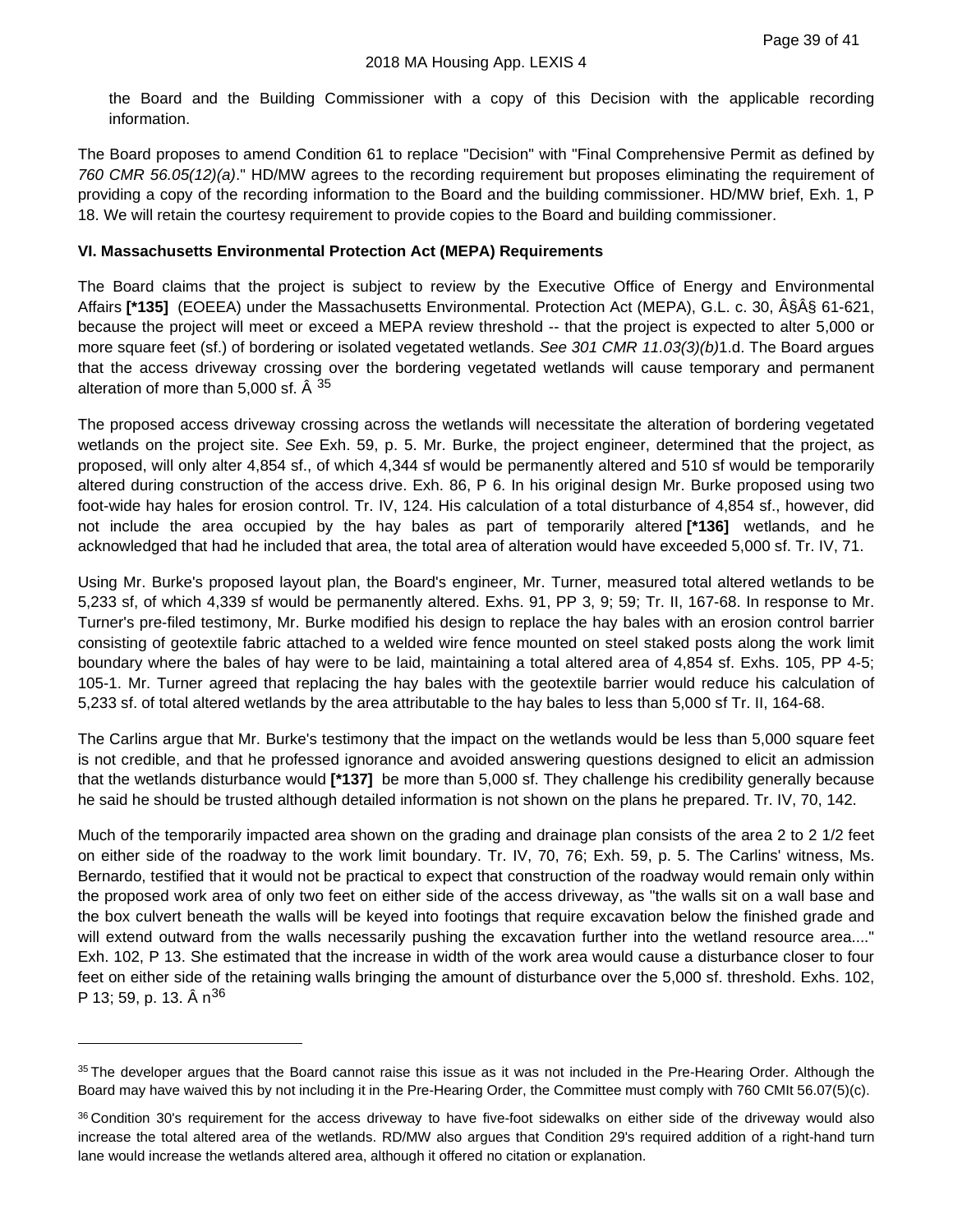On balance, we **[\*138]** conclude that Ms. Bernardo's testimony regarding the extent of the potential temporary disturbance to the wetlands is more credible than that of Mr. Burke. We conclude that the disturbance is close enough to the MEPA threshold that there is a reasonable likelihood that the disturbance will meet or exceed the MEPA threshold.

Accordingly, HD/MW shall either file an ENF with the EOEEA pursuant to *301 CMR 11.01(4)(a)* or a request for an advisory opinion from the Secretary under *301 CMR 11.01(6)* within 30 days of this decision, serving a copy thereof on the Committee. If applicable, pursuant to *760 CMR 56.07(5)(c)*, the comprehensive permit shall not be implemented until the Committee has fully complied with MEPA, and the Committee will retain the authority to amend our decision in accordance with the findings or reports prepared in accordance with MEPA requirements.

#### **VII. CONCLUSION AND ORDER**

Based upon review of the entire record and upon the findings of fact and discussion above, the Housing Appeals Committee concludes that the decision of the Board is not consistent with local needs. The decision of **[\*139]** the Board is vacated and the Board is directed to issue a comprehensive permit that conforms to this decision as provided in the text of this decision and also subject to the following conditions.

1. Any specific reference made to the "Board's Decision," "this Decision" or "this comprehensive permit" shall mean the comprehensive permit as modified by the Committee's decision. Any references to the submission of materials to the Board, the building commissioner, or other municipal officials or offices for their review or approval shall mean submission to the appropriate municipal official with relevant expertise to determine whether the submission is consistent with the final comprehensive permit, such determination not to be unreasonably withheld. In addition such review shall be made in a reasonably expeditious manner, consistent with the timing for review of comparable submissions for unsubsidized projects. *See 760 CMR 56.07(6)*.

2. Should the Board fail to carry out this order within thirty days, then, pursuant to G.L. c. 40B,  $\hat{A}$  23 and 760 *CMR 56.07(6)(a)*, this decision shall for all purposes be deemed the action of the **[\*140]** Board.

3. Because the Housing Appeals Committee has resolved only those issues placed before it by the parties, the comprehensive permit shall be subject to the following further conditions:

(a)Construction in all particulars shall be in accordance with all presently applicable local zoning and other bylaws except those waived by this decision or in prior proceedings in this case.

(b)The subsidizing agency may impose additional requirements for site and building design so long as they do not result in less protection of local concerns than provided in the original design or by conditions imposed by the Board or this decision.

(c)If anything in this decision should seem to permit the construction or operation of housing in accordance with standards less safe than the applicable building and site plan requirements of the subsidizing agency, the standards of such agency shall control.

(d)No construction shall commence until detailed construction plans and specifications have been reviewed and have received final approval from the subsidizing agency, until such agency has granted or approved construction financing, and until subsidy funding for the project has been committed.

**[\*141]** (e) The Board shall take whatever steps are necessary to ensure that a building permit is issued to the applicant, without undue delay, upon presentation of construction plans, which conform to the comprehensive permit and the Massachusetts Uniform Building Code.

4. The comprehensive permit shall be subject to the following further conditions:

(a) The development shall be constructed as shown on the site plans set out in prepared by DeCelle Burke & Associates, revised May 29, 2015, Sheets 1-13 (Exhibit 59), as modified by this decision.

(b)All construction shall comply with all Massachusetts and federal regulations and requirements concerning noise and vibration, and with similar local requirements. Local officials and residents may take whatever actions are normally taken to ensure enforcement of such requirements.